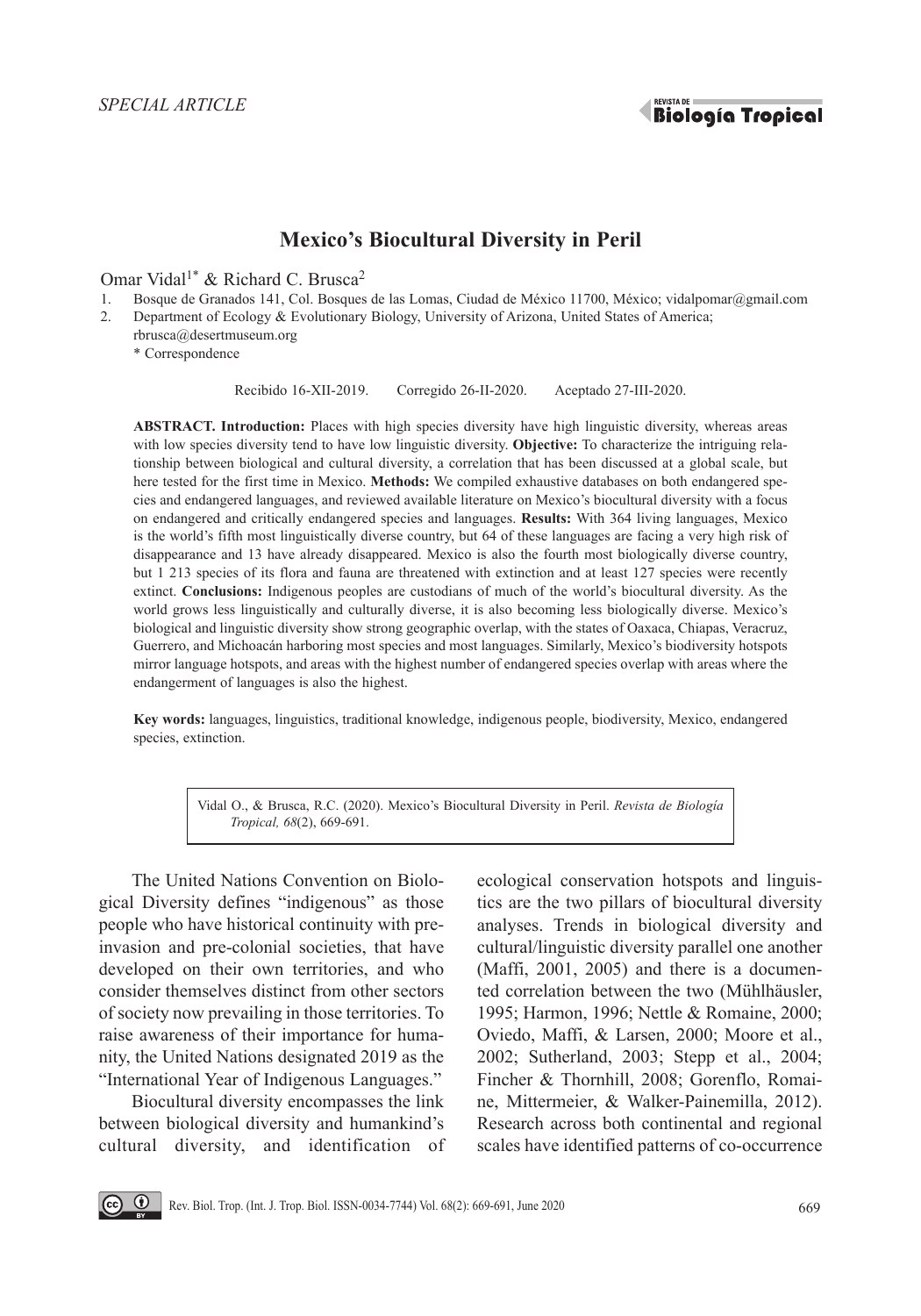of linguistic and biological diversity around the world, and nations/areas with high biodiversity also tend to have high linguistic and cultural diversity (Toledo, 1994; Harmon, 1995, 1996; Nettle, 1996; Nettle & Romaine, 2000; Stepp et al., 2004; Loh & Harmon, 2005; Toledo & Barrera-Bassols, 2008; Gorenflo et al., 2012). The countries with the highest linguistic diversity (jointly having 54 % of all living languages) are Papua New Guinea, Nigeria, India, Mexico, Cameroon, Australia, the Democratic Republic of the Congo, and China (Harmon, 1995); and the most bioculturally diverse countries as measured by their centers of biological, linguistic, and agricultural diversity, as well by the presence of indigenous peoples, include those plus Indonesia, Brazil and Peru (Toledo & Barrera-Bassols, 2008).

The conceptual framework of biocultural diversity draws upon a common interest in understanding and preserving the relationships between biological, linguistic, and cultural variety and range. For indigenous people, biological, cultural, and linguistic diversities are intrinsically linked, as are environment and development. Biocultural diversity is often used as an index, or measure, to assess geographical regions in terms of the status or linkages between biological, cultural and linguistic diversity (Harmon, 1996; Sutherland, 2003; Harmon & Loh, 2010; Gorenflo et al., 2012). Languages, like genes, are "documents of history," and a vast amount of information about our past is inscribed in the content and structure of the approximately 7 100 languages that are spoken today (Gray, Quentin, & Greenhill, 2018). Present-day indigenous cultures and languages are an expression of the long historical legacy of interrelationships between humans and nature (Toledo & Barrera-Bassols, 2008). Conservation practitioners should also embrace biocultural approaches for social justice, legal, and practical reasons (Gavin et al., 2013, 2015). This view was convincingly articulated in the Indigenous Peoples International Declaration on Self-Determination and Sustainable Development at the 2012 United Nation's Rio+20 Summit, which reaffirmed that cultural

belief systems and worldviews of indigenous people are fundamental to biodiversity protection and sustainable development.

Species are the basic units of biodiversity, while languages serve to measure the diversity of cultures, and the striking parallels in their evolution suggest that nature and culture evolved in similar fashion (Harmon, 1996). In practical terms, there is an emphasis on language over other aspects of culture and identity because it strongly circumscribes an indigenous group. *Homo sapiens* displays a remarkable linguistic diversity that correlates strongly to areas of plant and animal diversity—and both may be moderated by similar environmental factors, such as temperature and rainfall. Both domains also involve the transmission of discreet heritable units: genes in biology, and socially-transmitted units such as words and morphosyntax in linguistics. Both can be altered as they pass through generations and thus, they display a hierarchical relationship over time. Languages, like biological species, are therefore related through nested patterns of descent allowing their evolutionary history to be depicted in branching patterns, or trees (Dunn, 2014). Of course, some words do enter languages by way of diffusion, or "borrowing" from other cultural sources (Campbell, 1997), and these instances are comparable to horizontal gene transmission in the scheme of biodiversity assessment and phylogenetics. Nonetheless, just as the historical evolution of species can be inferred by phylogenetic analysis, so the history of linguistic diversity can be estimated by phylogenetics (e.g., Bouckaert et al., 2012; Birchall, Dunn, & Greenhill, 2016; Gray et al., 2018). In both cases, the phylogenies can be overlain by areas of endemicity to produce dated phylogeographic reconstructions. In the case of cultures and linguistics, this amounts to what has been called "virtual archeology."

Three types of language diversity have been recognized (Gavin et al., 2013). *Language richness* refers to the number of languages within a given area. *Phylogenetic language diversity* is the minimum total length of all branches needed to span a set of "language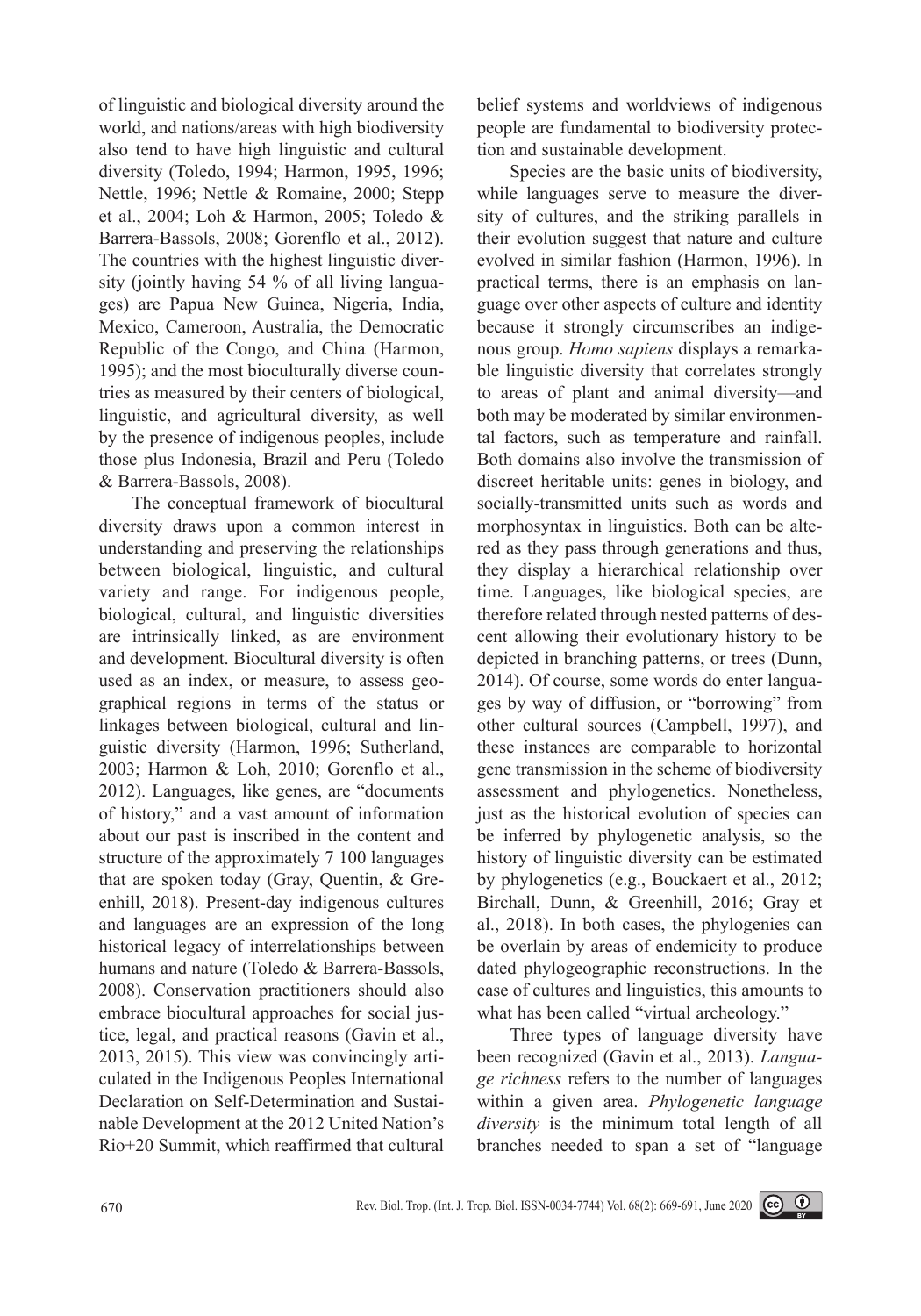taxa" on a phylogenetic tree. *Linguistic disparity* refers to the range of expression in a language trait within a clade. Languages differ on a multitude of structural levels, including phonology, morphology, and syntax. There is a strong latitudinal gradient in both language richness and biological richness (Gavin et al., 2013, 2015).

It has been proposed that human languages reached their maximum number (estimated at 12000) at the end of the Pleistocene, directly predating the rise of agriculture (Harrison, 2007). In the non-sedentary hunter-gatherer societies of the time, the dominant force in language creation is likely to have been fissioning mechanisms (Hamilton, Milne, Walker, Burger, & Brown, 2007), although such historical "splits" might be blurred by inter-language diffusion, or borrowing, as noted above (e.g., Campbell, 1997). The number of languages has been in decline since the Neolithic as agricultural groups have spread, replacing huntergatherers, and population movements have tended to reduce global language diversity (Nettle, 1999a, 1999b). A substantial body of theoretical work suggests that the spread of politically complex agricultural societies was a dominant factor in the reduction of language diversity (Renfrew, 1994).

After examining nearly 7000 languages spoken on Earth today against the planet's biological diversity and biodiversity hotspots, Gorenflo et al. (2012) found that more than 4800 languages occur in regions containing high biodiversity, and 3202 languages occur in 35 previously defined biodiversity hotspots. Of the languages found in biodiversity hotspots, 1553 are spoken by 10000 or fewer people, and 544 are spoken by 1 000 or fewer people.

Greater geographic heterogeneity, as measured by more-diverse habitats or higher topographic complexity, is commonly correlated with greater species diversity (e.g., Kerr & Packer, 1997). A link between geographic heterogeneity and diversity also appears to exist for languages. Environmental variables have been noted as important predictors of linguistic diversity patterns, and historical processes of co-evolution of small-scale human groups with their local ecosystems have been proposed (Harmon, 1996; Maffi, 1998).

Three narratives have been offered to explain the correlation between biological and cultural diversity (Maffi, 2001): *geographic determinism* (both species and languages diversify in heterogeneous landscapes with geographic barriers); *ecological determinism* (linguistic diversification occurs in response to high biodiversity as cultural groups encode their knowledge of rich biotas); and *historic determinism* (areas of high linguistic diversity today are "residual," persisting because of their geographic isolation from extensive agricultural development, implying that nowimpoverished areas were once more diverse).

Today, linguistic diversity and biological diversity face similar threats and are both in crisis because of human population growth and increasing consumption (Loh & Harmon, 2014). One of the biggest challenges for biocultural conservation is ensuring that indigenous peoples obtain recognition of their rights to the resources found on their lands and territories on which they depend on for their economic, spiritual, cultural, and physical well-being (Inter-American Commission on Human Rights, 2009), and that these translate into tangible policies and action at the national and international level. Which is, by no means, an easy task since it has been estimated that about 12-20 % of areas under human management worldwide are indigenous lands (Toledo, 2001a).

Different cultures perceive and value biodiversity in different ways because of their distinct heritage and experience. Posey (1999) argued that cultural diversity parallels ecological diversity, and local traditional adaptations are often the most environmentally sound. Through time, as local communities interact closely with their environment and modify it as they adapt to specific ecological niches, they acquire detailed knowledge of the environment and how to manage it for their long-term benefit. Languages thus carry deep eco-cultural knowledge, and embedded in indigenous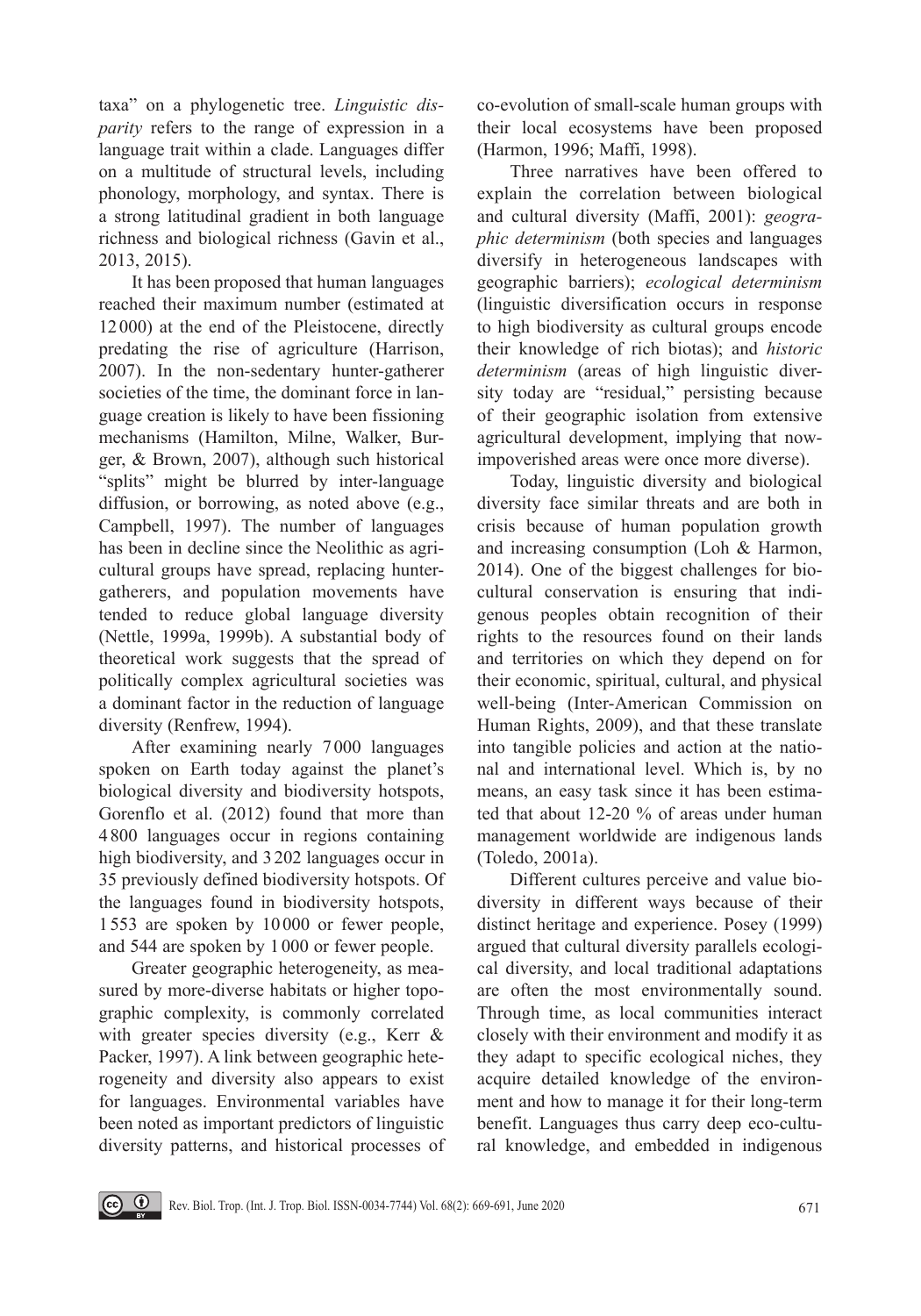languages is knowledge about habitats, plant life, animal behavior, conservation methods, and many other aspects of the natural world (Harrison, 2007).

The world's inhabitants today speak around 7100 languages, patterned unevenly across the Earth. But, roughly half of the world speaks only 24 languages, and have from tens to hundreds of millions of speakers, while the other half of the population speaks the remaining 7073 languages, of which around half have fewer than 10 000 speakers (Lewis, Simons, & Fennig, 2016; Simons & Fennig, 2018). Since 1950, 230 languages have disappeared and at least 3000 have become endangered, of which 577 are critically endangered (78 have 10-50 speakers, and 146 have fewer than 10 speakers) (United Nations Educational, Scientific and Cultural Organization [UNESCO], 2010). And, according to UNESCO, nearly 40 % of the world's population lack access to education in a language that they speak or understand. In the next 30 years, over half of the world's languages will likely go extinct or be spoken by only a few old people (Harrison, 2007).

While much effort has and is being spent to stem the loss of plant and animal species, the loss of languages is receiving far less attention and is actually being ignored in many parts of the world, particularly in developing countries, for a variety of reasons. As the world grows less linguistically and culturally diverse, it is also becoming less biologically diverse. Biologists estimate an annual loss of species at 1 000 times or greater than historic rates, and linguists predict that 50-90 % of the world's languages will disappear by the end of this century (Nettle & Romaine, 2000; Gorenflo et al., 2012).

More than 70 % of the world's biodiversity is found in only 17 countries, of which 15 are in the developing world and 6 are in Latin America (Mittermeier, Myers, Gil, & Mittermeier, 1999). The most species-rich, human-accessible environments are tropical rain forests and deciduous forests, coral reefs, and large tropical lakes (Millennium Ecosystem Assessment [MEA], 2005). Even though the world's tropical forests occupy only 7 % of the land area, they have been estimated to contain over half the world's species (Oviedo et al., 2000; Corlett & Primack, 2010). Of the 93579 species of plants and animals assessed by the Red List of the International Union for the Conservation of Nature (IUCN) until 2018, more than 26000 (28 %) are threatened with extinction, including 41 % species of amphibians, 35 % of reptiles, 25 % of mammals, 13 % of birds, 7.5 % of bony fishes and 63 % of cycads. Those estimates, however, are very conservative given that the species evaluated only represent about 4 % of the nearly two million living species described to date (Brusca, Moore, & Shuster, 2016; Primack & Vidal, 2019), and far less than the estimated total number of species on Earth (estimates range from around 10 to 100 million species of prokaryotes, protists, plants, fungi, and animals) (Mora, Tittensor, Adl, Simpson, & Worm, 2011; Brusca et al., 2016). At least 479 species of vertebrates and 116 species of plants have gone extinct in modern times, due mainly to habitat destruction and fragmentation, overexploitation, and invasive species. Although the global extent of protected land has roughly doubled in size since the 1992 Earth Summit in Rio de Janeiro, with more than 202000 protected areas now covering 14.7 % of the world's terrestrial area,  $6 \times 10^6$  km<sup>2</sup> (32.8 %) of that protected land globally is under intense human pressure (Jones et al., 2018).

In this paper, we test the hypothesis that a pattern of co-occurrence of biological and cultural diversity exists in Mexico. We do this by examining the available data on species diversity and language diversity across all Mexican states, and by looking for areas of overlap between regions of high diversity and extinct/threatened/endangered diversity in species and languages.

# MATERIALS AND METHODS

Much has been written on Mexico's biodiversity (for a review see Sarukhán et al., 2017). However, little has been published in the peer-reviewed literature on its rich linguistic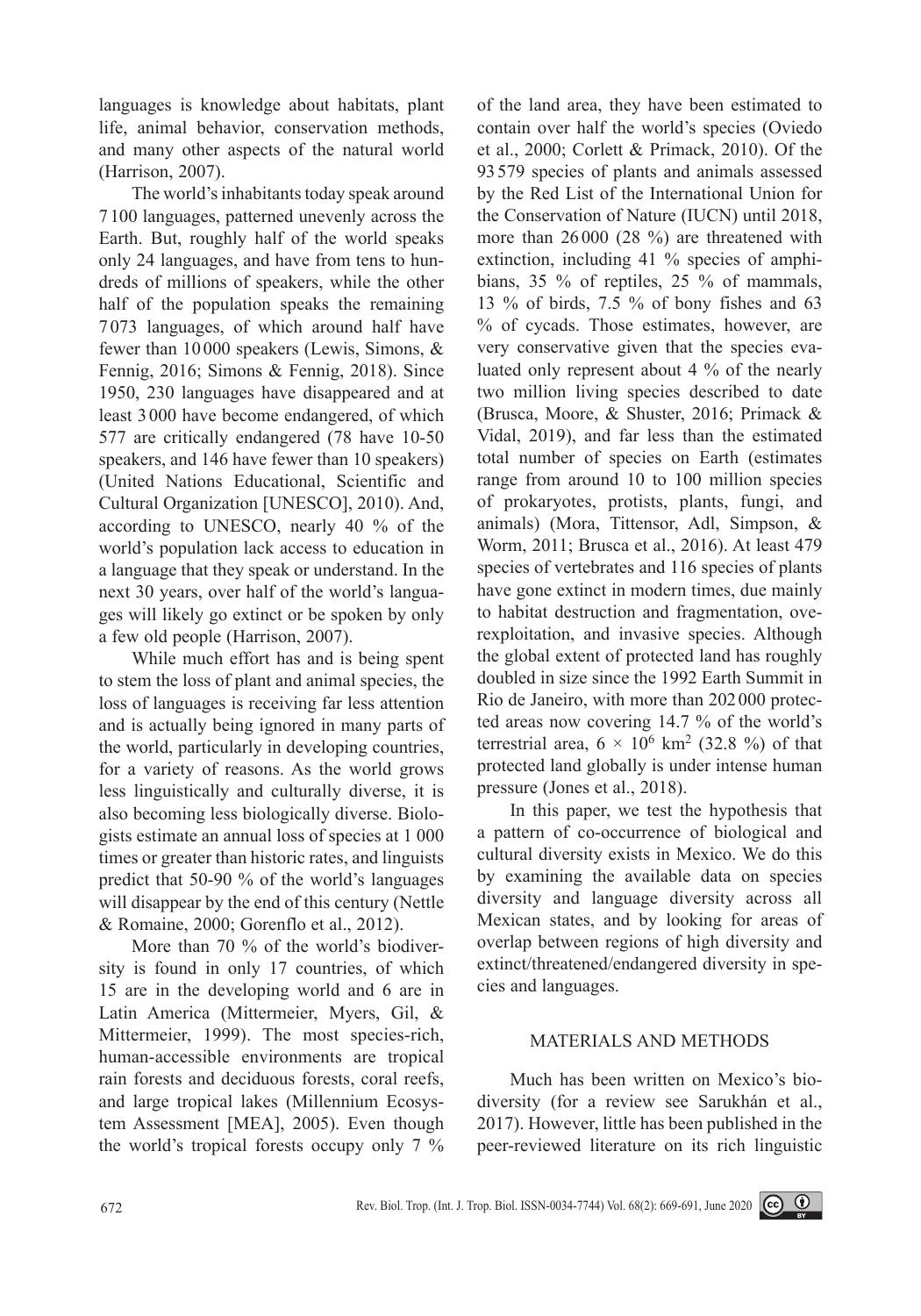diversity. We extensively reviewed the available literature, including government reports, on Mexico's biocultural diversity with a particular focus on endangered and critically endangered species and languages to look for overlapping geographical distributions and threats. Most of the information we use regarding the languages of Mexico comes from an exhaustive appraisal of reports by Mexico's National Institute of Indigenous Languages (Instituto Nacional de Lenguas Indígenas [INALI], 2012) and official published government records (Diario Oficial de la Federación, 2008, 2010a). From these sources, we compile a robust set of data, though much of it is qualitative (not quantitative).

Our ranking criteria for biological species follow the IUCN, and we consider a species *critically endangered* when it faces an extremely high risk of becoming extinct, and *endangered* when it faces a very high risk of becoming extinct (IUCN, 2018). We follow two closely aligned criteria for defining endangered languages. The first, more detailed criterion, from INALI (2012), considers that a language has *very high risk* of disappearance when the total number of speakers is less than 100, the number of child speakers is less than 25 %, and the speakers are less than 30 % of the population in all localities; and a language is at *high risk* of disappearance when the total number of speakers is less than 1 000 but higher than 100, the number of child speakers is less than 25 %, and the number of speakers in just one locality is less than 30 %. The second criterion considers a language *critically endangered* when the number of speakers is less than 50, and *endangered* when the number of speakers is less than 250 (Loh & Harmon, 2014; Simons & Fennig, 2018). Both of these criteria are in line with the degrees of endangerment established by UNESCO (2010).

A linguistic variant has structural and lexical differences when compared with other variants in the same linguistic group. And those that speak a variant have a sociolinguistic identity that contrasts with the sociolinguistic identity of those that speak other variants within the same linguistic group (Diario Oficial de

la Federación, 2008). Those differences could be sounds, words, meanings, and uses that result in speakers of one variation being unable to understand speakers of other variations. Variants are therefore often seen as equivalent to languages (INALI, 2012) and are considered as such in this paper.

### RESULTS

#### *Biological Species*

Mexico harbors 10-12 % of the world's biological diversity and is ranked as the fourth megadiverse country after Indonesia, Brazil and Colombia (Mittermeier & Mittermeier, 1992; Mittermeier et al., 1999; Toledo, Boege, & Carrera-Bassols, 2010; Sarukhán et al., 2017). So far, 118 030 (66.44 %) of the estimated 177 641 species of animals and vascular plants of Mexico have been described (Comisión Nacional para el Conocimiento y Uso de la Biodiversidad [CONABIO], 2008; Sarukhán et al., 2017): 23314 species of vascular plants, 564 mammals, 1150 birds, 908 reptiles, 399 amphibians, 2763 fishes (2 224 marine), 11 472 non-arthropod invertebrates, 11185 non-insect arthropods, and 66 275 insects. These estimates include terrestrial, freshwater, and coastal marine species.

As in other parts of the world, tropical regions in Mexico contain more species than temperate areas; although there are certain groups that are particularly diverse in arid zones, such as cacti, of which at least 677 species are found in the country, 518 of them being endemic (Dávila et al., 2002; Villaseñor, 2016). The states of Oaxaca, Chiapas, Veracruz and Guerrero (all in the South/Southeast and close to Guatemala and Belize) and Michoacán are home to the bulk of the country's biodiversity (see also Toledo et al., 2001). Mammal, reptile and amphibian species richness is much higher in Oaxaca, Chiapas, Veracruz and Tabasco (CONABIO, 2008) and although it varies among different groups, tropical humid regions appear to have fewer endemic species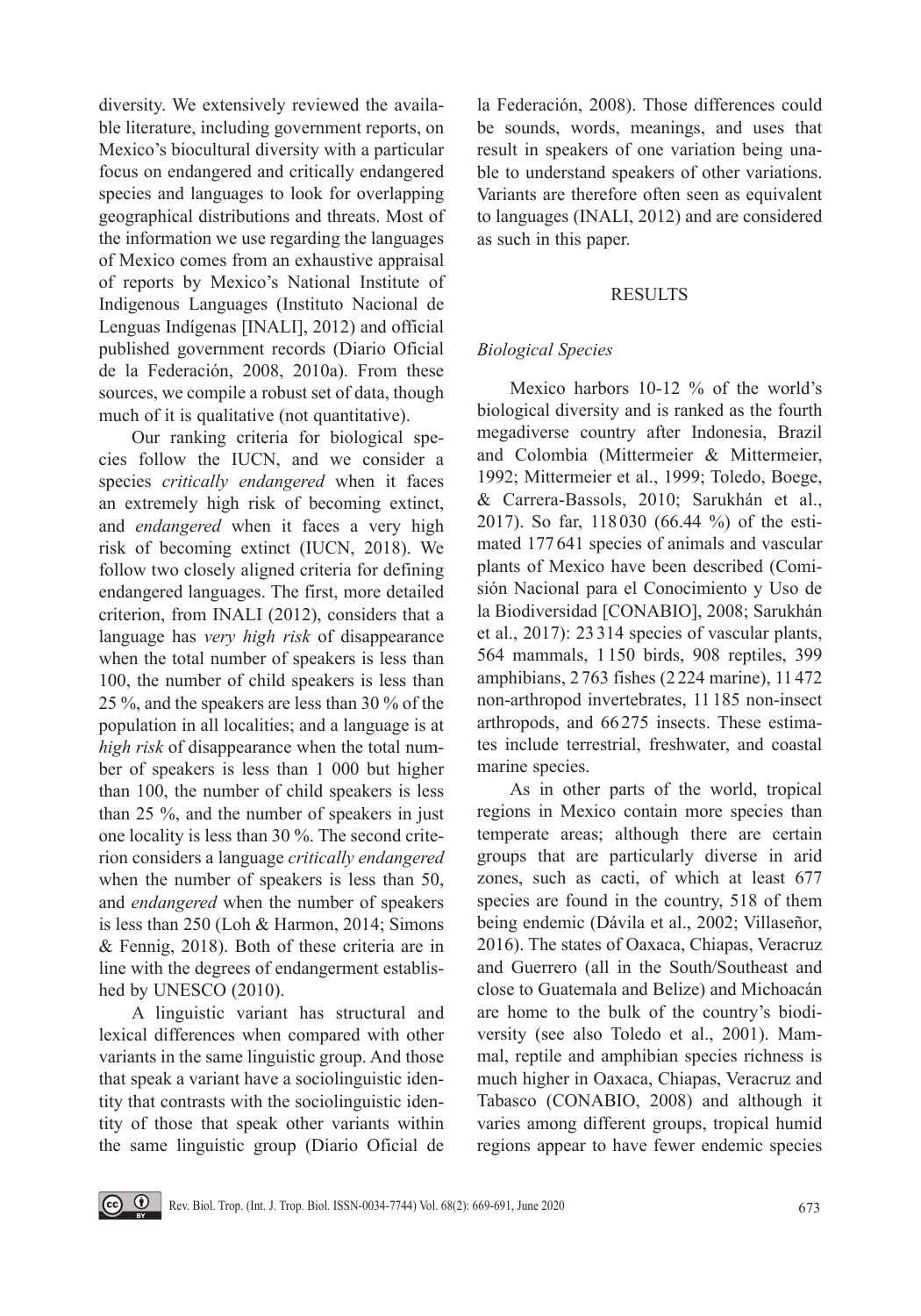than arid and semiarid regions (CONABIO, 2016). Oaxaca alone is home to almost half of Mexico's known species of vertebrates, 19 % of the known invertebrates, and 40 % of the known plants (Gonzalez-Perez, Briones-Salas, & Alfaro, 2004).

At least 127 species of Mexican flora and fauna (58 % of them endemic) are known to have gone extinct through 2008 (Table 1). However, since most recorded extinctions have occurred on islands and in continental lagoons and rivers, and include only flowering plants and vertebrates, the actual number of extinctions (including other habitats and taxa) is probably much higher. There are today 1 213 Mexican species (many endemic) threatened with extinction (Diario Oficial de la Federación, 2010b; IUCN, 2018; **Supplemental Material**): 94 (73 endemic) species of mammals, 66 (24) birds, 97 reptiles, 219 (182) amphibians, 181 fishes, 8 mollusks, 98 other invertebrates, and 450 plants (including 12 conifers, 41 cycads, 133 cacti and 22 magnolias). Unsurprisingly –given the extent of habitat destruction and fragmentation in Oaxaca, Chiapas, Veracruz, Guerrero, Michoacán, and states adjacent to the Gulf of California, including its many islands and islets– threatened hotspots are located mostly in those regions.

# *Languages*

Today, 25.7 million (21.5 %) of Mexico's inhabitants are indigenous peoples, and 7.4 million (6.5 % of all Mexicans older than three years) speak an indigenous language (Instituto Nacional de Estadística y Geografía [INEGI], 2010, 2015); although in some states such as Chiapas, Oaxaca and Yucatán that percentage is nearly 30 % (CONABIO, 2016). Indigenous land represents approximately 14.3 % (or 28 million hectares) of the country's total territory (Boege, 2008, 2009) and nearly half of the most important watershed headwaters are occupied by indigenous peoples. About a third of Mexico's protected natural areas (at the federal level) have indigenous populations living within them, and approximately 70 % of Mexico's indigenous land is under some sort of priority for the conservation of its rich biological resources (Toledo et al., 2010). There are 64 172 named localities with indigenous people and a quarter of Mexico's social properties are located within 4 786 *ejidos* (communal land, which in Mexico is land expropriated from owners of large tracts and redistributed for shared use as farmland, especially to poor populations, in accordance with the Agrarian Reform Act of 1917) and 1 258 agrarian communities in territories own by indigenous people (INEGI, 2015). The states of Oaxaca, Chiapas, Veracruz, Guerrero, Hidalgo, Estado de México, and Yucatán are home to 77 % of the Mexico's indigenous people, while the states of Coahuila, Colima and Zacatecas have the lowest indigenous populations.

Today, with 364 living languages, Mexico is the world's fifth most linguistically diverse country after Papua New Guinea, Indonesia,

|--|--|--|

Mexico's recorded extinct species of fauna and flora (CONABIO, 2008; Sarukhán et al., 2017)

| Taxa         | Extinct<br><b>Species</b> | Endemic<br><b>Species</b> | States/Islands                                                                                                                                                                        |
|--------------|---------------------------|---------------------------|---------------------------------------------------------------------------------------------------------------------------------------------------------------------------------------|
| Plants       | 26                        | 5.                        | Hidalgo, Veracruz, Jalisco, Isla Guadalupe                                                                                                                                            |
| Fish         | 38                        | 20                        | Nuevo León, Coahuila, Jalisco, Durango, México, Veracruz                                                                                                                              |
| Amphibians   | 29                        | 29                        | Oaxaca, Veracruz, Guerrero, Querétaro, Hidalgo, Durango                                                                                                                               |
| <b>Birds</b> | 19                        | 11                        | México, Sonora, Coahuila, Michoacán, Colima (Isla Benedicto), Baja California<br>(Islas Todos los Santos), Isla Guadalupe, Isla Socorro                                               |
| Mammals      | 15                        | 9                         | Baja California (Islas Todos los Santos, Coronado, Turner, and San José),<br>Nayarit (Archipiélago las Marías), Sonora (Isla San Pedro), Isla Ángel de la<br>Guarda, Isla San Juanito |
| Totals       | 127                       | 74                        |                                                                                                                                                                                       |

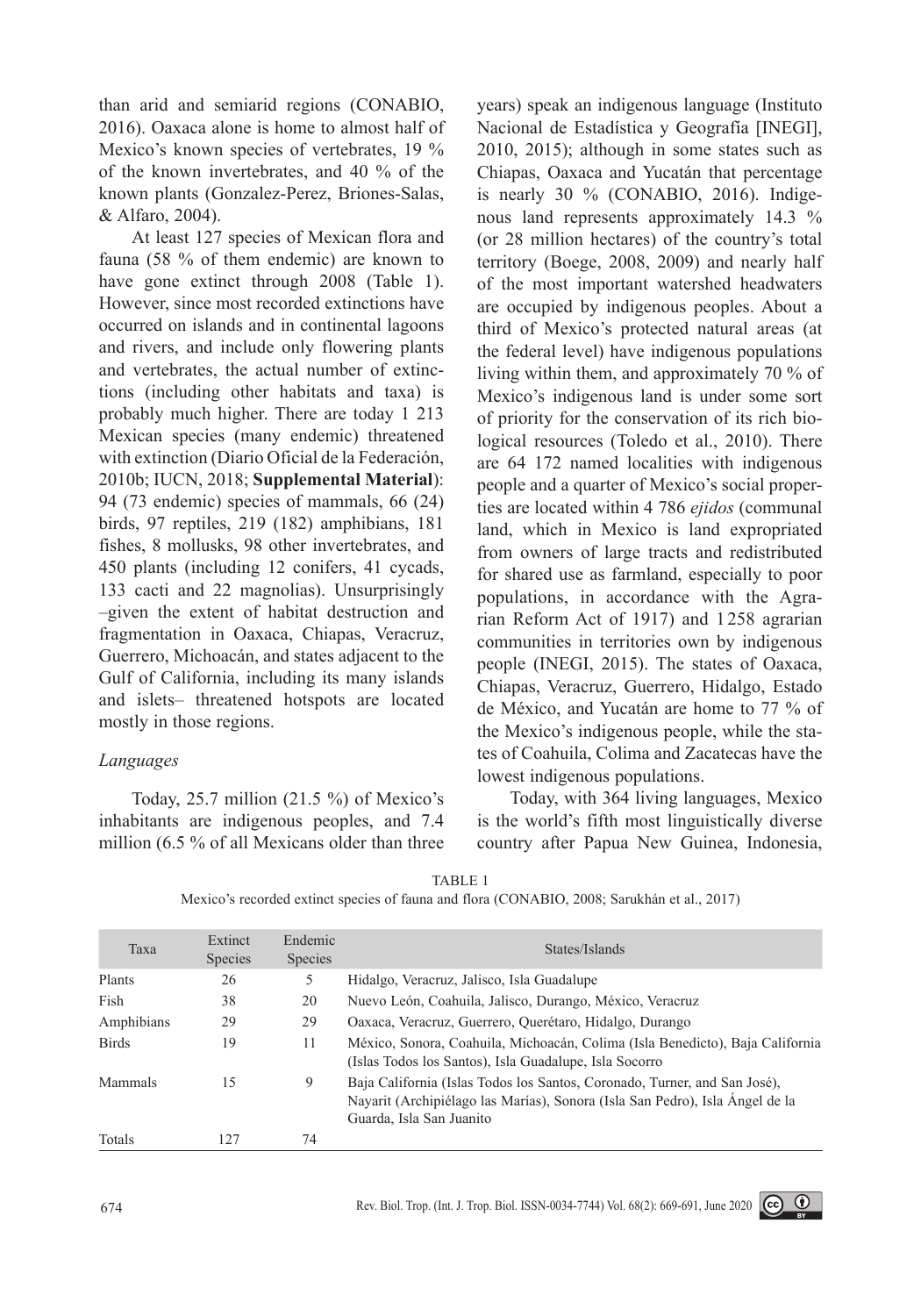Nigeria and India (Diario Oficial de la Federación, 2008; Toledo et al., 2010; INALI, 2012). Mexico's indigenous languages belong to 11 linguistic families and 68 linguistic groups (Diario Oficial de la Federación, 2008; INEGI, 2010; INALI, 2012). This cultural richness is, however, threatened.

Four linguistic groups comprise the largest numbers of speakers in Mexico –Náhuas (1 376000 speakers), Maya (759000), Mixteco and Zapoteco  $(> 400000)$  while 22 groups each have less than 1000 speakers. Oaxaca, Puebla, Chiapas, Veracruz and Guerrero are the states with the highest linguistic diversity; densities of languages in Oaxaca, Veracruz and Guerrero are comparable to areas in Papua New Guinea, the Himalayas, Nigeria, and Cameroon (CONABIO, 2008). Ninety percent of the people who speak the Cochimí-Yuman family (Cucapá, Paipai, Kumiai, Ku'ahl and Kiliwa) live in Baja California and Baja California Sur, all of which are at high or very high risk of disappearance. Cochimí is not a "modern" Yuman language, but one that likely split off from a Proto-Yuman tongue long ago (Mixco, 1978).

The status of speakers among ethnic groups differs greatly throughout Mexico. There are groups in which only the elders speak the language (in Mexico), as is the case of the Ixcateco, Ayapaneco, Kiliwa, Paipái, Cucapá and Ku'ahl; and those for which adults speak the language, but children do not, such as Tlahuica, Mocho', Tuzanteco, Teko, Awakateko, Oluteco, Ayapaneco, Texistepequeño, Chocholteco, Kaqchikel, Ixil, and Ixil chajuleño (INALI, 2012). However, Kaqchikel and Ixil are languages probably represented today in Mexico by relatively recent immigration from Guatemala, where they remain strongly represented. At least 13 languages have gone extinct in Mexico: Pericú, Solteco, Naolan, Opata, Pochuteco, Cuitlatec, Pame (Southern), Tepecano, Tubar, Chiapaneco, Eudeve, Pochuteco and Cochimí. Of the 364 languages spoken today in Mexico, 64 are in very high risk of disappearance (less than 100 speakers survive) and 43 are in high risk of disappearance (less than 1000 but more than 100 speakers survive (INALI, 2012) (Table 2, Fig. 1). Nine languages in Mexico are also considered by Simons and Fennig (2018) to be critically endangered (less than



**Fig. 1.** Mexico's languages at very high risk of disappearance shown in red (from INALI, 2012; coloring denotes areas in which the language is spoken), and its most biologically diverse states bordered in green.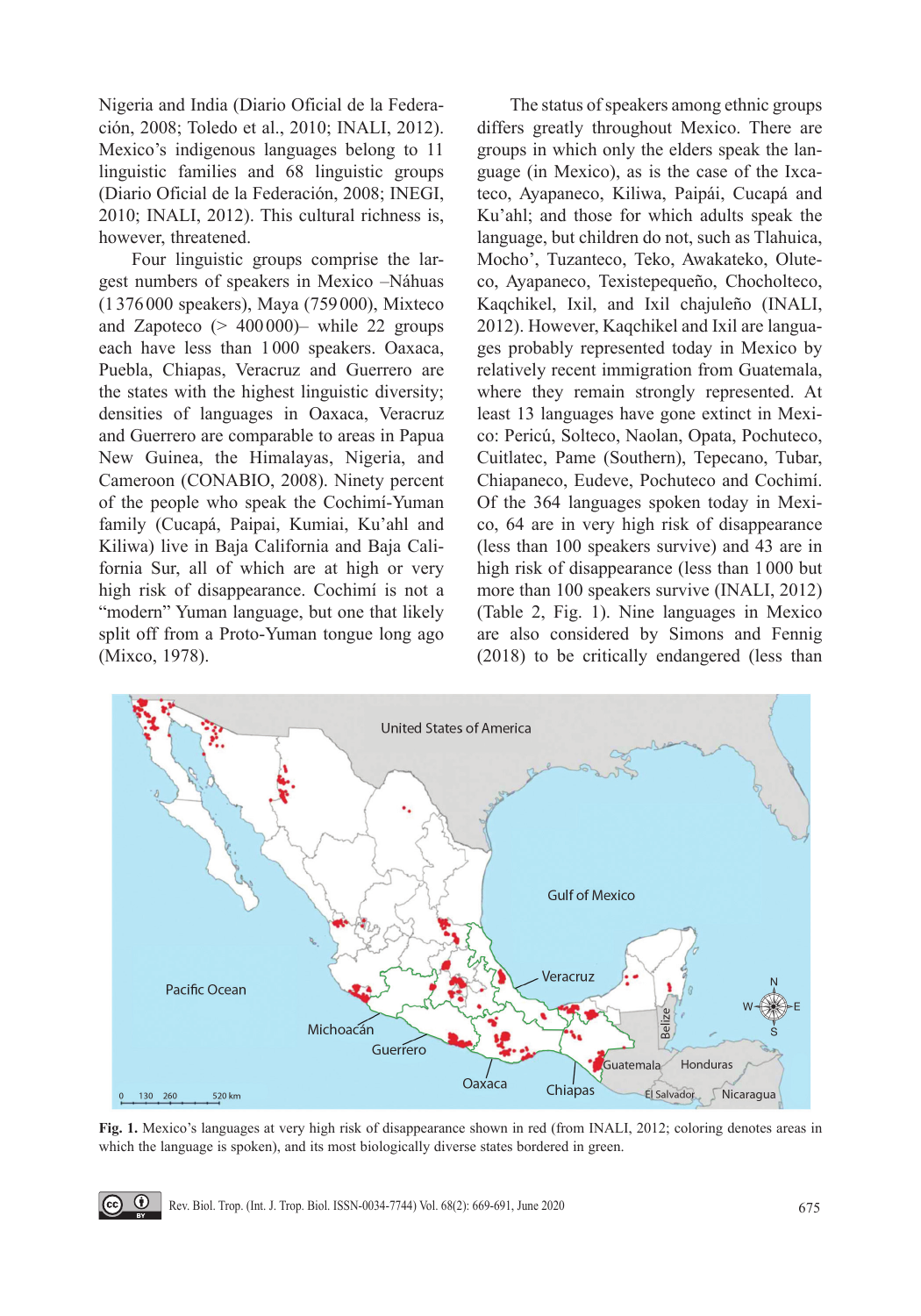|                               |                       |                                                     | <b>EXTINCT</b>                                                                                                                                                                                                                                                                                               |
|-------------------------------|-----------------------|-----------------------------------------------------|--------------------------------------------------------------------------------------------------------------------------------------------------------------------------------------------------------------------------------------------------------------------------------------------------------------|
| Language (family)             | Number of<br>Speakers | State                                               | Locality (municipality: villages) (1)                                                                                                                                                                                                                                                                        |
| Pericú <sub>(2)</sub>         |                       | Baja California                                     | Los Cabos region                                                                                                                                                                                                                                                                                             |
| Solteco (Oto-mangue) (3)      | None                  | Оахаса                                              |                                                                                                                                                                                                                                                                                                              |
| Cuitlatec (4)                 | None                  | Guerrero                                            | <b>Balsas River</b>                                                                                                                                                                                                                                                                                          |
| Naolan (unclassified) (5)     | None                  | Tamaulipas                                          | San Juan Naolan, near Tula                                                                                                                                                                                                                                                                                   |
| Pochuteco (6)                 | None                  | Оахаса                                              | Pochutla                                                                                                                                                                                                                                                                                                     |
| Opata (Uto-azteca) (7)        | None                  | Sonora                                              | Arivechi, Bacanora, Nacori, Onavas, Sahuaripa, Suaqui. Tecoripa is the traditional area                                                                                                                                                                                                                      |
| Pame, sureño (Oto-mangue)     | None                  | (possibly Hidalgo)<br>Estado de Mexico              | Jiliapan                                                                                                                                                                                                                                                                                                     |
| Tepecano (Uto-azteca)(8)      | None                  | Jalisco                                             | Villa Guerrero: Azqueltán (earlier Atzqueltlán), San Martin de Bolaños on Rio Bolaños                                                                                                                                                                                                                        |
| Tubar (Uto-azteca) (9)        | None                  | Chihuahua near de border<br>with Sonora and Sinaloa |                                                                                                                                                                                                                                                                                                              |
| Chiapaneco (Oto-mangue)       | $\sqrt{one}$ $(10)$   | Chiapas                                             | El Bosque, Las Margaritas, Ocosingo, Alenque and Sabanilla municipalities                                                                                                                                                                                                                                    |
| Eudeve <sub>(11)</sub>        | None                  | Sonora <sub>(12)</sub>                              |                                                                                                                                                                                                                                                                                                              |
| Pochuteco (Uto-azteca) (13)   | None                  | Оахаса                                              | Pochutla                                                                                                                                                                                                                                                                                                     |
| Cochimi (Cochimi-yumana) (14) | None (15)             | Baja California Sur<br>Baja California              | Noth of Loreto                                                                                                                                                                                                                                                                                               |
|                               | <b>CRIT</b>           |                                                     | IICALLY ENDANGERED (less than 50 speakers and no children –5 to 14 years of age– speak the language)                                                                                                                                                                                                         |
| Kiliwa (Cochimi-yumana)       | $2(16)*$              | Baja California                                     | Trinidad), Licenciado Gustavo Díaz Ordaz, Parcela Número 19 (Familia Castro Ejido Nalta), Rancho<br>Ensenada: Arroyo de León (Ejido Kiliwas), Ejido San Francisco R. Serrano (Valle San Matías),<br>Ensenada, Francisco Zarco (Guadalupe), Juntas Neji, La Zorra, Lázaro Cárdenas (Valle de la<br>las Pinzas |
| Awakateco (Maya)              | ¥.                    | Campeche                                            | Champotón: Maya Tecún I, Maya Tecún II, Santo Domingo Kesté                                                                                                                                                                                                                                                  |
| Tuzanteco (Maya)              | 5*                    | Chiapas                                             | Tuzantán: Estación Tuzantán                                                                                                                                                                                                                                                                                  |
| Ayapaneco (Mixe-zoque)        | $(17)^*$              | Tabasco                                             | Jalapa de Méndez: Ayapa, El Carmen (La Ensenada), Vicente Guerrero Primera Sección                                                                                                                                                                                                                           |
| Ixil nebajeño (Maya)          | $12*$                 | Quintana Roo                                        | Othón P. Blanco: Maya Balam                                                                                                                                                                                                                                                                                  |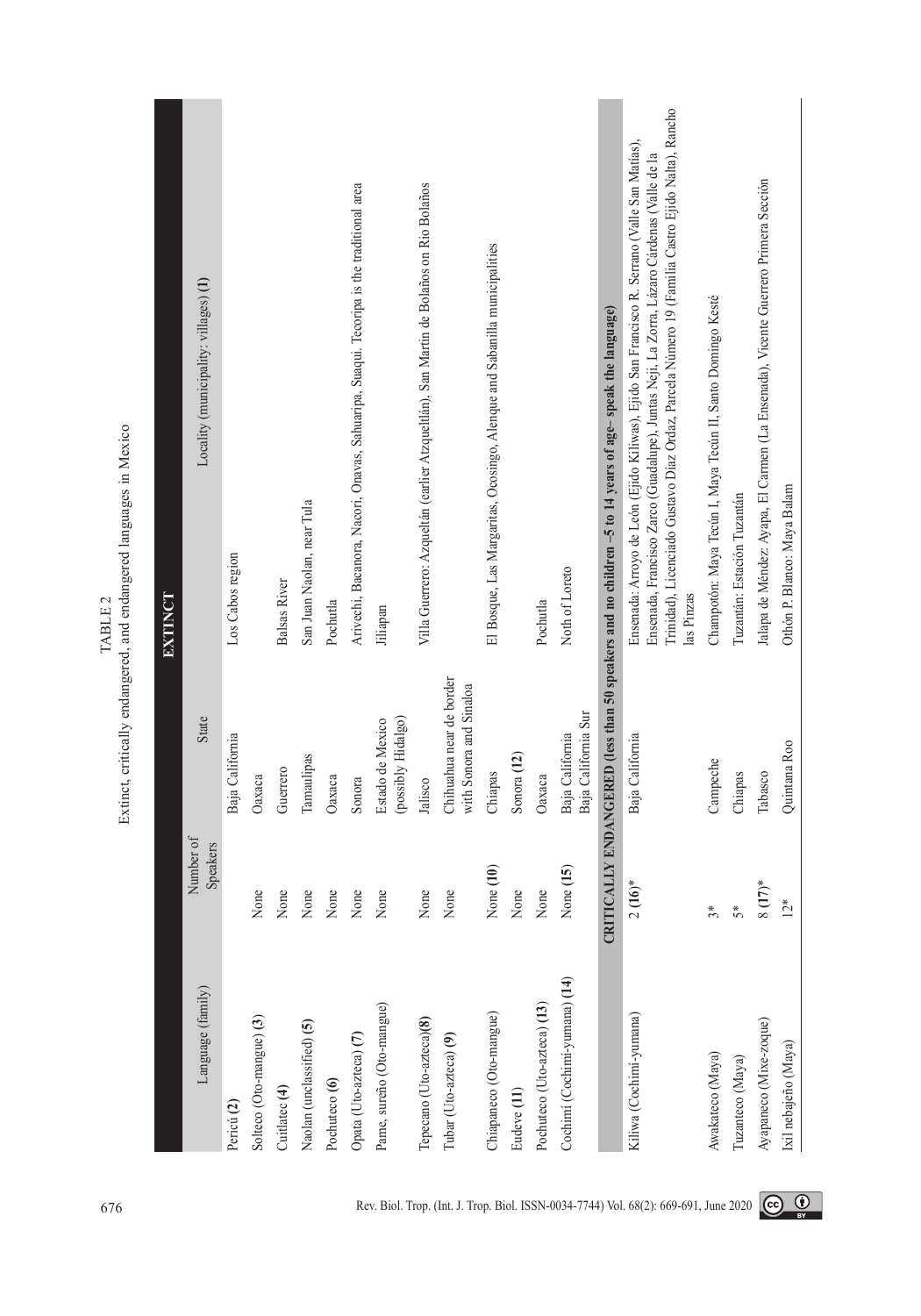| Locality (municipality: villages) (1) | San Cristóbal Amatlán: San Agustín Mixtepec | Misión de Santa Catarina, Comunidad Indígena de Santa Catarina, El Aguajito (Mat Chip) [Rancho<br>Matchip], Rancho Escondido, Rancho Wikualpuk (El Ranchito), Ensenada | Oaxaca de Juárez, Santa María Ixcatlán | Campeche: Quetzal-Edzná I, Quetzal-Edzná II, Los Laureles. Champotón: Maya Tecún II, Santo<br>Domingo Kesté | Quintana Roo. Othón P. Blanco: Kuchumatán, Maya Balam, San Isidro la Laguna | Copalito, El Cucharal, El Paredón, El Roble, La Aurora, La Unión, Llano Ceniza, Llano El Coyote,<br>San Felipe Tejalápam: Arroyo Central, Cañada Cera, Conejo (Rancho El Conejo), El Chilar, El<br>Los Paderones, San Felipe Tejalapám | ENDANGERED (less than 250 speakers no children -5 to 14 years of age- speak the language) | Campeche: Los Laureles, Quetzal-Edzná | Quintana Roo. Othón P. Blanco: Kuchumatán | Asunción Tlacolulita: Asunción Tlacolulita, Primera Sección Norte | Oluta: Correa de Abajo, El Chorro, El Mirador, El Ángel Gabriel, Los Laureles, Oluta, Tenejapa | San Miguel Tequixtepec: Los Batos. San Miguel Tulancingo: Agua Dulce, Buena Vista, El Coatillo, El<br>Español, Gasucho, Loma Larga, Rancho Marino Sánchez, San Miguel Tulancingo. San Pedro Nopala:<br>San Mateo Tlapiltepec, Santa María Jicotlán. Santa Magdalena Jicotlán: San Mateo Tlapiltepec,<br>San Francisco Teopan: Concepción Buenavista, Santiago Ihuitlán Plumas, Tepelmeme Villa de<br>Ocotlán: Boquerón, San Antonio Nduayaco, Tierra Colorada, Unión Palo Solo.<br>Santiago Tepetlapa. Teotongo: El Progreso, El Tecomate, Guadalupe, La Luz<br>Morelos, Tlacotepec Plumas. | Champotón: Santo Domingo Kesté | Champotón: Santo Domingo Kesté | Mazapa de Madero: Bacantón Altamirano Uno, Chimalapa, Mazapa de Madero, Nuevo Paraíso,<br>Amatenango de la Frontera: Amatenango de la Frontera, Barrio Nuevo, Chiquisbil, El Porvenir,<br>Reforma, Tierra Blanca, Valle Obregón, Veracruz, Villa Hidalgo.<br>Granadillal, Las Marías, Nuevo Amatenango, Sabinalito.<br>Frontera Comalapa: Nuevo Mazapa. |
|---------------------------------------|---------------------------------------------|------------------------------------------------------------------------------------------------------------------------------------------------------------------------|----------------------------------------|-------------------------------------------------------------------------------------------------------------|-----------------------------------------------------------------------------|----------------------------------------------------------------------------------------------------------------------------------------------------------------------------------------------------------------------------------------|-------------------------------------------------------------------------------------------|---------------------------------------|-------------------------------------------|-------------------------------------------------------------------|------------------------------------------------------------------------------------------------|---------------------------------------------------------------------------------------------------------------------------------------------------------------------------------------------------------------------------------------------------------------------------------------------------------------------------------------------------------------------------------------------------------------------------------------------------------------------------------------------------------------------------------------------------------------------------------------------|--------------------------------|--------------------------------|---------------------------------------------------------------------------------------------------------------------------------------------------------------------------------------------------------------------------------------------------------------------------------------------------------------------------------------------------------|
|                                       |                                             |                                                                                                                                                                        |                                        |                                                                                                             |                                                                             |                                                                                                                                                                                                                                        |                                                                                           |                                       |                                           |                                                                   |                                                                                                |                                                                                                                                                                                                                                                                                                                                                                                                                                                                                                                                                                                             |                                |                                |                                                                                                                                                                                                                                                                                                                                                         |
| State                                 | Оахаса                                      | Baja California                                                                                                                                                        | Oaxaca                                 | Campeche                                                                                                    | Quintana Roo                                                                | Оахаса                                                                                                                                                                                                                                 |                                                                                           | Campeche                              | Quintana Roo                              | Оахаса                                                            | Veracruz                                                                                       | Оахаса                                                                                                                                                                                                                                                                                                                                                                                                                                                                                                                                                                                      | Campeche                       | Campeche                       | Chiapas                                                                                                                                                                                                                                                                                                                                                 |
| Number of<br>Speakers                 | $14 (18)*$                                  | $20(19)*$                                                                                                                                                              | $21(21)^*$                             | $35*$                                                                                                       |                                                                             | $50(22)$ *                                                                                                                                                                                                                             |                                                                                           | 52                                    |                                           | 53                                                                | $60*$                                                                                          | $\mathcal{O}$                                                                                                                                                                                                                                                                                                                                                                                                                                                                                                                                                                               | 65                             | 65                             | $71*$                                                                                                                                                                                                                                                                                                                                                   |
| Language (family)                     | Zapoteco de Mixtepec (Oto-mangue)           | Ku'al (Cochimí-yumana)                                                                                                                                                 | Ixcateco (Oto-mangue) (20)             | Kaqchikel (Maya)                                                                                            |                                                                             | Zapoteco de San Felipe Tejalapám (Oto-<br>mangue)                                                                                                                                                                                      |                                                                                           | Ixil chajuleño (Maya)                 |                                           | Zapoteco de Asunción Tlacolulita<br>(Oto-mangue)                  | Oluteco (Mixe-zoque)                                                                           | Chocholteco del oeste (Oto-mangue)                                                                                                                                                                                                                                                                                                                                                                                                                                                                                                                                                          | K'iche' (occidental) (Maya)    | K'iche' (central) (Maya)       | Teko (Maya)                                                                                                                                                                                                                                                                                                                                             |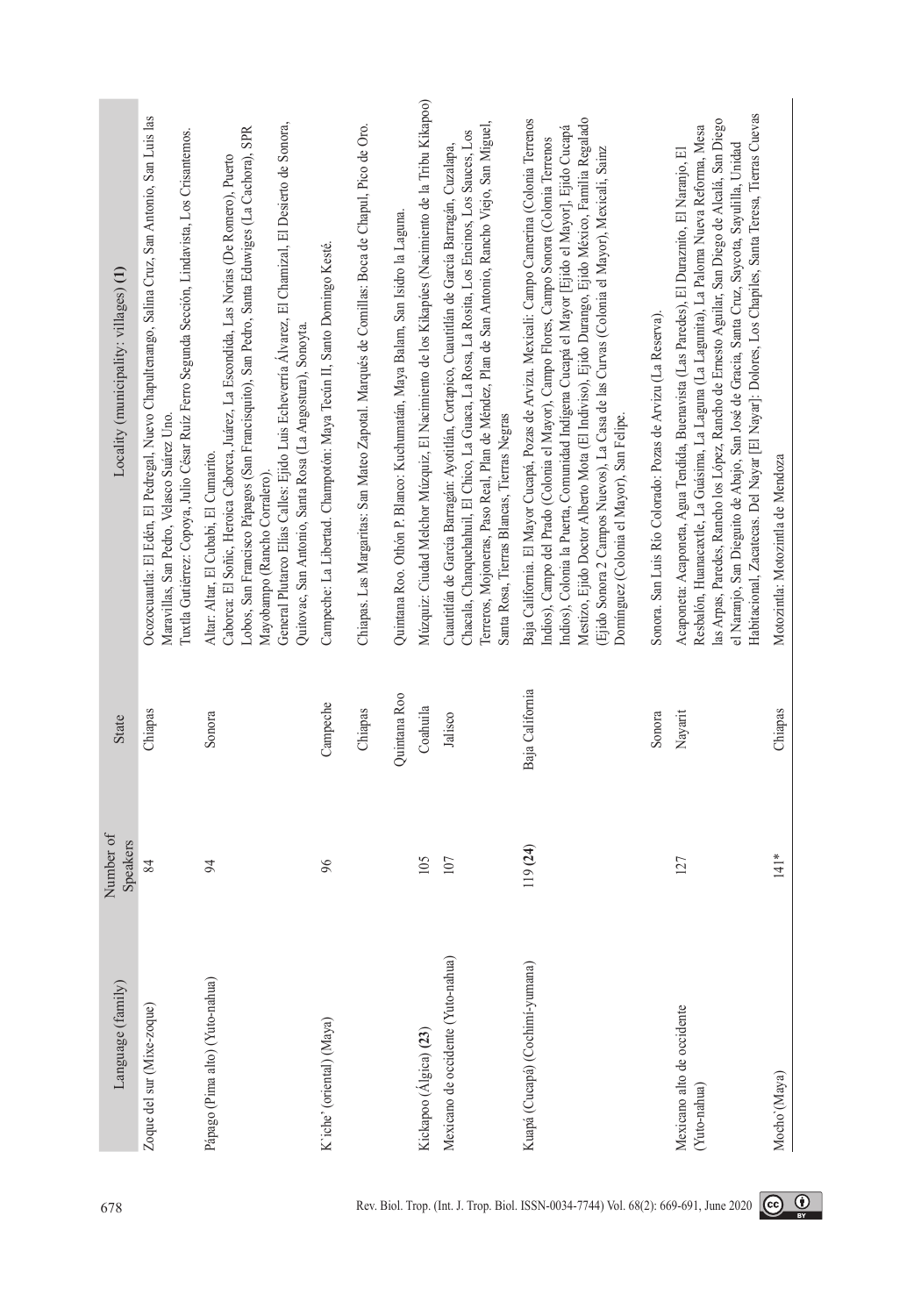| Locality (municipality: villages) (1) | Yerbanís, Junta de los Arroyos [Junta de los Ríos], La Bolada, La Ciénega, La Nopalera, Las Espuelas,<br>Cuatro, El Largo, El Pedregal, El Potrero, El Presón, El Represito, El Río Chiquito, El Táscate, El<br>Las Lajas, Los Arbolitos, Madera, Mesa Blanca, Mesa el Tecolote, Mesa de La Simona, Mesa del<br>Madera: Agua Amarilla, Ciudad Madera, Ejido el Lago, El Cable, El Campo Seis, El Cordón, El<br>Garabato, Rancho Huapoca, San Isidro, San Juan de Enmedio.<br>Moris: Bermúdez, Los Cien Pinos | Ciénega, La Ciénega Blanca [Ciénega Blanca], La Guajolota, La Ornela, La Providencia, La Salitrera,<br>La Vinata, Las Tierritas, Los Hornitos, Nabogame, Peñasco Blanco, Piedra Blanca, Piedras Azules,<br>Colorada), El Arbolito, El Llorón, El Nogal, El Saucito, El Terrero (Piedras Azules), Janos, La<br>Temósachi: Agua Caliente, Casa Blanca, Ciénega Blanca, Cordón de Enmedio (Paraje Piedra<br>San Antonio, San Ignacio, Temósachi, Tierras de María, Yahuirachi, Yepáchic.<br>Ocampo: Basaseachi, Pinos Altos, Santo Domingo, Sapareachi, Tierritas. | Reforma (El Rodeo), Misión Santo Domingo, Ojo de Agua Colorada, Poblado Héroes de Chapultepec,<br>Ensenada: Arroyo de León (Ejido Kiliwas), Camalu, Cañón de la Parra, Comunidad Indígena de Santa<br>Catarina, Ejido 18 de Marzo (El Álamo), El Aguajito (El Mat Chip), El Alamar, El Pinacate [Chknan],<br>Martha, Real del Castillo Nuevo (Ojos Negros), Rincón de Santa Catarina, San Isidoro, Sauce Largo<br>Sauco, Rancho Escondido, Rancho las Canoas, Rancho Mariscal, Rancho San Belem, Rancho Santa<br>El Ranchito [Wikwalpuk], El Sauzal, Ensenada, Ex Hacienda Sinaloa, Héroes de la Independencia<br>(Llano Colorado), Lázaro Cárdenas (Valle de Trinidad), La Huerta, La Vinata [Wipuk], Leyes de<br>Poblado Puerta Trampa, Pórticos del Mar, Ranchito Xonuko, Rancho Agua de Vida, Rancho el<br>Yokakgul], Sauce Solo [Yokazis], Úrsulo Galván, Valle de la Trinidad, Yokakiul | Villa Sola de Vega: Agua del Sabino, Arroyo de la Rosa (El Aguacate), Barrio de Santa Anita (Sección<br>Las Trancas, Llano Mazorca, Llano Monte, Llano de León, Loma de Ocote, Río Espejo, Río Húmedo,<br>Tercera), El Anís (San José El Anís), El Duraznillo, El Mangalito, El Nido, El Progreso, Guayabo, La<br>Río Manteca, Río de Boca, San Felipe Zapotitlán, San Juan Viejo, San Sebastián de las Grutas, Villa<br>Ciénega de la Palma, La Labor, La Nopalera, La Siempre Viva, La Singuera, Las Juntas (El Puente), | San Juan Bautista Coixtlahuaca: El Capulín (Sección Primera), El Tepozón (Sección Segunda), El<br>Zapotal (Sección Tercera), La Mulata, Santa Catarina Ocotlán.<br>San Miguel Chicahua: Llano Seco. | Santa María Nativitas: Barrio Nicolás, Barrio Santiago, El Mirador, El Porvenir, Loma del Tepejillo,<br>Pie del Cordoncillo, Primera Sección (Santa Cruz), San José Monte Verde, San Pedro Buenavista,<br>San Miguel Huautla: Ocotlán.<br>Santa María Nativitas. |
|---------------------------------------|--------------------------------------------------------------------------------------------------------------------------------------------------------------------------------------------------------------------------------------------------------------------------------------------------------------------------------------------------------------------------------------------------------------------------------------------------------------------------------------------------------------|-----------------------------------------------------------------------------------------------------------------------------------------------------------------------------------------------------------------------------------------------------------------------------------------------------------------------------------------------------------------------------------------------------------------------------------------------------------------------------------------------------------------------------------------------------------------|-----------------------------------------------------------------------------------------------------------------------------------------------------------------------------------------------------------------------------------------------------------------------------------------------------------------------------------------------------------------------------------------------------------------------------------------------------------------------------------------------------------------------------------------------------------------------------------------------------------------------------------------------------------------------------------------------------------------------------------------------------------------------------------------------------------------------------------------------------------------------------------------------|----------------------------------------------------------------------------------------------------------------------------------------------------------------------------------------------------------------------------------------------------------------------------------------------------------------------------------------------------------------------------------------------------------------------------------------------------------------------------------------------------------------------------|-----------------------------------------------------------------------------------------------------------------------------------------------------------------------------------------------------|------------------------------------------------------------------------------------------------------------------------------------------------------------------------------------------------------------------------------------------------------------------|
| <b>State</b>                          | Chihuahua                                                                                                                                                                                                                                                                                                                                                                                                                                                                                                    | Chihuahua                                                                                                                                                                                                                                                                                                                                                                                                                                                                                                                                                       | Baja California (26)                                                                                                                                                                                                                                                                                                                                                                                                                                                                                                                                                                                                                                                                                                                                                                                                                                                                          | Sola de Vega<br>Оахаса                                                                                                                                                                                                                                                                                                                                                                                                                                                                                                     | Оахаса                                                                                                                                                                                              | Oaxaca                                                                                                                                                                                                                                                           |
| Number of<br>Speakers                 | 155                                                                                                                                                                                                                                                                                                                                                                                                                                                                                                          | 159                                                                                                                                                                                                                                                                                                                                                                                                                                                                                                                                                             | 162(25)                                                                                                                                                                                                                                                                                                                                                                                                                                                                                                                                                                                                                                                                                                                                                                                                                                                                                       | 164*                                                                                                                                                                                                                                                                                                                                                                                                                                                                                                                       | 180                                                                                                                                                                                                 | 200                                                                                                                                                                                                                                                              |
| Language (family)                     | Pima del norte (Yuto-nahua)                                                                                                                                                                                                                                                                                                                                                                                                                                                                                  | Pima del sur (Yuto-nahua)                                                                                                                                                                                                                                                                                                                                                                                                                                                                                                                                       | Paipai (Cochimi-yumana)                                                                                                                                                                                                                                                                                                                                                                                                                                                                                                                                                                                                                                                                                                                                                                                                                                                                       | Zapoteco de la Sierra sur, noroeste bajo<br>(Oto-mangue)                                                                                                                                                                                                                                                                                                                                                                                                                                                                   | Chocholteco del este (Oto-mangue)                                                                                                                                                                   | Chocholteco del sur (Oto-mangue)                                                                                                                                                                                                                                 |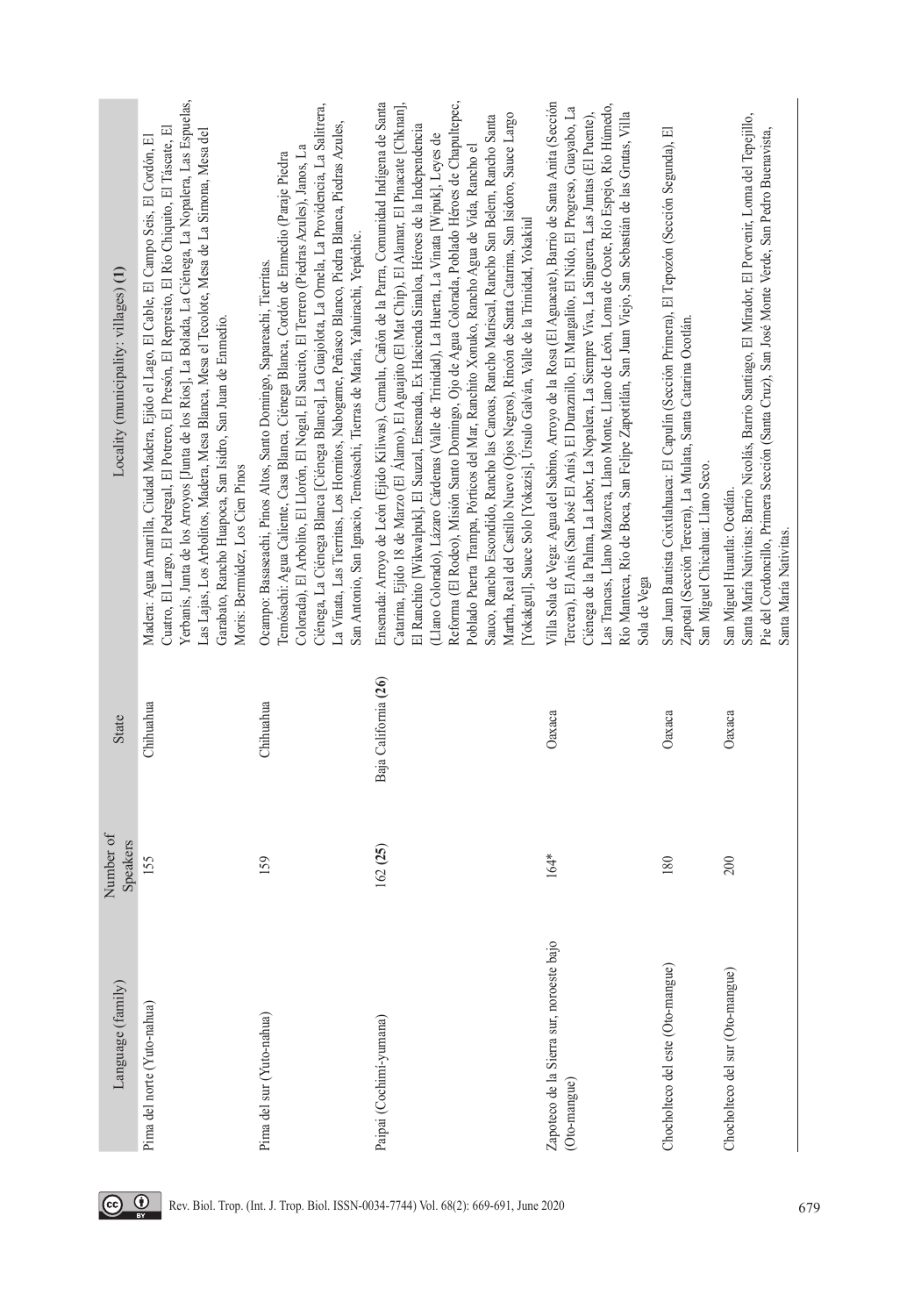| Language (family)                                                                                                        | Number of<br>Speakers | <b>State</b>         | Locality (municipality: villages) (1)                                                                                                                                                                                                                                                                                                                                                                                                                                                                                                                                                                                                                                                                                                                                                                                                                         |
|--------------------------------------------------------------------------------------------------------------------------|-----------------------|----------------------|---------------------------------------------------------------------------------------------------------------------------------------------------------------------------------------------------------------------------------------------------------------------------------------------------------------------------------------------------------------------------------------------------------------------------------------------------------------------------------------------------------------------------------------------------------------------------------------------------------------------------------------------------------------------------------------------------------------------------------------------------------------------------------------------------------------------------------------------------------------|
| Zapoteco de Valles, oeste<br>(Oto-mangue)                                                                                | 211                   | Оахаса               | San Bernardo Mixtepec: Asunción Mixtepec, Barrio del Carmen, Barrio del Rosario, La Loma Grande,<br>San Pablo Cuatro Venados: El Esponjado, El Jabalí, El Moral, El Poleo, El Sacatón, La Nevería, Llano<br>Manteca, Llano de Toro, Piedra Blanca, Río Jalapillas, Río Minas, San Cristóbal, San Pablo Cuatro<br>Magdalena Mixtepec: Magdalena Mixtepec, Santa Catalina Mixtepec.<br>Rancho Teja, San Bernardo Mixtepec, San Jerónimo Tititlán.<br>San Pablo Huixtepec: San Pablo Huixtepec.<br>Venados, Santiago Clavellina.                                                                                                                                                                                                                                                                                                                                 |
| Mixteco del noroeste bajo (Oto-mangue)                                                                                   | $220*$                | Оахаса               | San Bartolo Sovaltepec: Barrio del Calvario, Cerro Totocani, El Caballo Blanco, El Águila, Guadalupe<br>Gavillera, Jataitno, La Unión Reforma, Río Verde, San Bartolo Soyaltepec, San Isidro Tejocotal, Santa<br>Santo Domingo Tonaltepec: Cerro de Sol, Deque Inu (Cabeza de Cigarro), Dequetoto, Río Verde,<br>San Francisco Río Blanco, Santo Domingo Tonaltepec, Vista Hermosa, Yuquini. Santo Domingo.<br>Santa María Chachoápam: San Agustín Monte Lobos, Santa María Chachoápam.<br>Yanhuitlán: Santo Domingo Yanhuitlán, Tooxi, Yudayo.<br>Cruz Pípila.                                                                                                                                                                                                                                                                                               |
| Kumiai (Cochimí-yumana)                                                                                                  | 221 (27)              | Baja California (28) | Rancho Dinuwa, Rancho Plazola, Real del Castillo Nuevo (Ojos Negros), San Antonio Necua (Cañada<br>Familia López Gaspar, Hacienda Santa Verónica, La Ciénega, Rancho Cañada Verde, Rancho Jacuin,<br>Ensenada: El Porvenir (Guadalupe), Ensenada, Francisco Zarco (Guadalupe), La Huerta, La Misión,<br>Playas del Rosarito: Comunidad Indígena San José de la Zorra (San José de la Zorra) [San José la<br>Tecate: Colonia Luis Echeverría Álvarez (El Hongo), Ejido Guadalajara 2 (El Gato), Ejido Nueva<br>Rancho las Auras, Rancho las Priscilas, Rancho Limón, Rancho Neji Sección C [Juntas de Neji],<br>Colonia Hindú, El Álamo, El Testerazo, El Venado, Encino Solo, Escuela Mescuich [Mescuich],<br>Rancho Puerto el Roble, Santa Elena, Tecate, Valle de las Palmas.<br>de los Encinos), San Salvador de Gálvez.<br>Zorra], La Zorra, Primo Tapia. |
| Chontal de Oaxaca bajo (Chontal de<br>Оахаса)                                                                            | 223                   | Oaxaca               | Santa María Ecatepec: La Reforma, San Juan Acaltepec, Santo Domingo Chontecomatlán, Santo<br>Tomás Teipan                                                                                                                                                                                                                                                                                                                                                                                                                                                                                                                                                                                                                                                                                                                                                     |
| Mixteco de San Miguel Piedras<br>(Oto-mangue)                                                                            | 243*                  | Oaxaca               | San Miguel Piedras: Chidoco (Chidoco de Juárez), Colorado, El Fresno, El Potrerito, Guadalupe<br>Victoria, Río Minas (Río Minas Piedras), San Miguel Piedras                                                                                                                                                                                                                                                                                                                                                                                                                                                                                                                                                                                                                                                                                                  |
| Zapoteco de San Bartolo Yautepec (Oto-<br>mangue)                                                                        | 246                   | Оахаса               | San Bartolo Yautepec: Joaquín López Mariano (Rancho), Puerto San Bartolo, San Bartolo Yautepec                                                                                                                                                                                                                                                                                                                                                                                                                                                                                                                                                                                                                                                                                                                                                                |
| $($ < 100 speakers survive) and high risk of disappearance $($ < 1000 but > 100 speakers survive) following INALI (2012) |                       |                      | endangered (< 50 speakers survive) and endangered (< 250 speakers survive) languages as in Simons and Fennig (2018), those denoted by * are in very high risk of disappearance<br>Localities are from Diario Oficial de Federación (2008), status and notes are mainly from INALI (2012), Hammarström et al. (2018) and Simons & Femig (2018). Critically                                                                                                                                                                                                                                                                                                                                                                                                                                                                                                     |

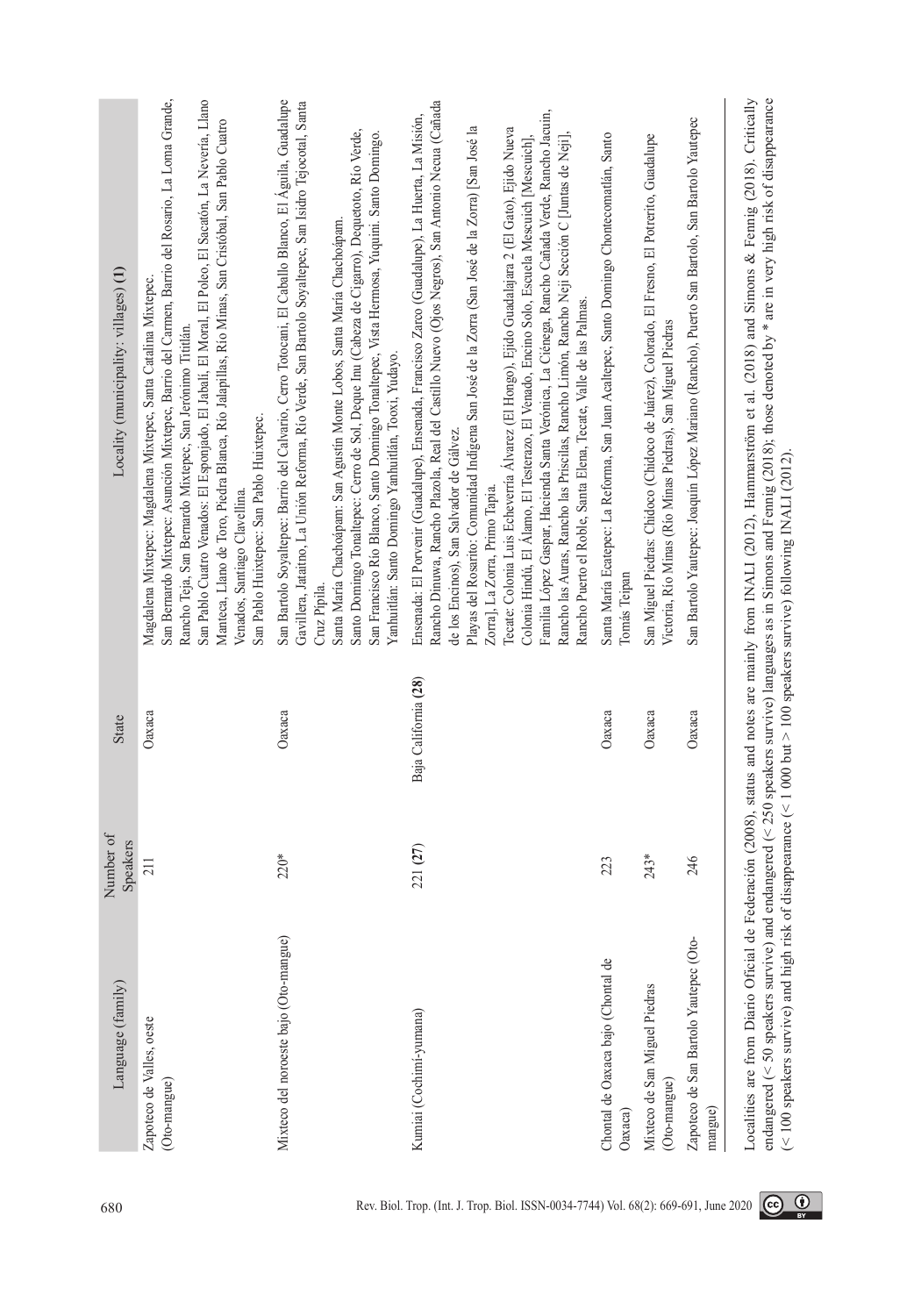- 1. Localities included are those with historic settlements.
- 2. Also known as edúes y coras.
- 3. Related to Chatino and Zapoteco languages.
- 4. Last speaker died in the 1960s.
- 5. Extinct ca. 1950.
- 6. Boas (1917).
- 7. Last speakers reportedly died around 1930, but the 1990 census lists 12 speakers.
- 8. Formerly spoken by a small group of people. The last speaker was born in 1895 (Holt 2001) and no remaining speakers are known after 1972.
- 9. As many as 100 in 1970; see also Lionnet (1978).
- 10. Ethnic population is 32.
- 11. Also known as heve and dohema; extinct since about 1940; see also Lionnet (1986).
- 12. In her essay "El noroeste: Sonora" (http://www.fundacionunam.org.mx/humanidades/eudeves-una-etnia-extinta/), historian Isabel Verdugo de Juárez locates the territory occupied by Eudeves as: "In the north they were found along the mid-portion of the San Miguel River (Horcasitas River) in Saracachi, Cucurpe o Opodepe. In the south they we found at the springs along the Matepe River, the banks of Moctezuma River and part of Nevoma or Yaqui Rivers. This area encompassed the historical sites of Batuco, Tepupa, Bacanora, Soyopa and Tónachi."
- 13. Extinct in 1954 (Boas 1917; Knab 1980).
- 14. From the first contact with Europeans 300 years ago, the Cochimíes have occupied the central part of the Baja California peninsula and the state of Baja California Sur. Although there was some minor dialect variation over the vast area where Cochimí was spoken, they were mutually intelligible (T. Bowen, pers. comm.). Originally, there were no large settlements and they were basically nomads. The guamas or sorcerers had an important position in the original culture; there were no writing or formal artistic expressions. They were gatherers and fishers, who did not practice agriculture nor have livestock.
- 15. Ethnic population is 150; this may include Kumiai in La Huerta who call themselves Cochimí; old Cochimí is extinct (Simons & Fennig 2018).
- 16. A total of 15 Kiliwa people survived in 2018 and the number of speakers is given as 29 (INALI 2012); however, in February 2018 one of the last three speakers died in Ejido Tribu Kiliwas, Valle de la Trinidad, near Ensenada.
- 17. Ethnic population of 16 in 2016.
- 18. It has been reported that in 2003 there were only two native speakers (the youngest then 72 years old) and three semispeakers; the community apparently agreed to stop speaking Zapotec in 1965 (Beam de Azcona, 2004).
- 19. A total of 166 elder speakers was also reported (INALI 2010).
- 20. Reported as Xuani-Ixcateca by Molina Cruz (2010), who described efforts to save this language using video (see also https://www.youtube.com/watch?v=lN2M-Rb7LM0).
- 21. A total of population of nine and only a few elder speakers (in 2009) were reported (Simons & Fennig, 2018).
- 22. A total of 30 speakers, all over the age of 70, were reported in 1998 (Simons & Fennig, 2018).
- 23. The Kickapoo arrived in Mexico in the nineteenth century when, after the Anglo-Saxon invasion of their territory, they asked the Mexican government for a place to live; in exchange the government asked them to defend Mexican residents against the frequent attacks from the Comanche. Since then, the Kickapoo of Mexico have been known in the United States as the "Texas gang."
- 24. Caccavari Garza (2014) reported less than 30.
- 25. Caccavari Garza (2014) reported less than 50.
- 26. According to Caccavari Garza (2014) most people are in Comunidad Indígena de Santa Catarina, but they are also present in San Isidoro, Valle de la Trinidad and Ejido Héroes de la Independencia.
- 27. Caccavari Garza (2014) reported less than 50.
- 28. According to Caccavari Garza (2014) mainly located in two municipalities and the communities of Juntas de Nejí en Tecate, San José de la Zorra, San Antonio Necua y La Huerta, Ensenada.

50 speakers survive), and 29 endangered (less than 250 speakers survive). The ones with the highest risk of going extinct in the immediate future are: Kiliwa (2 speakers survive), Awakateco (3 speakers), Tuzanteco (5 speakers), Ayapaneco (8 speakers), Ixil nebajeño (12 speakers), Zapoteco de Mixtepec (14 speakers),

Ku'al (20 speakers), Ixcateco (21 speakers), Kaqchikel (35 speakers), Zapoteco de San Felipe Tejalapám (50 speakers), Ixil chajuleño (52 speakers), and Zapoteco de Asunción Tlacolulita (53 speakers). Mexico's 56 extinct and endangered languages occur in 16 states, most (77 %) in Oaxaca (16), Baja California

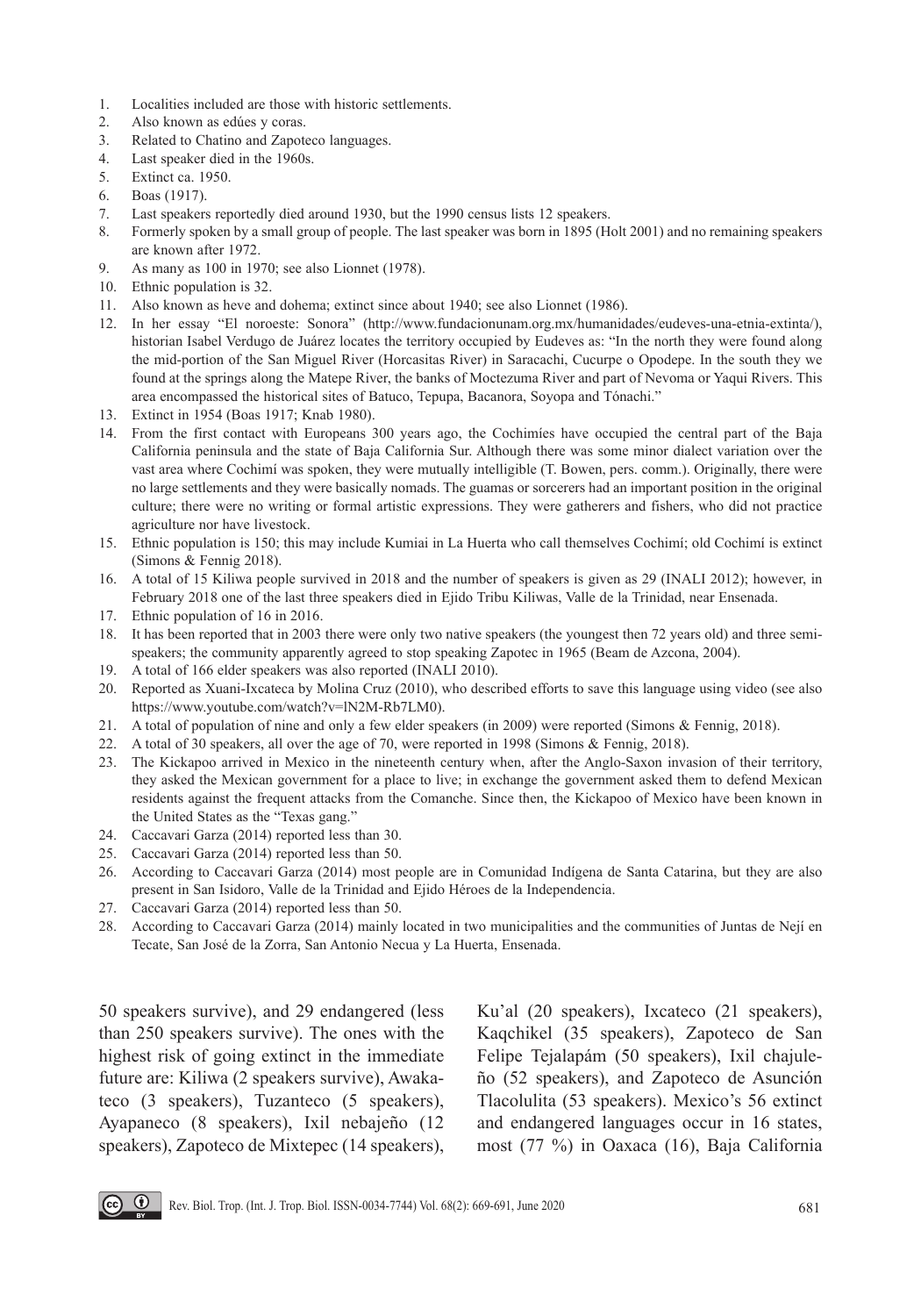(7), Chiapas (6), Campeche (6), Sonora (4) and Quintana Roo (4) (Table 2, Table 3).

As a stark reminder, one language and one species, both located in Baja California, will probably go extinct within the next very few years. With only two speakers alive in late 2018, the Kiliwa is Mexico's most endangered language and is condemned to extinction (INALI, 2012; Caccavari Garza, 2014). And, with a population of fewer than two dozen individuals in 2018 (Comité International para la Recuperación de la Vaquita [CIRVA], 2019), probably even fewer today, the vaquita porpoise (*Phocoena sinus*), Mexico's only endemic and the world's most endangered marine mammal, is being driven to extinction by illegal fishing for the endangered and endemic totoaba (*Totoaba macdonaldi*) (Vidal, 1995; Brusca, Álvarez-Borrego, Hastings, & Findley, 2017; Thomas et al., 2017; Rojas-Bracho et al., 2018).

TABLE 3 States in Mexico with extinct or endangered languages

| <b>State</b>        | Number of extinct and<br>endangered languages |
|---------------------|-----------------------------------------------|
| Oaxaca              | 16                                            |
| Baja California     | 7                                             |
| Chiapas             | 6                                             |
| Campeche            | 6                                             |
| Sonora              | 4                                             |
| Quintana Roo        | 4                                             |
| Chihuahua           | 3                                             |
| Jalisco             | 2                                             |
| Tabasco             | 1                                             |
| Veracruz            | 1                                             |
| Guerrero            | 1                                             |
| Tamaulipas          | 1                                             |
| Baja California Sur | 1                                             |
| Mexico State        | 1                                             |
| Coahuila            | 1                                             |
| Nayarit             | 1                                             |

### DISCUSSION

Places with high species diversity, especially tropical forests, tend to have high linguistic diversity, and areas with low species diversity, such as tundra and deserts, have low linguistic

diversity (Sutherland, 2003; Loh & Harmon, 2005). For instance, Papua New Guinea covers less than 1 % of the world's land area but is home to the world's third largest tropical rainforest (after the Amazon and the Congo) (Bryan, Shearman, Ash, & Kirkpatrick, 2010), and is also home to 6-8 % of the Earth's animal and plant species (two thirds of them endemic) and 12 % of the world's living languages (Papua New Guinea's Fifth National Report to the Convention on Biological Diversity, 2014; Simons & Fennig, 2018).

Indigenous people are custodians and landowners of much of the biodiversity worldwide. The world's 370 million indigenous people make up less than 5 % of the total human population, yet they manage or hold tenure over 25 % of the world's land surface that supports about 80 % of the global biodiversity (Raygorodetsky, 2018).

There are increasing numbers of examples of non-industrial people living in harmony with their natural environment, such as rural communities in Hawaii (McGregor, 1999); the Kayapo Indians of Middle Xingu Valley in Brazil (Posey, 1999); the Dai, an indigenous ethnic group in Southwest China (Shenghi, 1999); and the Sápara of Ecuador (Raygorodetsky, 2018). Numerous studies have proven how traditional ecological knowledge and practices have effectively served to protect and maintain natural environments (e.g., Posey, 1999; Berkes, 2001; Cunningham, 2001; Wiersum, 2004; Intergovernmental Science-Policy Platform on Biodiversity and Ecosystem Services [IPBES], 2018). In addition, biocultural conservation can help secure the rights of indigenous and local people and help maintain a focus on social justice.

The current rate of extinction of languages worldwide, and loss of knowledge they contain, has no parallel in human history (Harrison, 2007). Language loss in some areas, such as the Americas, has reached 60 % over the last 35 years (Harmon & Loh, 2010). Indeed, the most rapid losses in linguistic diversity have occurred in this region, where 60 % of languages are threatened or have gone extinct since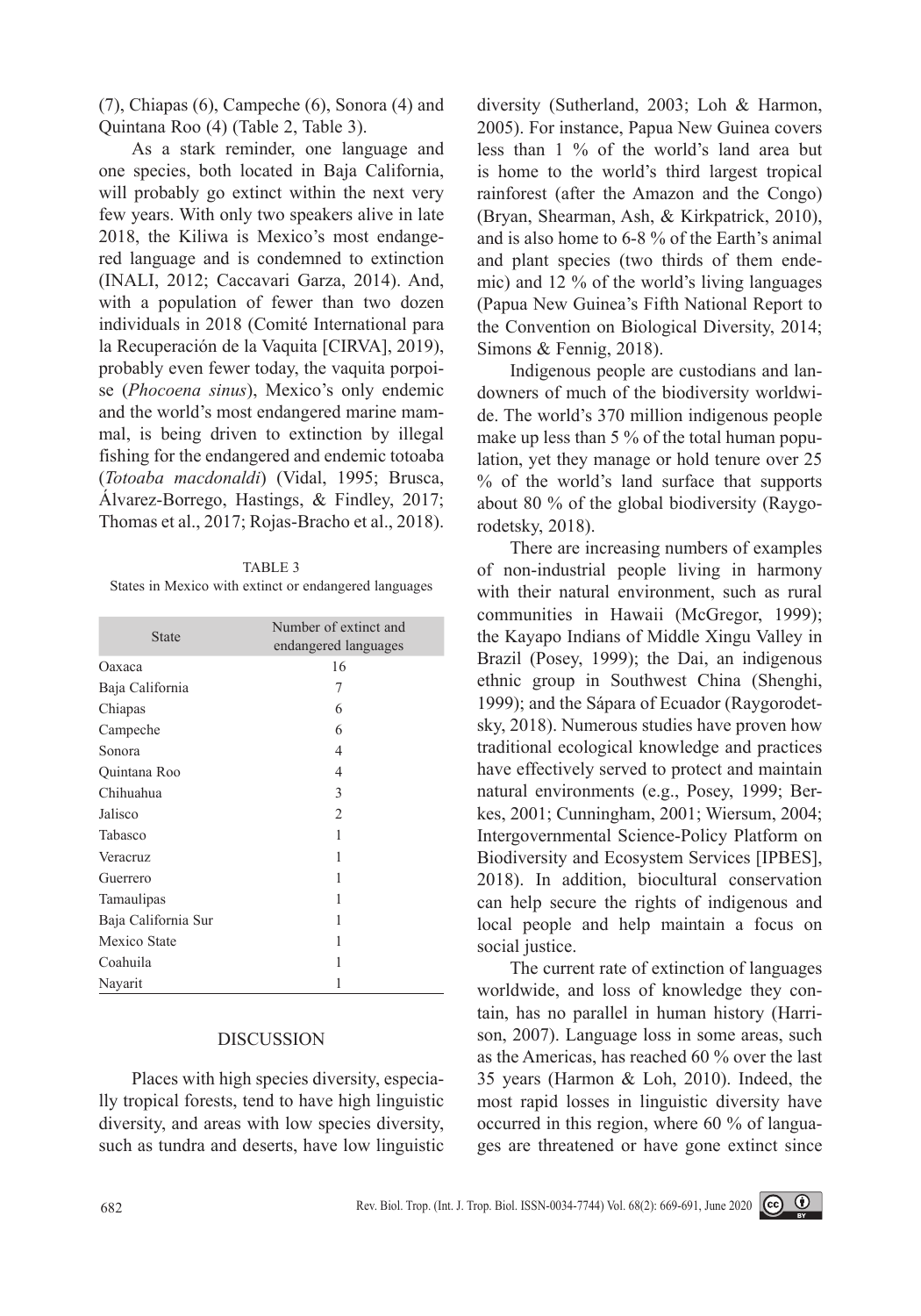1970. And this is not limited to developing countries. Policies in the United States, particularly between the 1870s and 1930s, greatly suppressed Native American languages and culture. It was only after years of activism by indigenous leaders that the U.S. Native American Languages Act was passed in 1990, which allowed for the preservation and protection of indigenous languages.

Languages can go extinct either because the entire population of speakers dies out, or because the speakers shift to a different language and forget their mother tongue due to the loss of intergenerational transmission. Much of the decline in linguistic diversity is a result of language shift away from small indigenous languages toward national or regional languages (Loh & Harmon, 2014). Along with the disappearance of languages, most of the rich traditional knowledge of these indigenous cultures is largely lost forever, including knowledge of the natural history of the world in which the language resided.

Languages are a critical measure of the cultural diversity of nations, while species richness is a measure of their biological diversity. Mexico offers an important case on the challenges to conserve both. With at least 118 species of economically important plants totally or partially domesticated by indigenous pre-Hispanic farmers, Mexico has been a global center of plant domestication. More than 15 % of edible vegetable species consumed in the world originated in Mexico (CONABIO, 2008; Perales & Aguirre, 2008; Bellón et al., 2009; Sarukhán et al., 2017). In addition, between 3 000-4 000 medicinal plant species are regularly used by Mexicans, and indigenous people in Mexico use 5 000-7 000 plant species in various cultural activities (Boege, 2008). It has been suggested that almost every species of plant and animal, type of soil, landscape, and mountain in Mexico has its match in a linguistic expression, knowledge category, practical use, mythical or religious meaning, or a known individual or collective experience (Toledo et al., 2001a, 2001b).

Mexico's early cultures relied heavily on natural resources, including the harvesting of coastal and estuarine resources in the Holocene. In the Baja California-Gulf of California region this included fishing and intensive hunting of dolphins and sea turtles beginning at least 10000 years ago (Bowen, 1976, 2000, 2006, 2009; Felger & Moser, 1987; Felger, Nichols, & Seminoff, 2005; Fujita, 2006; Marlett, 2014). By around the year AD 1000, four important centers of indigenous socio-economic and cultural concentration surged in this region, which reflected changing patterns of harvesting of marine resources. First, during the early  $16<sup>th</sup>$ and 17th centuries, the Pericú, who lived along the deserts of Los Cabos region in the South of the peninsula, were hunters and shell gatherers (*concheros*), and disappeared (together with their language, its phylogenetic classification remaining unknown) in the second half of 18<sup>th</sup> century (Fujita, 2006). The exploitation of marine mammals, the associated stone tools, and the construction of enormous shell mounds by the Pericú display striking similarities to the Chumash people of the Channel Islands in Southern California in the United States (Beer, Gonzalez, Huddart, Rosales-Lopez, & Lamb, 2008). Second, the Guaicuras and the Cochimís, the latter inhabiting the center and North of the Baja California peninsula, were also shell gatherers and fishers. Third, the Seris on the ("mainland") coastal Sonoran Desert were (and still are) fishers and gatherers. And fourth, the Yumas, Pimas Altos and Papagos in North-Central Sonora and the tip of the peninsula were desert gatherers-farmers (Nolasco, 1982). The central desert area of the Baja California peninsula had the least linguistic diversity (and probably the lowest biological diversity; T. Bowen, personal communication).

Loss of biocultural diversity in Mexico (and the Americas in general) began as soon as Europeans arrived. Although estimates of the Native American population size of Mexico upon first arrival of Europeans in 1519 vary greatly (from less than 3 million to over 52 million), most researchers put it at around 20 million (Koch, Brierley, Maslin, & Lewis,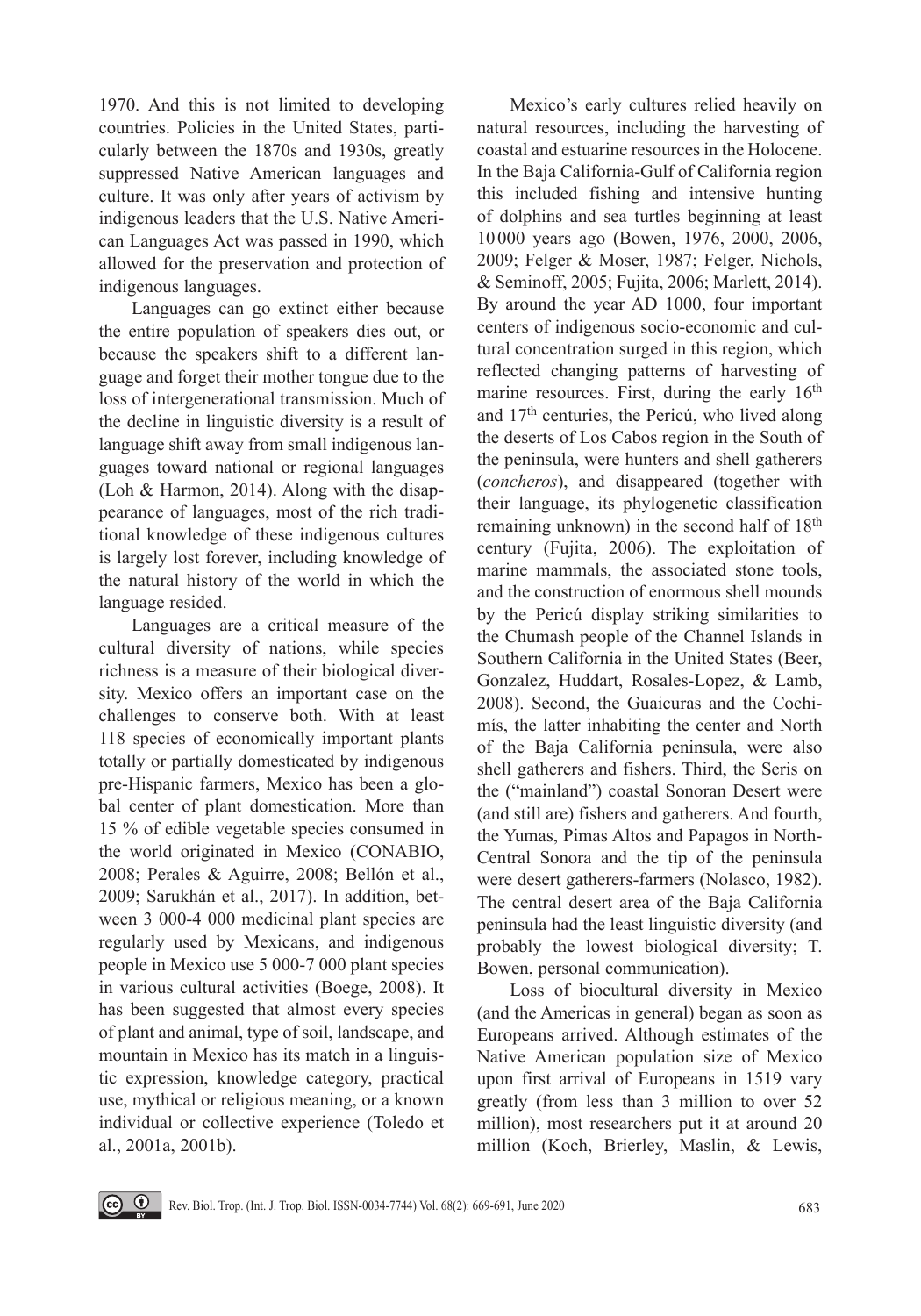2019). At the time, large areas of land were under cultivation with maize, cacao, and fruit orchards (Whitmore & Turner, 1992). This indigenous population quickly began to collapse from warfare, slavery, and the introduction of pathogens unknown in the Americas (e.g., influenza, smallpox, bubonic plague). The most devastating epidemic in Mexico occurred in 1520, when a single smallpox outbreak killed an estimated 30 to 50 % of the indigenous population (Cook & Borah, 1960; Dobyns, 1993; McCaa, 1995). Following the first comprehensive census in 1568, the population of central Mexico had already declined to 2.7 million (Sanders, Pasons, & Santley, 1979), which corresponds to an approximate decline of 87 % within the first 50 years of European arrival (based on a contact population of 20 million) (Whitmore & Turner, 1992). A rapid population collapse of up to 90 % is plausible for the most populous parts of the country (Koch et al., 2019). One can only speculate how many indigenous languages were lost or put on a path toward extinction during this period. In Northern Mexico many groups of hunters and gatherers who spoke unknown languages perished because of the extermination campaigns launched by Spanish conquerors (Borah & Cook, 1963).

Today, there is strong geographical overlap between the states that harbor the bulk of Mexico's biological and linguistic diversity, with Oaxaca, Puebla, Chiapas, Veracruz, Guerrero and Michoacán standing out. Furthermore, Mexico's biodiversity hotspots closely mirror its language hotspots: areas with the highest number of endangered plant and animal species overlap with those where the endangerment of languages is greatest. Most of Mexico's dry forests, tropical rain forests, and temperate rain forests, which are home to high levels of biological and linguistic diversity, belong to indigenous communities, and almost a third of the country's federally protected areas are within indigenous territories (Sarukhán et al., 2017). It has been estimated that nearly 90 % of Mexico's indigenous population live in forested areas, while the rest live in arid and

semi-arid regions with shrub or grasslands (Toledo et al., 2001a, 2001b).

Oaxaca is a good example of how the geography of languages and biodiversity overlap and have evolved together. Its complex geological history produced an elaborate topography and highly diverse range of ecosystems, from tropical coastal areas to temperate pine-oak forests, thorn scrub and cloud forests, which in turn favored adaptive radiation, speciation, and a high diversity of flora and fauna (Ordoñez, 2004). At least 8 431 species of plants (nearly 40 % of Mexico's known flora) and 4 542 animal species (half of the country's vertebrates and 19 % of its known invertebrates) are present in Oaxaca (García-Mendoza, Ordoñez, & Briones-Salas, 2004; CONABIO, 2008). For more than 10 000 years, its indigenous peoples have dispersed and evolved within the state's diverse ecosystems, and today 157 languages (43 % of Mexico's 364 languages) are spoken in more than 4 000 indigenous communities (de Ávila Blomberg, 2004).

The most insidious threats to Mexico's biodiversity are habitat destruction and fragmentation (mostly by deforestation for agriculture and livestock), overexploitation, invasive species, and climate change. The country has already lost about 70 % of its forest cover, mainly the tropical forests of the Southeast (Sarukhán et al., 2017). Prieto-Amparán et al. (2019) analyzed non-tropical land use in Mexico and found the area of primary forest reduced from 55.8 % in 1990 to 37.7 % in 2017 in their study region (which included temperate primary and secondary forest, human settlements, unvegetated areas, and water bodies). In just one year (2016), 253 000 hectares of Mexico's forests disappeared (Global Forest Watch, 2018). The effects of climate change will exacerbate all those threats (Peterson, Tian, Martínez-Meyer, Soberón, & Sánchez-Cordero, 2005).

The largest areas of forest and wildlands in Mexico are usually communal lands (Stoleson et al., 2005), and at least 70 % of its forested areas are held by ejidos (Segura, 2000; Molnar & White, 2001). However, this is rapidly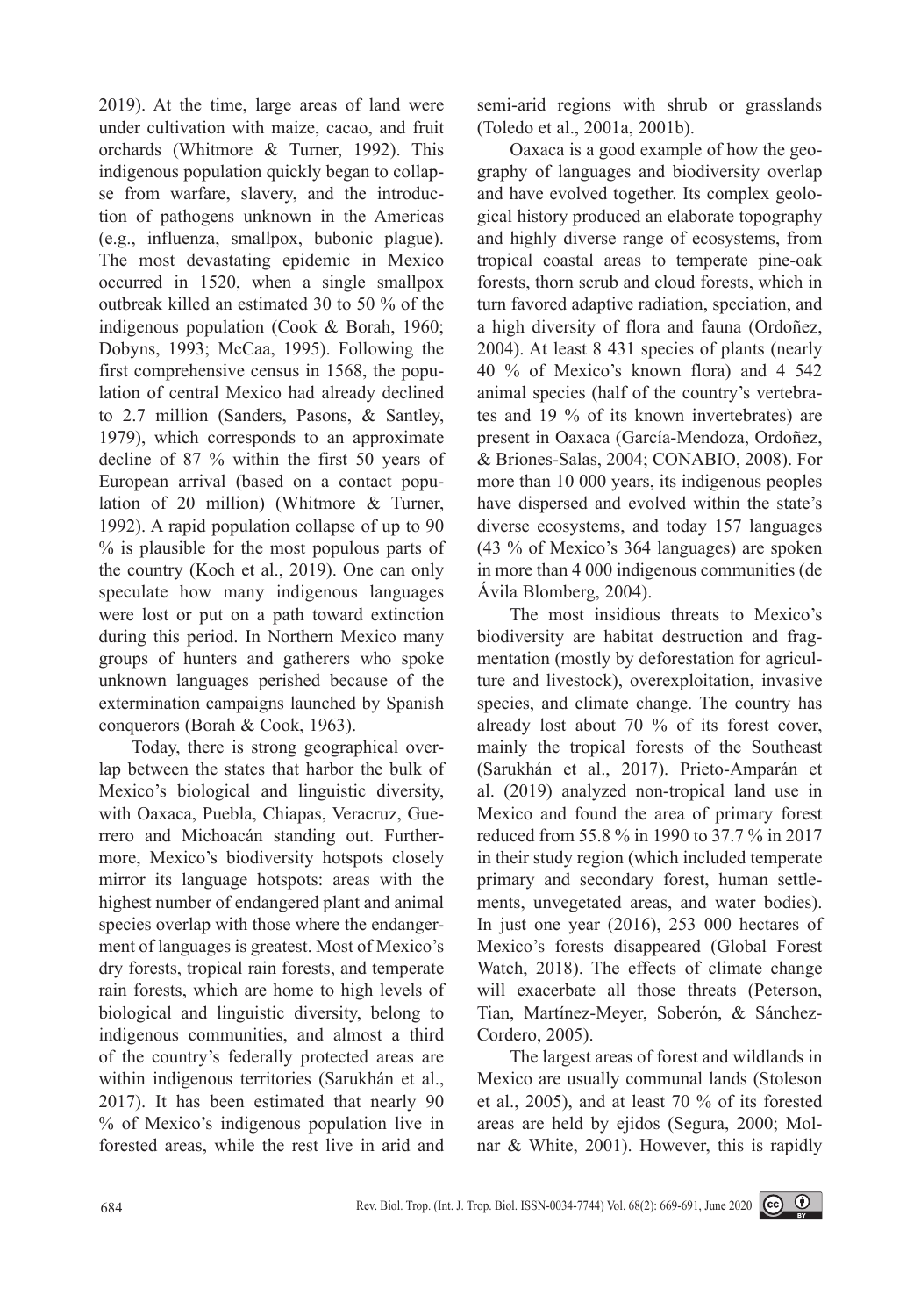changing as ejidos sell their land to private landowners (Stoleson et al., 2005), typically to non-campesinos, and the cultural erosion and loss of traditional knowledge that ensues encourages loss of biodiversity (Laird, 2002).

Languages disappear for a variety of reasons: all speakers may die; speakers may succumb to pressures to speak a different language and forget their mother tongue; speakers may choose to stop speaking their native tongue because of interests in participating in national education, finding jobs that pay salaries and could come with various benefits, or marry into a family with speakers from another language. The threat to Mexico's languages includes a combination of factors such as the reduced number of speakers, their geographical dispersion, predominance of adult speakers, and trends for abandoning transmission of languages to new generations (INALI, 2012). All of this is compounded by a lack of interest or even neglect by authorities, which has led to exclusion of indigenous languages from public and institutional spaces, mass media communications such as radio and television, and their diminishing use among communities and families. Some indigenous people seem to have accepted that their languages will disappear, and they will soon be able to communicate only in Spanish (INALI, 2012), while others desire to reverse the extinction trend. And many more simply do not know what to do to save their (Mexico's) cultural heritage.

Traditional peoples have accumulated vast amounts of ecological knowledge, and that knowledge is embodied in their languages. Thus, as languages go extinct, associated traditional ecological knowledge is also lost (Oviedo et al., 2000). This happens because, in most traditional cultures, knowledge is not recorded in writing but is passed on orally to other groups or new generations. In such cases, the loss of local languages means the loss of the traditional means of knowledge transmission.

The science of biocultural diversity is in its infancy. Although we do not yet fully understand it, there is evidence of ancient and profound connections between biological and

linguistic diversity. When species go extinct entire biological communities and ecosystems can be disrupted or permanently altered. Regardless of their economic, scientific and aesthetic value to humans, plant and animal species have a value of their own because of their unique evolutionary history, genomic diversity, and, ultimately, because of their very existence. When we allow languages to disappear, we squander the culture of humanity, the millennial knowledge of the natural world, and a part of our own past. The IPBES released its definitive new global synthesis of "Assessing nature's contributions to people" (Díaz et al., 2018). It is the first such report since the landmark MEA (2005) was published, and the first ever that is fully intergovernmental. It is also the first assessment to systematically include indigenous and local knowledge at a global scale.

For decades, scientists and conservationists have advocated for the establishment of protected areas to conserve ecosystems and biological diversity (Vidal, López-García, & Rendón-Salinas, 2014). But, as has been advocated for more than two decades, the world's biodiversity will only be effectively preserved by also protecting the diversity of human cultures, and vice versa (Oviedo et al., 2000; Maffi, 2001; Toledo, 2001b). Protecting areas that are implemented under participatory and co-management schemes is the most effective strategy for conserving biodiversity while improving the economic and social conditions of local communities. Conservation area networks comprising priority areas should serve as the baseline for identifying the most suitable strategies depending on the areas' socio-economic contexts and specific characteristics.

We have shown that Mexico's biocultural diversity is at crossroads. Federal, state and municipal governments, businesses, conservation organizations, philanthropists, and multilateral agencies that care about biodiversity need to realize that their resources and efforts will only be effective in the long-term if they simultaneously support protection of indigenous cultures and traditional knowledge. Given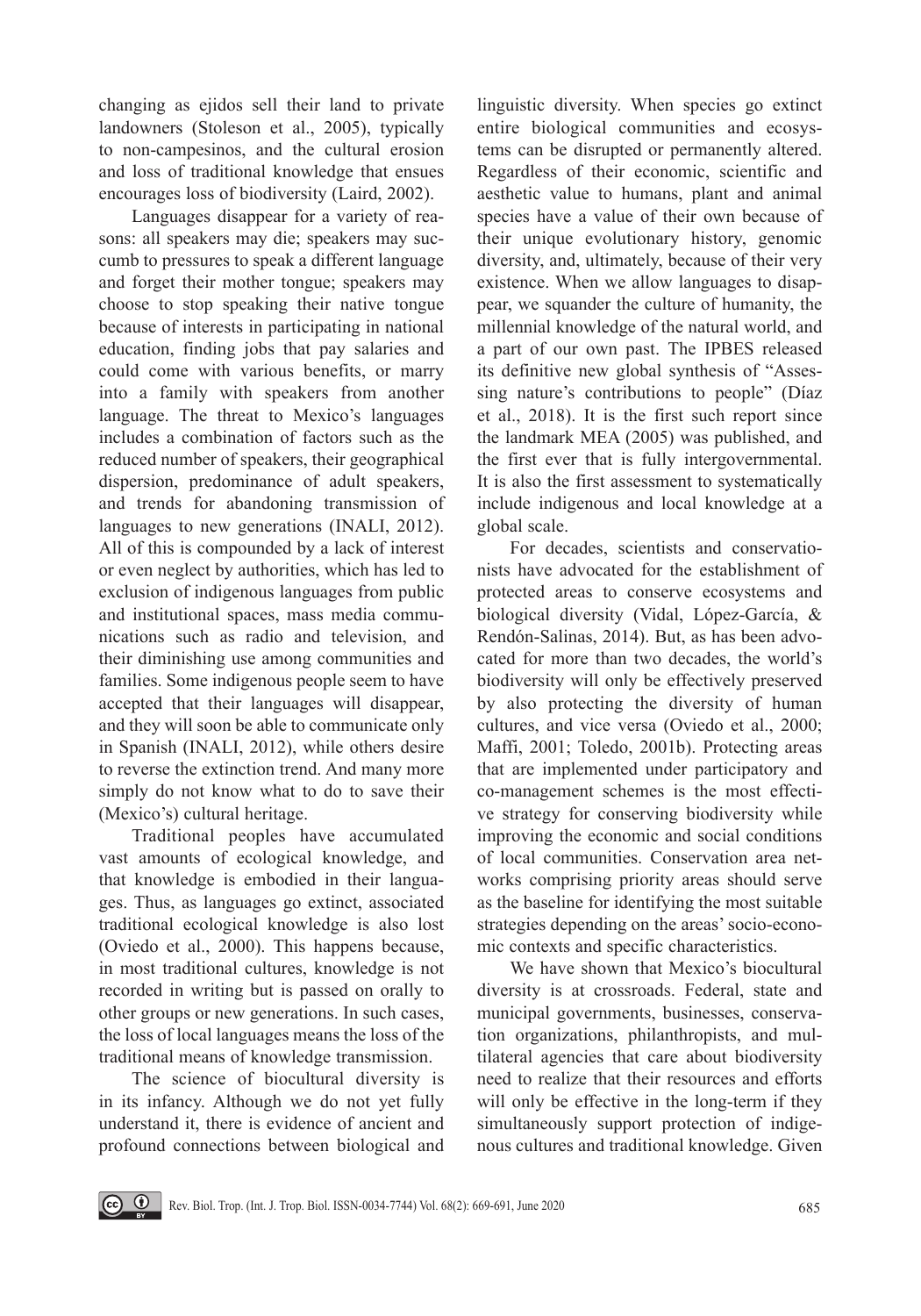that the regions harboring Mexico's highest biocultural diversity are considered strategic for the country's water, environmental and food security, as well as to ensuring the rights of indigenous peoples, it has recently been proposed that they should be an important component of the 2019-2024 national development plan (Luque & Ortiz Espejel, 2019). We hope this policy initiative results in concrete action to protect Mexico's unique cultural and natural heritage. Biological and cultural diversity are two sides of the same coin. Since endangered languages and endangered species strongly overlap geographically in Mexico, it makes sense to combine efforts to protect both. But time is of the essence. All constituents need to urgently reinforce efforts and significantly augment investments if we are to rescue and preserve the country's unique biocultural diversity and traditional knowledge for the benefit of present and future generations.

**Ethical statement:** authors declare that they all agree with this publication and made significant contributions; that there is no conflict of interest of any kind; and that we followed all pertinent ethical and legal procedures and requirements. All financial sources are fully and clearly stated in the acknowledgements section. A signed document has been filed in the journal archives.

### ACKNOWLEDGMENTS

We are very grateful to linguists Stephen Marlett and Mauricio J. Mixco, to anthropologist Cathy Moser Marlett, and to ethnoecologist Víctor M. Toledo, for their critical reviews of our paper.

#### RESUMEN

**La diversidad biocultural de México en peligro. Introducción:** Lugares con diversidad de especies alta contienen diversidad lingüística alta, mientras que áreas con diversidad de especies baja tienden a contener diversidad lingüística baja. **Objetivo:** Caracterizar las relaciones entre la diversidad biológica y la diversidad cultural, una correlación que ha sido examinada a escala global pero

que en este trabajo es comprobada por primera vez para México. **Métodos:** Recopilamos bases de datos extensas sobre las especies y las lenguas en peligro de extinción, y revisamos la literatura disponible sobre la diversidad biocultural de México, con énfasis en las especies y lenguas en peligro y en peligro crítico de extinción. **Resultados:** Con 364 lenguas vivas, México es el quinto país más diverso lingüísticamente hablando, pero 64 de estas lenguas están en muy alto riesgo de desaparecer y 13 ya desaparecieron. México también es el cuarto país más biodiverso, pero 1 213 especies de su flora y fauna están amenazadas de extinción y al menos 127 desaparecieron recientemente. **Conclusiones:** Los pueblos indígenas son custodios de mucha de la diversidad biocultural del mundo. A medida que el mundo se vuelve menos diverso lingüística y culturalmente, también se vuelve menos diverso biológicamente. La diversidad biológica y lingüística de México muestran una marcada superposición geográfica, y los estados de Oaxaca, Chiapas, Veracruz, Guerrero y Michoacán son los que más especies y lenguajes albergan. De manera similar, los sitios en donde la biodiversidad está en mayor peligro también corresponden con los sitios en donde las lenguas lo están, y las áreas con el mayor número de especies en peligro traslapan con las áreas en donde las lenguas están en mayor peligro.

**Palabras clave:** idiomas, lingüística, conocimiento tradicional, pueblos indígenas, biodiversidad, México, especies en peligro de extinción, extinción.

#### REFERENCES

- Berkes, F. (2001). Religious traditions and biodiversity. *Encyclopedia of Biodiversity, 5*, 109-120.
- Beer, N., Gonzalez, S., Huddart, D., Rosales-Lopez, A., & Lamb, A. (2008, May). The palaeodiet of the Pericue Indians of the Cape region of Baja California Sur, Mexico. *Eos Transactions American Geophysical Union, 89*(23), Jt. Assem. Suppl., Abstract U54B-03.
- Birchall, J., Dunn, M., & Greenhill, S.J. (2016). A combined comparative and phylogenetic analysis of the Chapacuran Language family. *International Journal of American Linguistics, 82*(3), 255-284.
- Boas, F. (1917). El dialecto mexicano de Pochutla, Oaxaca. *International Journal of American Linguistics, 1*(1), 9-44. Retrieved from https://bibliotecatilcoatle.files. wordpress.com/2015/04/el-dialecto-mexicano-depochutla-oax-boas-2-37.pdf
- Boege, E. (2008). *El patrimonio biocultural de los pueblos indígenas de México: hacia la conservación in situ de la biodiversidad y agrodiversidad en los territorios indígenas*. México: Instituto Nacional de Antropología e Historia, Comisión Nacional para el Desarrollo de Pueblos Indígenas.

 $\circledcirc$   $\circledcirc$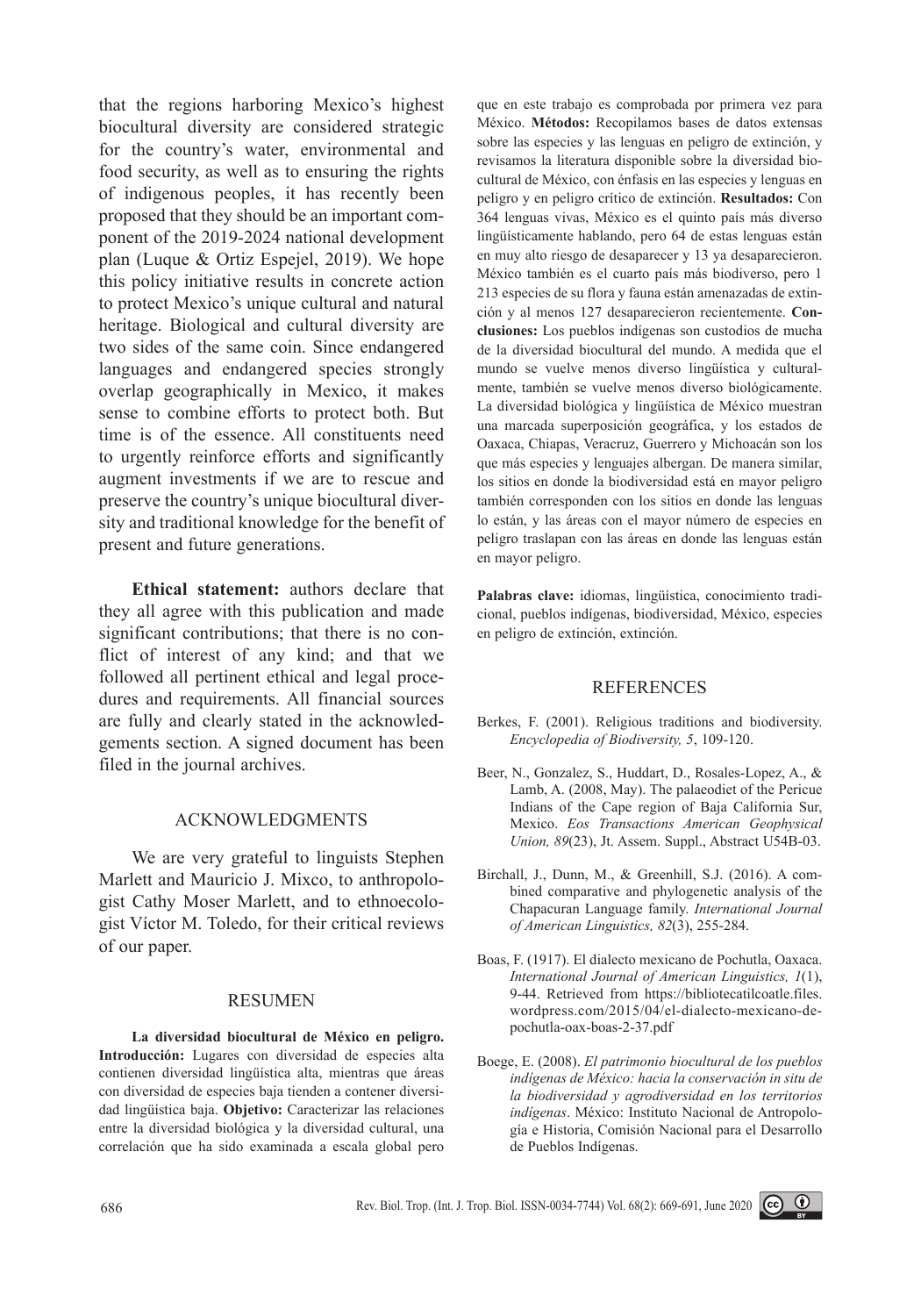- Boege, E. (2009). El reto de la conservación de la biodiversidad en los territorios de los pueblos indígenas. In CONABIO, *Capital natural de México* (Vol. II): *Estado de conservación y tendencias de cambio* (pp. 603-649). México: CONABIO.
- Borah, W., & Cook, S.F. (1963). *The aboriginal population of central Mexico on the eve of the Spanish conquest*. Ibero-Americana Series, No. 45. Berkeley, CA: University of California Press.
- Bouckaert, R., Lemey, P., Dunn, M., Greenhill, S.J., Alekseyenko, A.V., Druimmond, A.J., . . . Atkinson, Q.D. (2012). Mapping the origins and expansion of the Indo-European language family. *Science, 337*, 957-960.
- Bowen, T. (1976). *Seri Prehistory: The Archaeology of the Central Coast of Sonora, Mexico.* Anthropological Papers, No. 27. Tucson, AZ: University of Arizona Press.
- Bowen, T. (2000). *Unknown Island. Seri Indians, Europeans, and San Esteban Island in the Gulf of California.* Albuquerque, NM: University of New Mexico Press.
- Bowen, T. (2006). Recursos culturales de la región de las Grandes Islas en el Golfo de California. *Gaceta Ecológica (Instituto Nacional de Ecología), 81*, 19-29.
- Bowen, T. (2009). *The record of Native People on Gulf of California Islands*. Arizona State Museum Archaeological Series, No. 201. Tucson, AZ: University of Arizona Press.
- Brusca, R.C., Álvarez-Borrego, S., Hastings, P.A., & Findley, L.T. (2017). Colorado River flow and biological productivity in the Northern Gulf of California, Mexico. *Earth-Science Reviews, 164*, 1-30.
- Brusca, R.C., Moore, W., & Shuster, S.E. (2016). *Invertebrates* (3rd ed.). Sunderland, MA: Sinauer Associates.
- Bryan, J., Shearman, P., Ash, J., & Kirkpatrick, J.B. (2010). Estimating rainforest biomass stocks and carbon loss from deforestation and degradation in Papua New Guinea 1972-2002: Best estimates, uncertainties and research needs. *Journal of Environmental Management, 91*, 995-1001.
- Caccavari Garza, E. (2014). Lenguas Yumanas: crisis de la diversidad lingüística en Baja California. *Revista Digital Universitaria (UNAM), 15* (2), 1-12. Retrieved from http://www.revista.unam.mx/vol.15/num2/ art13/art13.pdf
- Campbell, L. (1997). *American Indian languages: The historical linguistics of Native America.* New York, NY: Oxford University Press.
- Comité International para la Recuperación de la Vaquita (CIRVA). (2019). Report of the Eleventh Meeting

of the CIRVA, February 19-21, Southwest Fisheries Science Center. La Jolla, CA: CIRVA.

- Comisión Nacional para el Conocimiento y Uso de la Biodiversidad (CONABIO). (2008). *Capital natural de México* (Vol. I): *Conocimiento actual de la biodiversidad*. México: CONABIO.
- Comisión Nacional para el Conocimiento y Uso de la Biodiversidad (CONABIO). (2016). *Estrategia nacional sobre la biodiversidad de México y plan de acción 2016-2030*. México: CONABIO.
- Cook, S.F., & Borah, W. (1960). *The Indian population of central Mexico, 1531-1610*. Berkeley, CA: University of California Press.
- Corlett, R.T., & Primack, R.B. (2010). *Tropical rain forests: An ecological and biogeographical comparison.* Malden, MA: Blackwell Publishing.
- Cunningham, A.B. (2001). *Applied ethnobotany: People, wild plant uses and conservation.* London, U.K.: Earthscan.
- Dávila, P., Arizmendi, M.C., Valiente-Banuet, A., Villaseñor, J.L., Casas, A., & Lira, R. (2002). Biological diversity in the Tehuacán-Cuicatlán valley, Mexico. *Biodiversity and Conservation, 11*, 421-442.
- De Ávila Blomberg, A. (2004). La clasificación de la vida en las lenguas de Oaxaca. In A.J. García-Mendoza, M.J. Ordoñez, & M. Briones-Salas (Eds.), *Biodiversidad de Oaxaca* (pp. 481-539). México: Instituto de Biología UNAM, Fondo Oaxaqueño para la Conservación de la Naturaleza, World Wildlife Fund.
- Diario Oficial de la Federación. (2008). Catálogo de las lenguas indígenas nacionales: variantes lingüísticas de México con sus autodenominaciones y referencias geoestadísticas. Ciudad de México, México: Instituto Nacional de Lenguas Indígenas (INALI).
- Diario Oficial de la Federación. (2010a). *Programa de revitalización, fortalecimiento y desarrollo de las lenguas indígenas nacionales 2008-2012, PINALI*. Ciudad de México, México: Instituto Nacional de Lenguas Indígenas (INALI).
- Diario Oficial de la Federación. (2010b). *NORMA Oficial Mexicana NOM-059-SEMARNAT-2010, Protección ambiental-Especies nativas de México de flora y fauna silvestres-Categorías de riesgo y especificaciones para su inclusión, exclusión o cambio-Lista de especies en riesgo*. Ciudad de México, México: Secretaría de Medio Ambiente y Recursos Naturales (SEMARNAT).
- Díaz, S., Pascual, U., Stenseke, M., Martín-López, B., Watson, R.T., Molnár, Z., . . . Shirayama, Y. (2018). Assessing nature's contributions to people. *Science, 359*(6373), 270-272.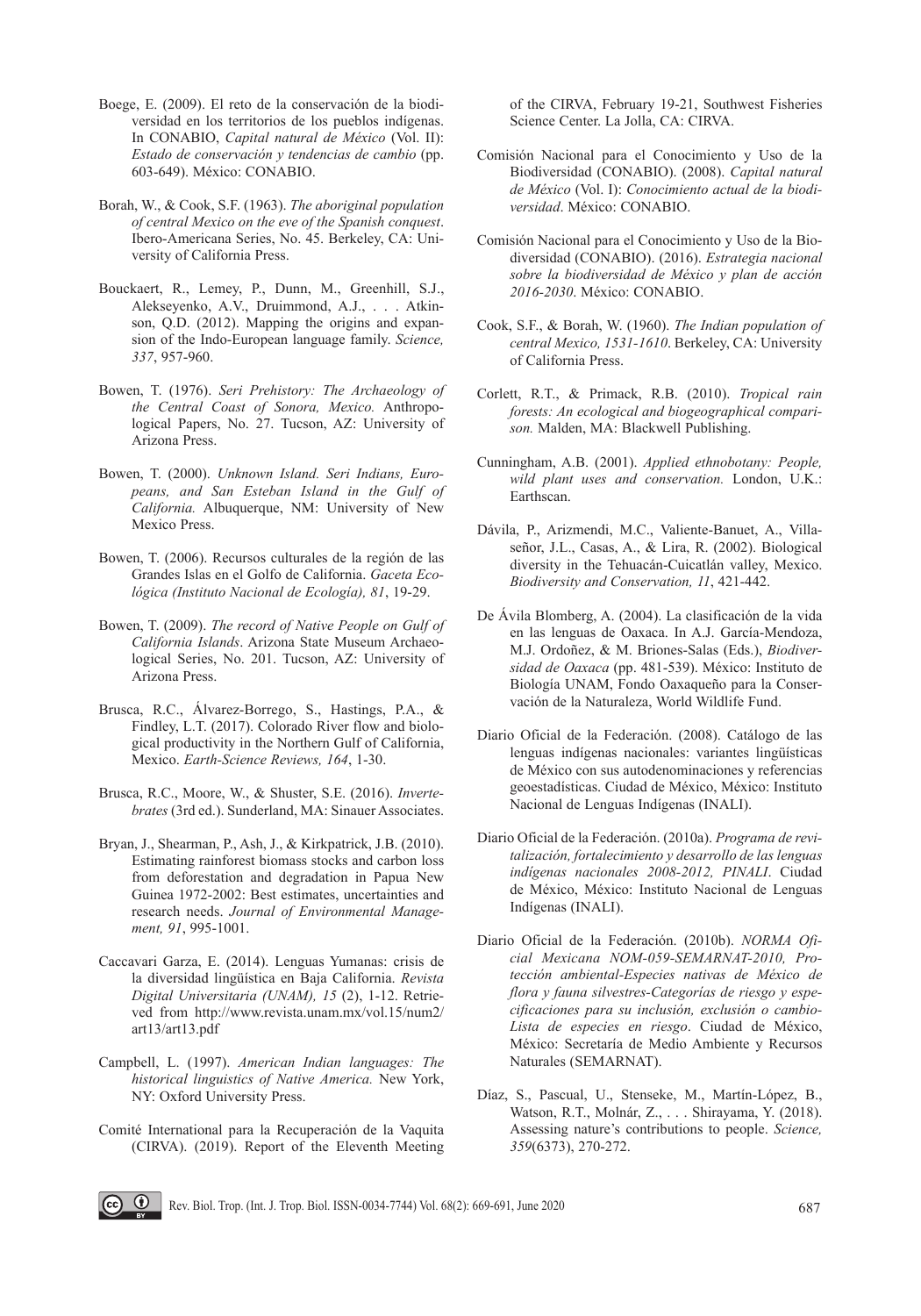Dobyns, H.F. (1993). Disease transfer at contact. *Annual Reviews of Anthropology, 22*, 273-291.

- Dunn, M. (2014). Language phylogenies. In C. Bowern, & B. Evans (Eds.), *Routledge Handbook of Historical Linguistics* (pp. 190-211). New York, NY: Routledge.
- Felger, R.S., & Moser, M.B. (1987). Sea turtles in Seri Indian culture. *Environment Southwest, Autumn*, 18-21.
- Felger, R.S., Nichols, W.J., & Seminoff, J.A. (2005). Sea turtles in northwestern Mexico: Conservation, ethnobiology, and desperation. In J.E. Cartron, G. Ceballos, & R.S. Felger (Eds.), *Biodiversity, Ecosystems, and Conservation in Northern Mexico* (pp. 405-424). New York, NY: Oxford University Press.
- Fincher, C.L., & Thornhill, R. (2008). A parasite-driven wedge: Infectious diseases may explain language and other biodiversity. *Oikos, 117*, 1289-1297.
- Fujita, H. (2006). The Cape region. In D. Laylander & J.D. Moore (Eds.), *The Prehistory of Baja California: Advances in the Archaeology of the Forgotten Peninsula* (pp. 82-98). Gainesville, FL: University Press of Florida.
- García-Mendoza, A.J., Ordoñez, M.J., & Briones-Salas, M. (Eds.). (2004). *Biodiversidad de Oaxaca.* Ciudad de México, México: Universidad Nacional Autónoma de México.
- Gavin, M.C., Botero, C.A., Bowern, C., Colwell, R.K., Dunn, M., Dunn, R.R., … Yanega, G. (2013). Toward a mechanistic understanding of linguistic diversity. *BioScience, 63*, 524-535.
- Gavin, M.C., McCarter, J., Mead, A., Berkes, F., Stepp, J.R., Peterson, D., & Tang, R. (2015). Defining biocultural approaches to conservation. *Trends in Ecology & Evolution, 30*(3), 140-145.
- Global Forest Watch [Website]. (2018). Retrieved from https://www.globalforestwatch.org/
- Gonzalez-Pérez, G., Briones-Salas, M., & Alfaro, A.M. (2004). Integración del conocimiento faunístico del estado. In A.J. García-Mendoza, M.J. Ordoñez, & M. Briones-Salas (Eds.), *Biodiversidad de Oaxaca* (pp. 449-466). México: Instituto de Biología UNAM, Fondo Oaxaqueño para la Conservación de la Naturaleza, World Wildlife Fund.
- Gorenflo, L.J., Romaine, S., Mittermeier, R.A., & Walker-Painemilla, K. (2012). Co-occurrence of linguistic and biological diversity in biodiversity hotspots and high biodiversity wilderness areas. *Proceedings of the National Academy of Sciences, 109*(21), 8032-8037.
- Gray, R.D., Quentin, D., & Greenhill, S.J. (2018). Language evolution and human history: What a difference a date makes. *Philosophical Transactions of The Royal Society B: Biological Sciences, 366*(1567), 1090-1100.
- Hamilton, M.J, Milne, B.T., Walker, R.S., Burger, O., & Brown, J.H. (2007). The complex structure of hunter-gatherer social networks. *Proceedings of the Royal Society B: Biological Sciences, 274*(1622), 2195-2203.
- Hammarström, H., Forkel, R., & Haspelmath, M. (Eds.). (2018). Glottolog 3.3 [Software]. Available from http://glottolog.org
- Harmon, D. (1995). The status of the world's languages as reported in 'Ethnologue.' *Southwest Journal of Linguistics, 14*, 1-28.
- Harmon, D. (1996). Losing species, losing languages: Connections between linguistic and biological diversity. *Southwest Journal of Linguistics, 15*, 89**-**108.
- Harmon, D., & Loh, J. (2010). The index of linguistic diversity: A new quantitative measure of trends in the status of the world's languages. *Language, Documentation and Conservation, 4*, 97-151.
- Harrison, K.D. (2007). *When languages die: The extinction of the world's languages and the erosion of human knowledge.* London, U.K.: Oxford University Press.
- Holt, D. (2001). Valedictory: Lino de la Rosa. *Ogmios Newsletter of Foundation for Endangered Languages 2.4, 16*, 30. Retrieved from https://www.ogmios. org/ogmios/
- Instituto Nacional de Lenguas Indígenas (INALI). (2010). *Proyecto de documentación inicial de la lengua ku'ahl* (Informe Ejecutivo, Contrato INALI.C.B.17/020/2010). México: INALI. Retrieved from http://site.inali.gob.mx/pdf/estudios\_opiniones/ Documentacion\_kuahl.pdf
- Instituto Nacional de Lenguas Indígenas (INALI). (2012). *Lenguas indígenas nacionales en riesgo de desaparición: Variantes lingüísticas por grado de riesgo*. A. Embriz Osorio & O. Zamora Alarcón (Coords.). México: INALI.
- Instituto Nacional de Estadística y Geografía (INEGI). (2010). *Censo de población y vivienda 2010*. México: INEGI. Retrieved from https://www.beta.inegi.org. mx/proyectos/ccpv/2010/
- Instituto Nacional de Estadística y Geografía (INEGI). (2015). *Resultados de la encuesta intercensal 2015. Tabulados básicos.* México: INEGI. Retrieved from https://www.inegi.org.mx/est/contenidos/Proyectos/ encuestas/hogares/especiales/ ei2015/
- Inter-American Commission on Human Rights. (2009). *Indigenous and tribal peoples' rights over their ancestral lands and natural resources* (OEA/Ser.L/V/ II, Doc. 56/09, 30 December 2009). Washington, DC: OAS. Retrieved from http://cidh.org/countryrep/ Indigenous-Lands09/TOC.htm

 $\odot$   $\odot$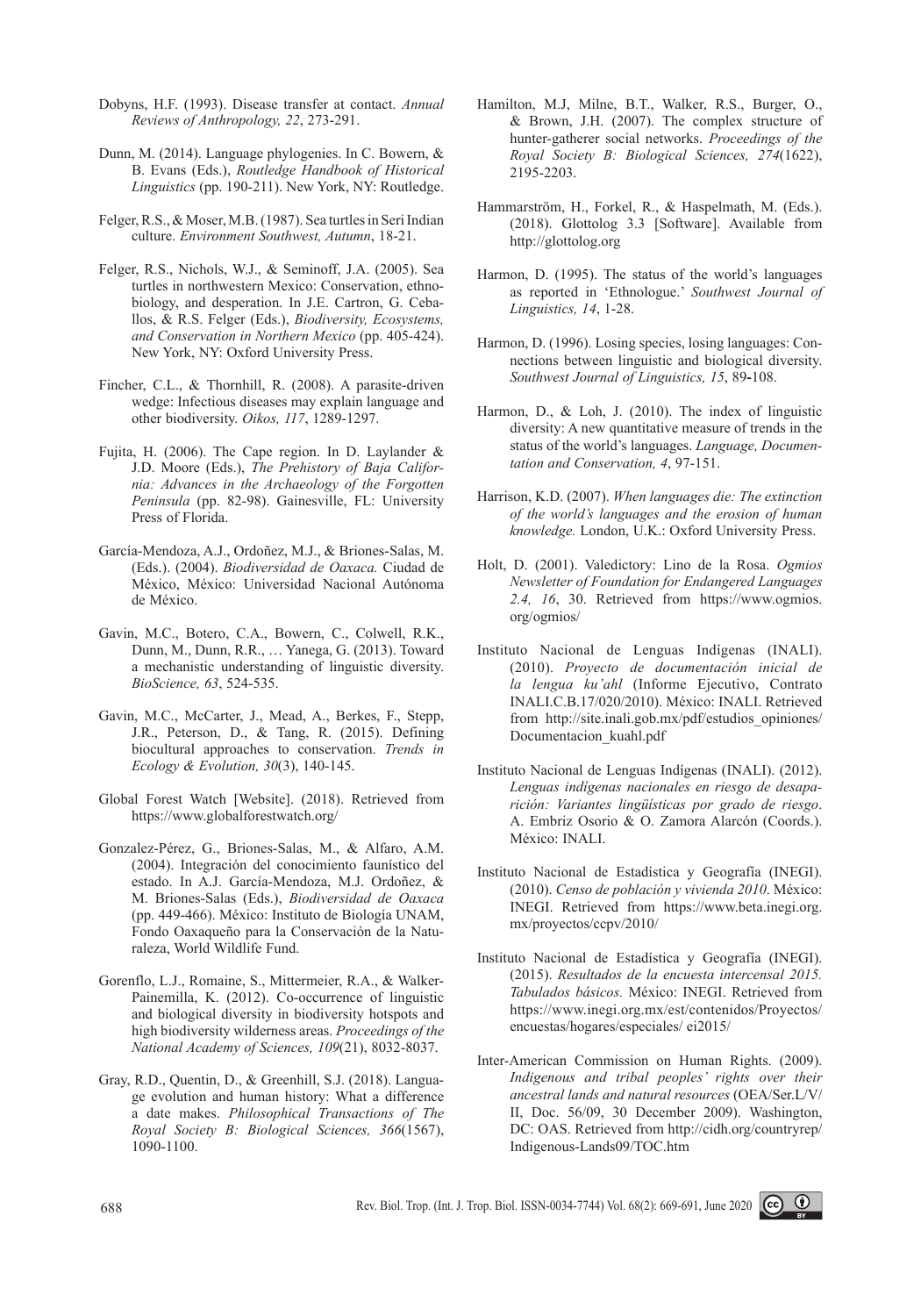- International Union for the Conservation of Nature (IUCN). (2018). The IUCN Red List of Threatened Species. Version 2018-2 [Website]. Retrieved October 09, 2018 from https://www.iucnredlist.org/
- Intergovernmental Science-Policy Platform on Biodiversity and Ecosystem Services (IPBES). (2018). *The IPBES regional assessment report on biodiversity and ecosystem services for the Americas*. J. Rice, C.S. Seixas, M.E. Zaccagnini, M. Bedoya-Gaitán, & N. Valderrama (Eds.). Bonn, Germany: Secretariat of the IPBES.
- Jones, K.R., Venter, O.P., Fuller, R.A., Allan, J.R., Maxwell, S.L., Negret, P.J., & Watson, J.E.M. (2018). Onethird of global protected land is under intense human pressure. *Science, 360*(6390), 788-791.
- Kerr, J.T., & Packer, L. (1997). Habitat heterogeneity as a determinant of mammal species richness. *Nature, 385*(6613), 252-254.
- Knab, T. (1980). When is a language really dead: The case of Pochutec*. International Journal of American Linguistics, 46*(3), 230-233. https://doi. org/10.1086/465658
- Koch, A., Brierley, C., Maslin, M.M., & Lewis, S.L. (2019). Earth system impacts of the European arrival and great dying in the Americas after 1492. *Quaternary Science Reviews, 207*, 13-36.
- Laird, S.A. (Ed.). (2002). *Biodiversity and traditional knowledge: Equitable partnerships in practice.* London, U.K.: Earthscan Publications.
- Lewis, M., Simons, P.G.F., & Fennig, C.D. (2016). *Ethnologue: Languages of the world* (19th ed.)*.* Dallas, TX: SIL International.
- Lionnet, A. (1978). *El idioma Tubar y los Tubares*. Ciudad de México, México: Universidad Iberoamericana.
- Lionnet, A. (1986). *El Eudeve: Un idioma extinto de Sonora*. Ciudad de México, México: Universidad Nacional Autónoma de México.
- Loh, J., & Harmon, D. (2005). A global index of biocultural diversity. *Ecological Indicators, 5*, 231-241.
- Loh, J., & Harmon, D. (2014). *Biocultural diversity: Threatened species, endangered languages*. Zeist, The Netherlands: WWF Netherlands.
- Luque, D., & Ortiz Espejel, B. (2019). *Hacia una política de bienestar comunitario de pueblos indígenas y comunidades equiparables en regiones de alta densidad biocultural de México* (Propuesta elaborada por la Red Temática CONACYT Patrimonio Biocultural de México). México: CONACYT.
- Maffi, L. (1998). Language: A resource for nature. *Nature and Resources: The UNESCO Journal on the Environment and Natural Resources Research, 34*, 12-21.
- Maffi, L. (Ed.). (2001). *On biocultural diversity: Linking language, knowledge and the environment.* Washington, DC: Smithsonian Institution Press.
- Maffi, L. (2005). Linguistic, cultural, and biological diversity. *Annual Reviews of Anthropology, 29*, 599-617.
- Marlett, C.M. (2014). *Shells on a desert shore: Mollusks in the Seri world.* Tucson, AZ: University of Arizona Press.
- McCaa, R. (1995). Spanish and Nahuatl views on smallpox and demographic catastrophe in Mexico. *Journal of Interdisciplinary History, 25*, 397-431.
- Millennium Ecosystem Assessment (MEA). (2005). *Ecosystems and human well-being: Synthesis.* Washington, DC: Island Press.
- Mittermeier, R.A., & Mittermeier, C.G. (1992). La importancia de la diversidad biológica de México. In J. Sarukhán & R. Dirzo (Eds.), *México ante los retos de la biodiversidad* (pp. 6373). Ciudad de México, México: CONABIO.
- Mittermeier, R.A., Myers, N., Gil, P.R., & Mittermeier, C.G. 1999. *Hotspots: Earth's biologically richest and most endangered terrestrial ecoregions.* Monterrey, México: Cemex, Conservation International, Agrupación Sierra Madre.
- Mixco, M.J. (1978). *Cochimí and Proto-Yuman: Lexical and syntactic evidence for a new language family in Lower California. University of Utah Anthropological Papers 101*. Salt Lake City, UT: University of Utah Press.
- Molina Cruz, M. (2010). *La recuperación de la lengua Xuani-Ixcateca de Oaxaca, a través del video* (Tesis de Licenciatura). Universidad Pedagógica Nacional Unidad Ajusco, México.
- Molnar, A., & White, T.A. (2001). Forestry and land management. In M.M. Giugale, O. Lafourcade, & V.H. Nguyen (Eds.), *Mexico: A comprehensive development agenda for the new era* (pp. 669-690). Washington, DC: World Bank.
- Moore, J.L., Manne, L., Brooks, T., Burgess, N.D., Davies, R., Rahbek, C., . . . Balmford, A. (2002). The distribution of cultural and biological diversity in Africa. *Proceedings of the Royal Society B: Biological Sciences, 269*(1501), 1645-1653.
- Mora, C., Tittensor, D.P., Adl, S., Simpson, A.G.B., & Worm, B. (2011). How many species are there on Earth and in the ocean? *PLoS Biology, 9*(8), e1001127. https://doi.org/10.1371/journal.pbio.1001127
- Mühlháusler, P. (1995). *The Politics of Multiculturalism in the Asia/Pacific.* Darwin, Australia: Northern Territory University Press.

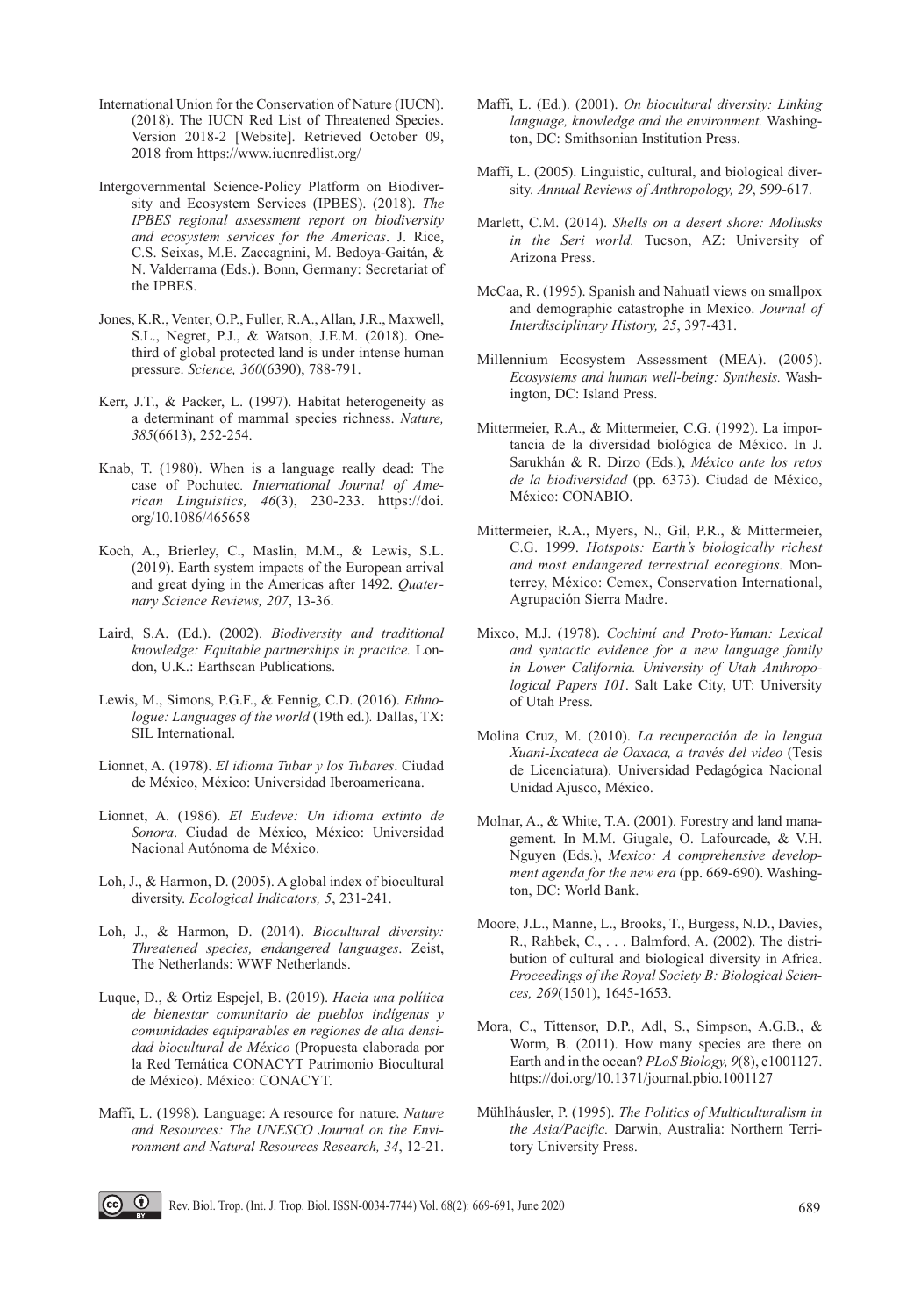- Raygorodetsky, G. (2018). Indigenous peoples defend Earth's biodiversity—but they're in danger. Retrieved November 17, 2018, from https://www.nationalgeographic.com/environment/2018/11/can-indigenousland-stewardship-protect-biodiversity-/
- Nettle, D. (1996). Language diversity in West Africa: An ecological approach. *Journal of Anthropologic Archaeology, 15*, 403-438.
- Nettle, D. (1999a). Is the rate of linguistic change constant? *Lingua, 108*, 119-136.
- Nettle, D. (1999b). *Linguistic diversity.* New York, NY: Oxford University Press.
- Nettle, D., & Romaine, S. (2000). *Vanishing Voices.* New York, NY: Oxford University Press.
- Nolasco Armas, M. (1982). De nómadas cazadores y recolectores a aldeas agrícolas indiferenciadas (el caso del noroeste de México). *Anales de Antropología, 19*, 59-72.
- Ordoñez, M.J. (2004). El territorio. In A.J. García-Mendoza, M.J. Ordoñe, & M. Briones-Salas (Eds.), *Biodiversidad de Oaxaca* (pp. 469-479). México: Instituto de Biología UNAM, Fondo Oaxaqueño para la Conservación de la Naturaleza, World Wildlife Fund.
- Oviedo, G., Maffi, L., & Larsen, P.B. (2000). *Indigenous and traditional peoples of the world ecoregion conservation. An integrated approach to conserving the world's biological and cultural diversity*. Gland, Switzerland: World Wide Fund for Nature International.
- *Papua New Guinea's Fifth National Report to the Convention on Biological Diversity*. (2014). Port Moresby, Papua New Guinea: Government of Papua New Guinea.
- Perales, H.R., & Aguirre, J.R. (2008). Biodiversidad humanizada. In CONABIO, *Capital Natural de México*  (Vol. I): *Conocimiento actual de la biodiversidad* (pp. 565-603). México: CONABIO.
- Peterson A.T., Tian, H., Martínez-Meyer, E., Soberón, J., & Sánchez-Cordero, V. (2005). Modeling ecosystems shifts and individual species distribution shifts. In T. Lovejoy & L. Hannah (Eds.), *Climate change and biodiversity* (pp. 45-78). Washington, DC: Smithsonian Institution Press.
- Pōmaika'i McGregor. D. (1999). Research in action: Ethnohistory of Puna. *Social Process in Hawaii. 39*, 181-207.
- Posey, D.A. (1999). Cultural and spiritual values of biodiversity. A complementary contribution to the global biodiversity assessment. In D.A. Posey (Ed.), *Cultural and Spiritual Values of Biodiversity* (pp. 1-19). London, U.K: UNEP and Intermediate Technology Publications.
- Prieto-Amparán, J.A., Villarreal-Guerrero, F., Martínez-Salvador, M., Manjarrez-Domínguez, C., Vázquez-Quintero, G., & Pinedo-Álvarez, A. (2019). Spatial near future modeling of land use and land cover changes in the temperate forests of Mexico. *PeerJ Preprints, 7*, e27542v1 https://doi.org/10.7287/peerj. preprints.27542v1.
- Primack, R.C., & Vidal, O. (2019). *Introducción a la biología de la conservación.* Ciudad de México, México: Fondo de Cultura Económica, Ediciones Científicas Universitarias.
- Renfrew, C. (1994). World linguistic diversity. *Scientific American, 270*, 116-123.
- Rojas-Bracho, L., Brusca, R.C., Álvarez-Borrego, S., Brownell Jr., R.L., Camacho-Ibar, V., Ceballos, G., . . . Taylor, B.L. (2018). Unsubstantiated scientific claims can lead to tragic conservation outcomes. *BioScience*, 69(1), 12-14.
- Sanders, W.T., Pasons, J.R., & Santley, R.S. (1979). *The basin of Mexico: The ecological processes in the evolution of a civilization*. New York, NY: Academic Press.
- Sarukhán, J., Koleff, P., Carabias, J., Soberón, J., Dirzo, R., Llorente-Bousquets, J., . . . García Méndez, G. (2017). *Capital natural de México. Síntesis: evaluación del conocimiento y tendencias de cambio, perspectivas de sustentabilidad, capacidades humanas e institucionales.* México: CONABIO.
- Segura, G. (2000, May). Mexico's forest sector and policies: A general perspective. *Constituting the Commons: Crafting Sustainable Commons in the New Millennium*. Paper presented at the International Association for the Study of Common Property (IASCP) Biennial Conference, Bloomington, IN.
- Shengji, P. (1999). The holy hills of the Dai. In D.A. Posey (Ed.), *Cultural and Spiritual Values of Biodiversity* (pp. 381-382). London, U.K.: UNEP and Intermediate Technology Publications.
- Simons, G.F., & Fennig, C.D. (Eds.). (2018). *Ethnologue: languages of the world* (21st ed.)*.* Dallas, TX: SIL International. Retrieved from https:// www.ethnologue.com/ethnoblog/gary-simons/ welcome-21st-edition
- Stepp, J.R., Cervone, S., Castaneda, H., Lasseter, A., Stocks, G., & Gichon, Y. (2004). Development of a GIS for global biocultural diversity. *Policy Matters, 13*, 267-270.
- Stoleson, S.H., Felger, R.S., Ceballos, G., Raish, C., Wilson, M.F., & Búrquez, A. (2005). Recent history of natural resource and population growth in northern Mexico. In J.E. Cartron, G. Ceballos, & R.S. Felger (Eds.), *Biodiversity, Ecosystems, and Conservation in*

690 Rev. Biol. Trop. (Int. J. Trop. Biol. ISSN-0034-7744) Vol. 68(2): 669-691, June 2020

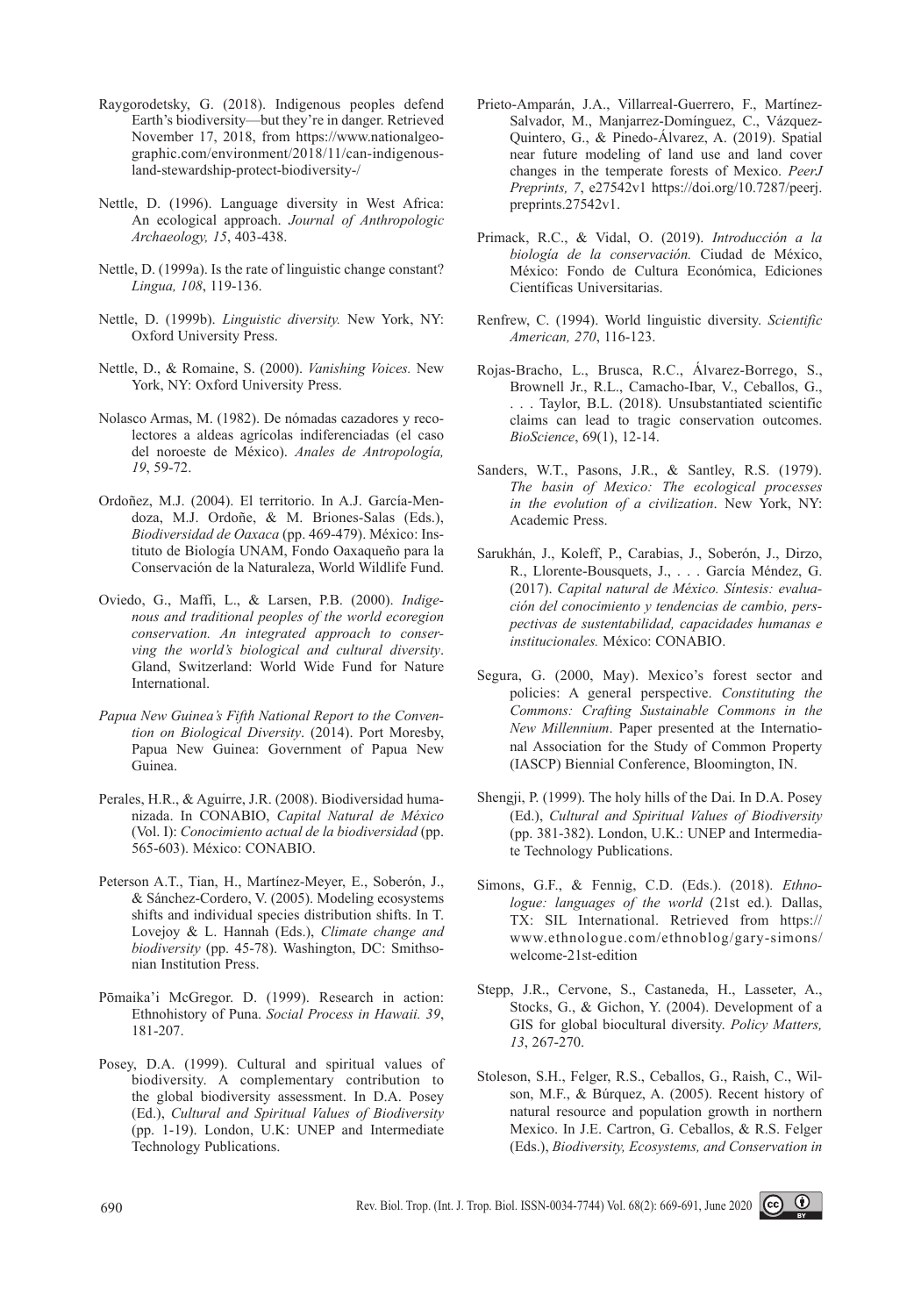*Northern Mexico* (pp. 52-86). New York, NY: Oxford University Press.

- Sutherland, W.J. (2003). Parallel extinction risk and global distribution of languages and species. *Nature, 423*, 276-279.
- Thomas, L., Jaramillo-Legorreta, A., Cárdenas-Hinojosa, G., Nieto-García, E., Rojas-Bracho, L., Ver Hoef, J.M., . . . Tregenza, N. (2017). Last call: Passive acoustic monitoring shows continued rapid decline of critically endangered vaquita. *Journal of the Acoustic Society of America, 142*(5), EL512-EL517.
- Toledo, V.M. (1994). Biodiversity and cultural diversity in Mexico. *Different Drummer, 1*(3), 16-19.
- Toledo, V.M. (2001a). Biocultural diversity and local power in Mexico. In L. Maffi (Ed.), *On biocultural diversity: Linking language, knowledge and the environment* (pp. 472-488). Washington, DC: Smithsonian Institution Press.
- Toledo, V.M. (2001b). Indigenous peoples and biodiversity. In S.A. Levin (Ed.), *Enciclopedia of Biodiversity* (pp. 451-463). San Diego, CA: Academic Press.
- Toledo, V.M., Alarcón-Chaires, P., Moguel, P., Olivo, M., Cabrera, A., Leyequien, E., & Rodríguez-Aldabe, A. (2001). El atlas etnoecológico de México y Centroamérica: fundamentos, métodos y resultados. *Etnoecológica, 6*(8), 7-41.
- Toledo, V.M., & Barrera-Bassols, N. (2008). *La memoria biocultural: La importancia ecológica de las sabidurías tradicionales*. Barcelona, Spain: Icaria Editorial, S.A.
- Toledo, V.M., Boege, E., & Carrera-Bassols, N. (2010). The Biocultural heritage of Mexico: An overview. *Langscape, 2*(6), 7-13.
- United Nations Educational, Scientific and Cultural Organization (UNESCO). (2010). *Atlas of the world's languages in danger*. Paris, France: UNESCO.
- Vidal, O. (1995). Population biology and incidental mortality of the vaquita, *Phocoena sinus*. *Reports of the International Whaling Commission, Special Issue, 16*, 247-272.
- Vidal, O., López-García, J., & Rendón-Salinas, E. (2014). Trends in deforestation and forest degradation after a decade of monitoring in the monarch butterfly biosphere reserve in Mexico. *Conservation Biology, 28*, 177-186.
- Villaseñor, J.L. (2016). Checklist of the native vascular plants of Mexico. *Revista Mexicana de Biodiversidad, 84*, 559-902.
- Whitmore, T.M., & Turner, B.L. (1992). Landscapes of cultivation in Mesoamerica on the eve of the conquest. *Annals of the Association of American Geographers, 82*, 402-425.
- Wiersum, K.F. (2004). Use and conservation of biodiversity in East African forested landscapes. In P.A. Zuidema (Ed.), *Tropical forests in multi-functional landscapes. Proceedings of Seminar Series Issues in International Nature Conservation* (pp. 33-39). Utrecht, The Netherlands: Utrecht University Prince Bernard Centre for International Nature Conservation.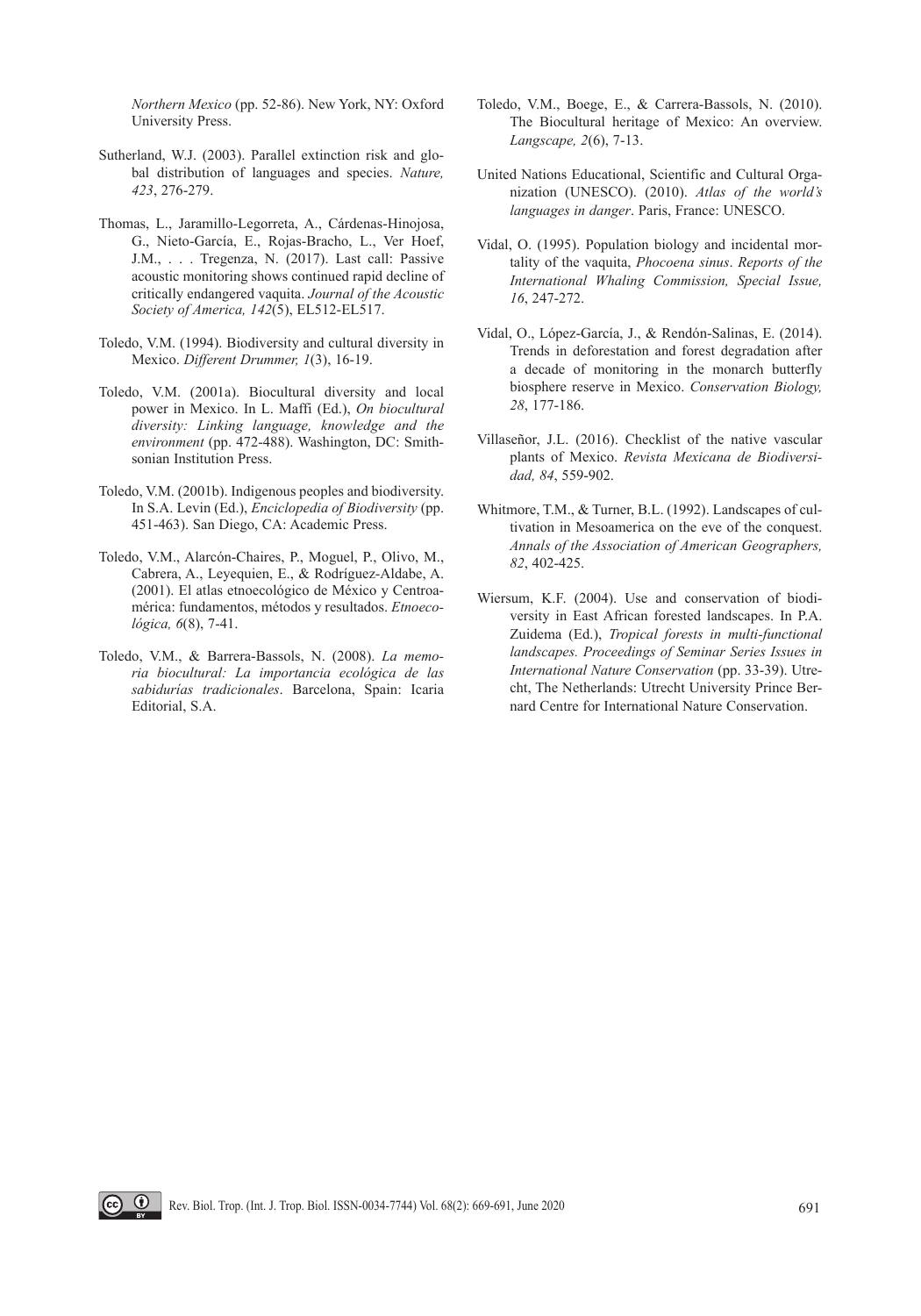# SUPPLEMENTAL MATERIAL

Common and scientific names of endemic and non-endemic critically endangered and endangered species from Mexico (Diario Oficial de la Federación 2010)

# **FUNGI**

*Tricholosporum subporphyrophyllum*, non-endemic *Tricholosporum tropicalis*, non-endemic *Conocybe siligineoides*, non-endemic *Hypholoma naematoliformis*, non-endemic *Psilocybe heimii*, non-endemic *Psilocybe pleurocystidiosa*, non-endemic *Psilocybe singeri*, non-endemic *Psilocybe uxpanapensis*, non-endemic *Psilocybe verae-crucis*, non-endemic *Psilocybe weldenii*, non-endemic

# **PLANTS**

flecha de agua, *Sagittaria intermedia*, non-endemic *Tauschia allioides*, non-endemic camedor despeinado, *Chamaedorea glaucifolia*, endemic camedor metálico, *Chamaedorea metallica*, endemic camedor guayita, *Chamaedorea tenella*, endemic camedor guonay, *Chamaedorea tuerckheimii*, non-endemic falso camedor, *Synechanthus fibrosus*, non-endemic maguey de la luna, *Agave lurida*, endemic maguey de Nizanda, *Agave nizandensis*, endemic *Agave victoriae-reginae*, endemic *Hymenocallis concinna*, endemic *Hymenocallis durangoensis*, endemic *Petronymphe decora*, endemic soyate de Purpus, *Beaucarnea purpusii*, endemic encyclia de Kienast, *Encyclia kienastii*, endemic galeottia grande, *Galeottia grandiflora*, non-endemic laelia de Muertos, lirios, *Laelia anceps dawsonii*, endemic lycaste pelosa, *Lycaste lassioglossa*, non-endemic lycaste monjita, *Lycaste skinneri*, non-endemic *Mexipedium xerophyticum*, endemic mormodes sanguíneo, *Mormodes sanguineoclaustra*, endemic mormodes de Soto, *Mormodes sotoana*, non-endemic mormodes fimbriado, *Mormodes uncia*, endemic tanal de bigotes, *Phragmipedium exstaminodium*, non-endemic odontoglossum de mayo, *Rhynchostele majalis*, non-endemic *Rhynchostele uroskinneri*, non-endemic odontoglossum grande, *Rossioglossum grande*, non-endemic odontoglossum de Williams, *Rossioglossum williamsianum*, non-endemic trichopilia amarilla, *Trichopilia galeottiana*, non-endemic girasol, *Hazardia orcuttii Perymenium wilburorum*, non-endemic *Villasenoria orcuttii*, non-endemic cactus junco floricuerno, *Aporocactus flagelliformis*, endemic biznaga peyotillo, *Ariocarpus fissuratus bravoanus*, endemic *Ariocarpus scaphirostris*, endemic biznaga algodoncillo de estrella, cacto estrella, *Astrophytum asterias*, endemic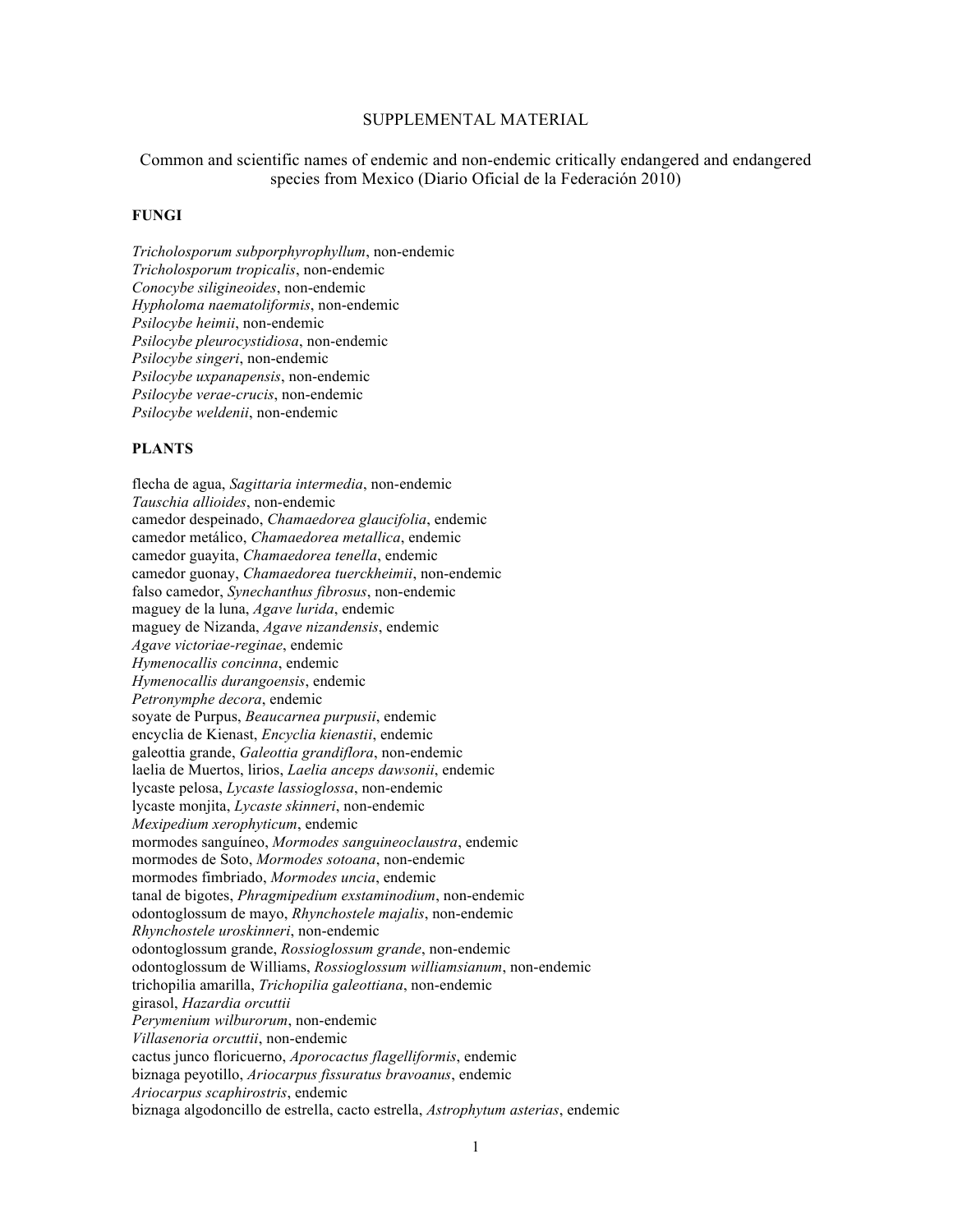biznaga partida delgada, *Coryphantha gracilis*, endemic biznaga partida amacollada, *Coryphantha werdermannii*, endemic *Digitostigma caput-medusae*, endemic biznaga tonel dorada, *Echinocactus grusonii*, endemic órgano pequeño de Jaraguay, *Echinocereus ferreirianus lindsayi*, endemic órgano pequeño de Querétaro, *Echinocereus schmollii*, endemic *Echinomastus erectocentrus acunensis*, non-endemic *Lophophora diffusa viridiscens*, endemic biznaga de la Reja, *Mammillaria carmenae*, endemic tezontle, *Mammillaria crinita leucanth*, endemic biznaga pol tsakam, *Mammillaria gaumeri*, endemic biznaga de San Ángel, *Mammillaria haageana san-angelensis*, endemic biznaga bola de hilo, *Mammillaria herrerae*, endemic biznaga de Lau, *Mammillaria laui dasyacantha*, endemic biznaga de Lau, *Mammillaria laui laui*, endemic biznaga de La Cañada, *Mammillaria mathilda*, endemic *Mammillaria sanchez-mejoradae*, endemic biznaga de Coneto, *Mammillaria theresae*, endemic *Melocactus curvispinus curvispinus*, non-endemic *Pterocereus gaumeri*, endemic biznaga cono invertido de Gielsdorf, *Turbinicarpus gielsdorfianus*, endemic *Turbinicarpus jauernigii*, endemic turbinita de Querétaro, *Turbinicarpus pseudomacrochele*, endemic uñita, *Turbinicarpus schmiedickeanus andersonii*, endemic uñita, *Turbinicarpus schmiedickeanus gracilis*, endemic *Turbinicarpus schmiedickeanus rioverdensis*, endemic *Zinowiewia concinna*, non-endemic *Cyathea costaricensis*, non-endemic *Nephelea mexicana*, non-endemic palmita (Chiapas), *Ceratozamia alvarezii*, endemic mazacopa (Zoque), *Ceratozamia chimalapensis*, endemic palmita (Veracruz), *Ceratozamia decumbens*, endemic *Ceratozamia kuesteriana*, endemic *Ceratozamia latifolia*, endemic *Ceratozamia matudae*, endemic palmita, *Ceratozamia miqueliana*, endemic amendaui (Zoque), *Ceratozamia mirandae*, endemic carrete (Oaxaca), *Ceratozamia mixeorum*, endemic tepemaizte (Náhuatl, Veracruz), *Ceratozamia morettii tepetmaizte*, endemic *Ceratozamia norstogii*, endemic palma, palma espinosa, amendu, espadaña (Chiapas), *Ceratozamia vovidesii amenduai*, endemic *Ceratozamia whitelockiana*, endemic *Ceratozamia zaragozae*, endemic *Ceratozamia zoquorum*, endemic chamal (Nuevo León, Tamaulipas), *Dioon angustifolium*, endemic palma (Oaxaca), *Dioon argenteum*, endemic palma (Oaxaca), *Dioon califanoi*, endemic palma real (Oaxaca), *Dioon caputoi*, endemic chamal (Nuevo León), palma de Teresita (Tamaulipas), palma de dolores (San Luis Potosí), palma navaja (Querétaro), quiotamal, tiotamal (Veracruz), *Dioon edule*, endemic Marisol, plumilla (Oaxaca), *Dioon holmgrenii*, endemic Espadaña, nimalari (Chiapas), *Dioon merolae*, endemic palma real (Oaxaca), *Dioon purpusii*, endemic tush-kju (Mazateco), Dioon rzedowskii, endemic palma de la Virgen (Sonora, Sinaloa), peyote (Sonora), *Dioon sonorense*, endemic palma de chicalite, palma de Dolores, chicalitos, coyolillo, coyolito de cerro (Oaxaca), *Dioon spinulosum*,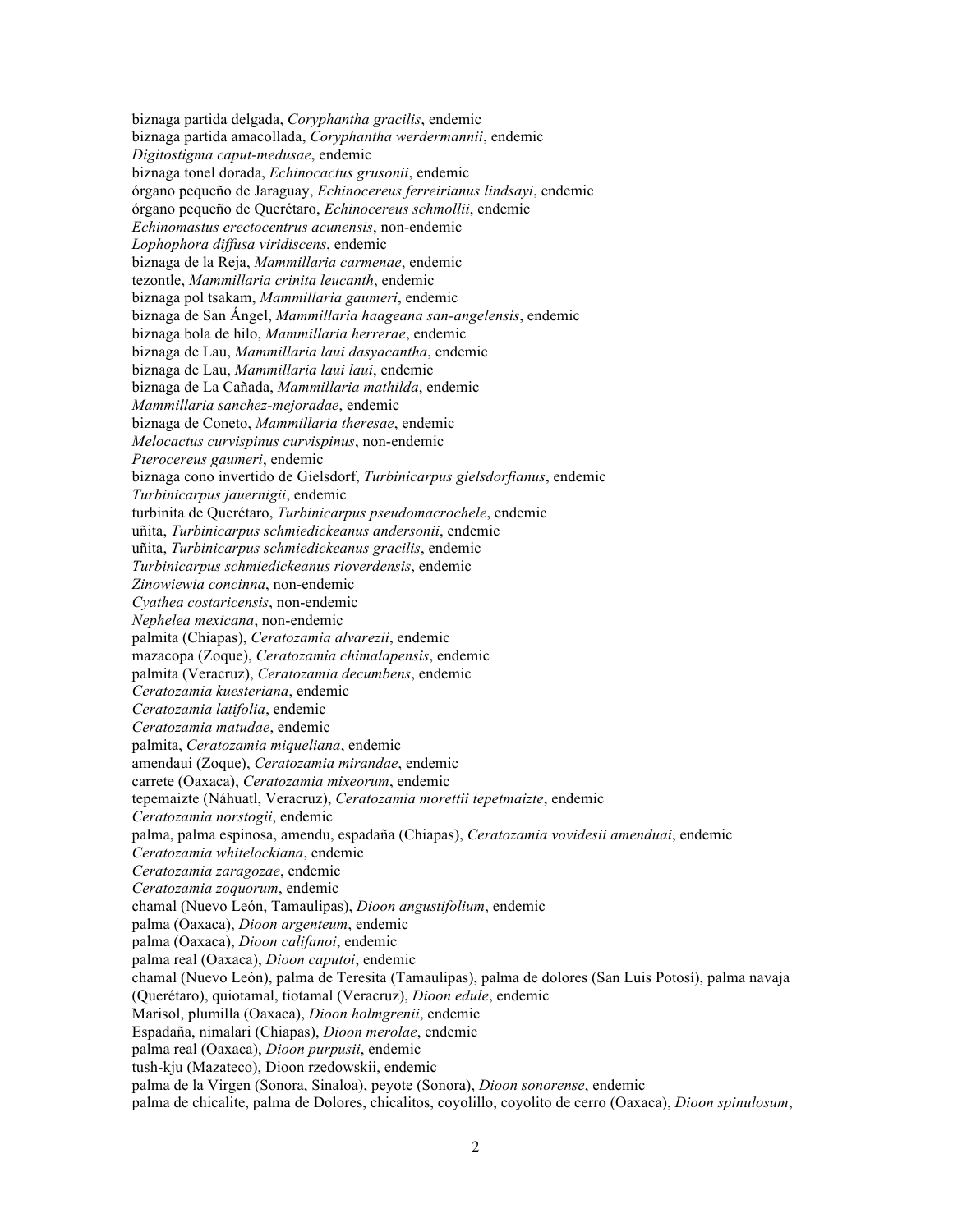endemic

palma de la Virgen (Sinaloa, Durango), palma, palmita (Guerrero, Michoacán, Nayarit), *Dioon tomasellii*, endémica *Zamia cremnophila*, endemic chamalillo (Querétaro, San Luis Potosí), *Zamia fischeri*, endemic palma bola (Veracruz), *Zamia furfuracea*, endemic palmita (Veracruz), *Zamia inermis*, endemic *Zamia katzeriana*, endemic *Zamia lacandona*, endemic *Zamia purpurea*, endemic *Zamia soconuscensis*, endemic *Zamia spartea*, endemic amigo del maíz (Veracruz), *Zamia vazquezii*, endemic *Dicksonia regalis*, non-endemic *Dicksonia schiedei*, non-endemic *Sideroxylon cartilagineum*, non-endemic *Diospyros riojae*, non-endemic zapote prieto, *Diospyros xolocotzii*, endemic *Fouquieria ochoterenae*, endemic *Fouquieria purpussii*, endemic *Dalbergia congestiflora*, non-endemic *Dalbergia granadillo*, non-endemic *Ormosia isthmensis*, non-endemic *Ormosia macrocalyx*, non-endemic *Platymiscium lasiocarpum*, non-endemic *Vatairea lundellii*, non-endemic guichín, acailite, pepinque, *Fagus grandifolia* var. Mexicana, endemic menta espinosa de San Diego, *Acanthomintha ilicifolia*, non-endemic *Litsea glaucescens*, non-endemic *Eichhornia azurea*, non-endemic *Eichhornia heterosperma*, non-endemic *Eichhornia paniculata*, non-endemic *Eurystemon mexicanum*, non-endemic *Heteranthera oblongifolia*, non-endemic *Heteranthera seubertiana*, non-endemic *Magnolia dealbata*, non-endemic *Euphorbia conzattii*, endemic lomboi de playa, *Jatropha giffordiana*, endemic fremontia, *Fremontodendron mexicanum*, non-endemic *Mortoniodendron guatemalense*, non-endemic *Tilia americana mexicana*, non-endemic *Potamogeton amplifolius*, non-endemic *Potamogeton praelongus*, non-endemic *Nymphaea novogranatensis*, non-endemic ciprés de Tecate, ciprés negro, *Cupressus forbesii*, endemic ciprés brillante, ciprés de Guadalupe, *Cupressus guadalupensis*, endemic oyamel de Jalisco, *Abies guatemalensis*, non-endemic oyamel de Juárez, *Abies hickelii*, endemic pinabete espinoso, *Picea chihuahuana*, non-endemic *Picea engelmannii mexicana*, non-endemic pinabete de Nuevo León, *Picea martinezii*, non-endemic *Pinus attenuata*, non-endemic pino de Honduras, *Pinus caribaea hondurensis*, non-endemic pino de brea, *Pinus coulteri*, non-endemic piñón de octubre, *Pinus culminicola*, endemic pino de Jalisco, *Pinus jaliscana*, endemic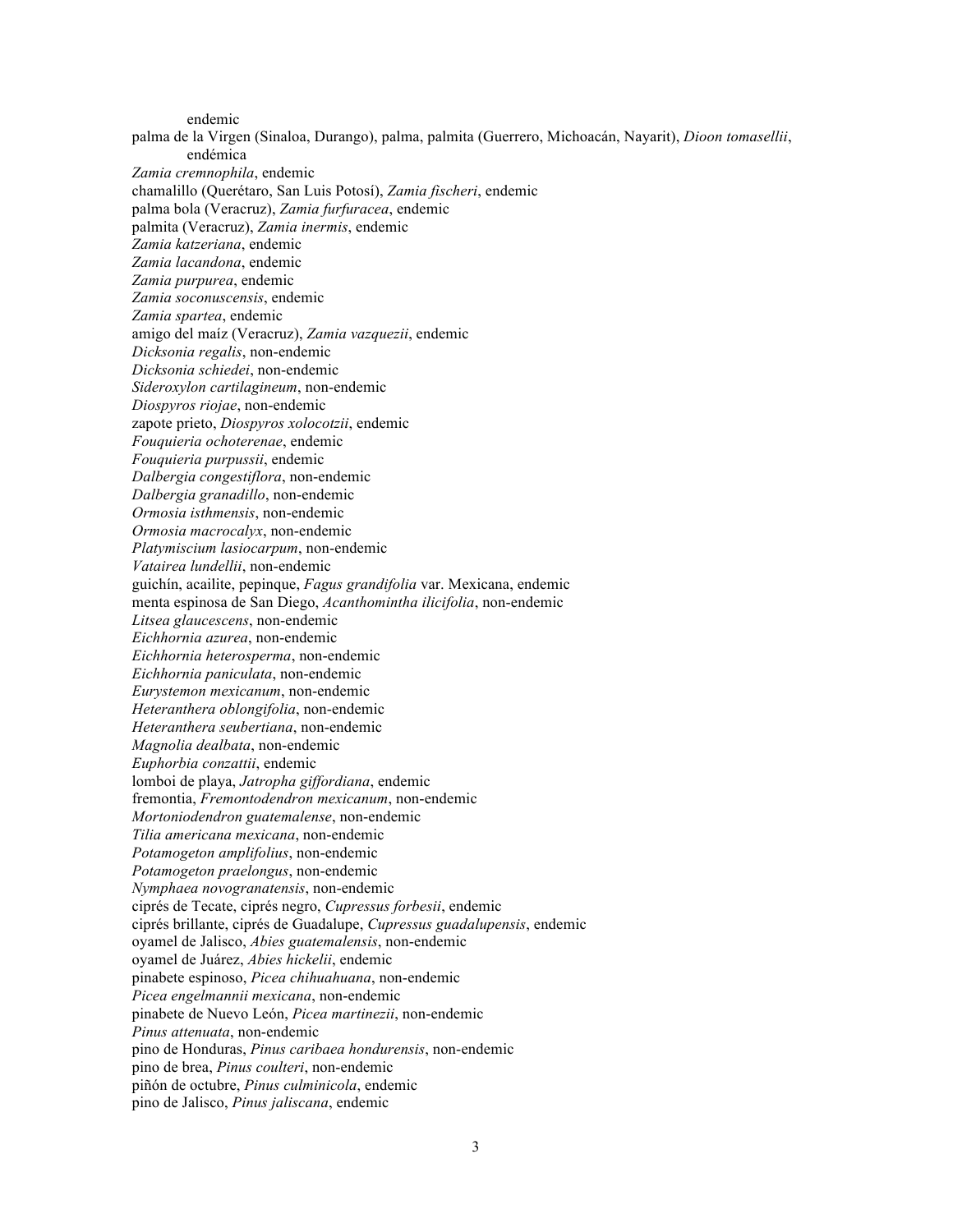pino azul, *Pinus maximartinezii*, endemic pino peninsular, *Pinus muricata*, non-endemic piñón de Nelson, *Pinus nelsonii*, endemic pino piñonero llorón, *Pinus pinceana*, endemic pino de Coalcomán, *Pinus rzedowskii*, endemic *Guadua spinosa*, non-endemic *Olmeca recta*, endemic *Olmeca reflexa*, endemic *Orcuttia califórnica*, non-endemic *Triniochloa laxa*, non-endemic *Triniochloa micrantha*, non-endemic *Zea perennis*, endemic *Oserya longifolia*, endemic *Nephrolepis cordifolia*, non-endemic *Hydrangea nebulicola*, endemic Arce, maple, *Acer saccharum skutchii*, non-endemic *Echeveria elegans*, endemic *Echeveria laui*, endemic *Echeveria purpusorum*, endemic *Echeveria setosa ciliata*, endemic *Echeveria setosa deminuta*, endemic *Echeveria setosa minor*, endemic *Echeveria setosa oteroi*, endemic *Echeveria setosa setosa*, endemic *Graptopetalum macdougallii*, endemic *Sedum frutescens*, endemic *Sedum suaveolens*, endemic *Louteridium donnell-smithii*, non-endemic *Hesperalaea palmeri*, non-endemic *Selaginella porphyrospora*, non-endemic *Sparganium americanum*, non-endemic *Sparganium eurycarpum*, non-endemic huevos de víbora, *Amoreuxia wrightii*, non-endemic *Frankenia johnstonii*, non-endemic

# **INVERTEBRATES**

tábano de las dunas, *Brennania belkini*  camaroncillo, *Potamalpheops stygicola*, endemic chacales, *Typhlatya campecheae* acocil, cangrejo de agua dulce, *Procambarus regiomontanus*, endemic langostino, *Macrobrachium acherontium* langostino, *Neopalaemon nahuatlus* langostino, *Troglomexicanus perezfarfantae*  cangrejo de la barrancas, *Pseudothelphusa dugesi*, endemic cangrejo, *Typhlopseudothelphusa mocinoi* cacerolita de mar, *Limulus polyphemus* remipedo, *Speleonectes tulumensis*, endemic *Cyrtonaias tampicoensis tecomatensis Megalonaias nicklineana Coahuilix hubbsi*, endemic *Cochliopina milleri*, endemic *Durangonella coahuilae*, endemic *Mexipyrgus churinceanus*, endemic *Mexithauma quadripaludium*, endemic *Nymphophilus minckleyi*, endemic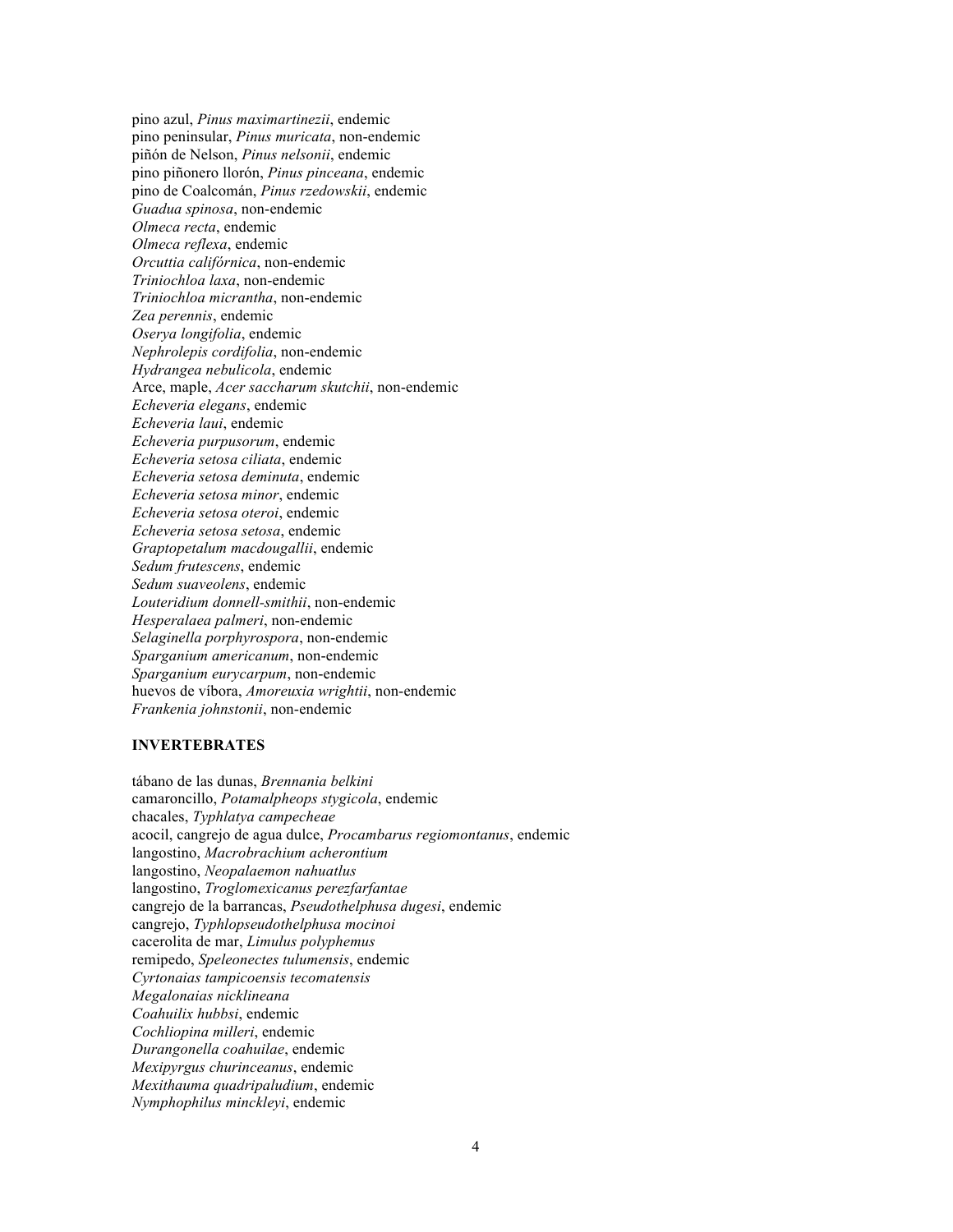*Paludiscala caramba*, endemic

## **FISH**

charal La Caldera, *Menidia bartoni*, endemic charal tarasco, *Menidia charari*, endemic charal del Santiago, *Menidia riojai*, endemic matalote de Sonora, *Catostomus insignis*, non-endemic matalote jorobado, *Xyrauchen texanus*, endemic pupo del Lerma, *Algansea barbata*, endemic carpita La Concha, sardinita Nazas, *Cyprinella alvarezdelvillari*, endemic sardinita or carpa bocagrande, *Cyprinella bocagrande*, endemic sardinita or carpa del Cochos, *Cyprinella panarcys*, endemic sardinita or carpa de Cuatrociénegas, *Cyprinella xanthicara*, endemic carpa diabla, *Dionda diaboli*, endemic carpa del Bravo, *Dionda episcopa*, endemic carpa quijarona, *Dionda mandibularis*, endemic carpa manchada, *Dionda melanops*, endemic carpa manchada, *Dionda melanops*, endemic carpita del Gila, *Gila intermedia*, non-endemic carpa de Saltillo, *Gila modesta*, endemic carpita yaqui, *Gila purpurea*, non-endemic carpa del Salado, *Notropis saladonis*, endemic carpa de Parras, *Stypodon signifer*, endemic almirante, *Millerichthys robustus*, endemic cachorrito de Medialuna, *Cualac tessellatus*, endemic cachorrito Cecilia, *Cyprinodon ceciliae*, endemic cachorrito escondido, *Cyprinodon esconditus*, endemic cachorrito Carbonera, *Cyprinodon fontinalis*, endemic cachorrito de Julimes, burrito de Julimes, *Cyprinodon julimes*, endemic cachorrito cangrejero, *Cyprinodon labiosus*, endemic cachorrito Charco Palmas, *Cyprinodon longidorsalis*, endemic cachorrito escamudo, *Cyprinodon macrolepis*, endemic cachorrito del desierto, *Cyprinodon macularius*, endemic cachorrito gigante, *Cyprinodon maya*, endemic cachorrito del Mezquital, *Cyprinodon meeki*, endemic cachorrito cabezón, *Cyprinodon pachycephalus*, endemic cachorrito boxeador, *Cyprinodon simus*, endemic cachorrito besucón, *Cyprinodon suavium*, endemic cachorrito dorsal larga, *Cyprinodon verecundus* cachorrito Verónica, *Cyprinodon veronicae* sardinilla de Península, *Fundulus lima*, endemic sardinita Cuatrociénegas, *Lucania interioris*, endemic mexcalpique de Tuxpan, *Allodontichtys hubbsi*, endemic mexcalpique de escama, *Allodontichtys polylepis*, endemic mexcalpique de Tamazula, *Allodontichtys tamazulae*, endemic tiro Catarina, *Allotoca catarinae*, endemic chorumo, *Allotoca diazi*, endemic tiro, *Allotoca dugesii*, endemic tiro rayado, *Allotoca goslinei*, endemic tiro rayado, *Allotoca regalis*, endemic mexcalpique cola azul, *Ameca splendens*, endemic mexcalpique del Toboso, *Characodon audax*, endemic mexcalpique arcoíris, *Characodon lateralis*, endemic mexcalpique, *Girardinichthys viviparus*, endemic mexcalpique michoacano, cherehuita, *Hubbsina turneri*, endemic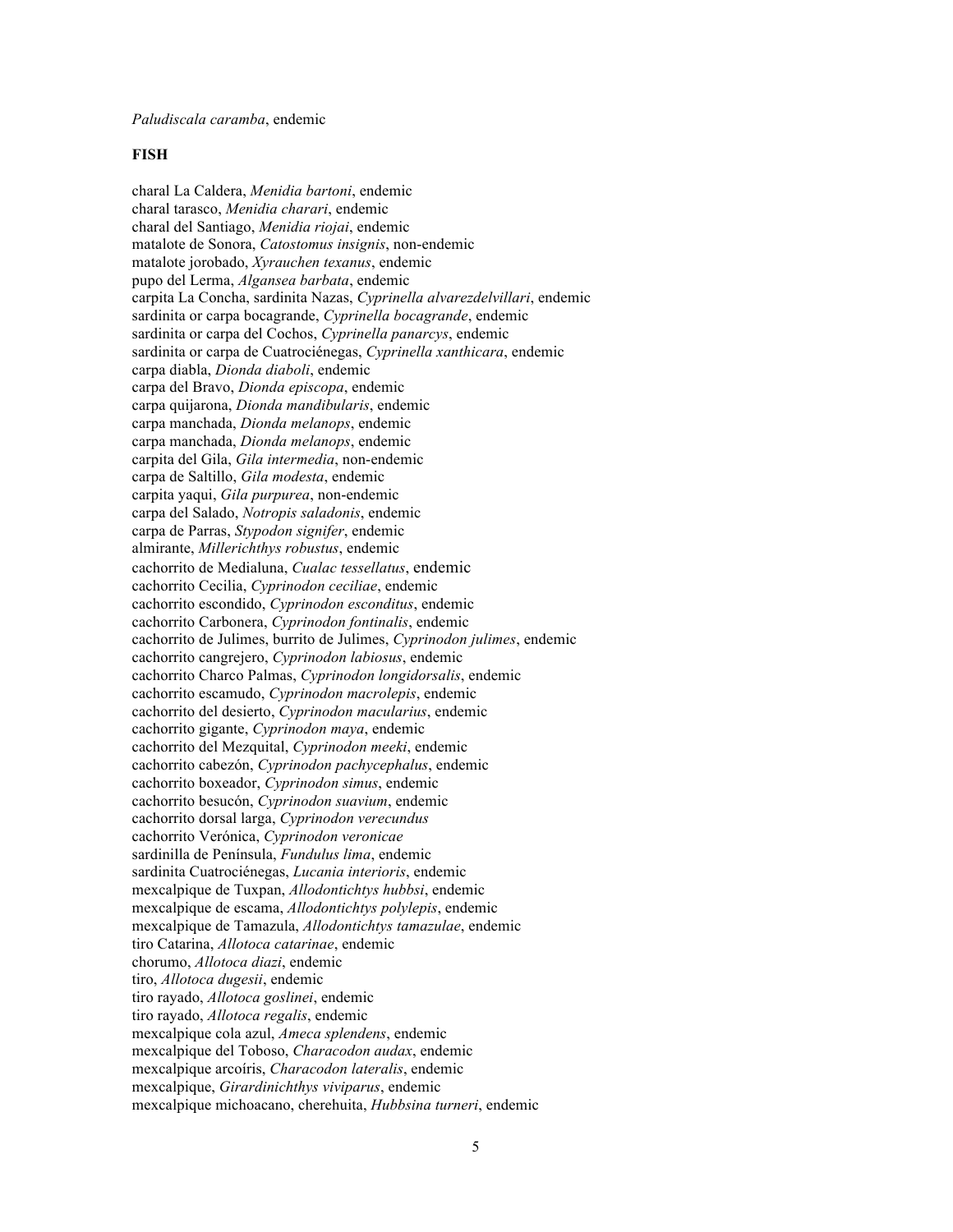tiro rayado, *Skiffia bilineata*, endemic mexcalpique viejo, *Xenoophorus captivus*, endemic mexcalpique negro, *Xenotoca melanosoma*, endemic picote tequila, *Zoogoneticus tequila*, endemic guayacón San Gregorio, *Gambusia alvarezi*, endemic guayacón amarillo or del oeste, *Gambusia speciosa*, endemic topote del Tamesí, *Poecilia latipunctata*, endemic topote de Teapa, *Poecilia sulphuraria*, endemic guayacón bonito, *Priapella bonita*, endemic espada de Monterrey, *Xiphophorus couchianus*, endemic espada Cuatrociénegas, *Xiphophorus gordoni,* endemic espada de Múzquiz, *Xiphophorus meyeri*, endemic espada de Catemaco, *Xiphophorus milleri*, endemic escamudo de San Cristóbal, *Profundulus hildebrandi*, endemic espinocho, *Gasterosteus aculeatus microcephalus* totoaba, *Totoaba macdonaldi*, endemic dama blanca ciega, *Typhliasina pearsei*, endemic mojarra caracolera, *Herichthys bartoni*, endemic mojarra Cuatrociénegas, *Herichthys minckleyi*, endemic mojarra ojo frío, *Herichthys steindachneri*, non-endemic cucharita de baja, *Gobiesox juniperoserrai*, non-endemic perca del Conchos, *Etheostoma australe*, endemic perca Cuatro Ciénegas, *Etheostoma lugoi*, endemic lamprea de Jacona, lamprea de Cuitzeo, *Tetrapleurodon geminis*, endemic lamprea de Chapala, *Tetrapleurodon spadicea*, endemic bagre ciego duende, *Prietella lundbergi*, non-endemic bagre ciego de Múzquiz, *Prietella phreatophila*, endemic bagre de Chiapas, *Lacantunia enigmática*, endemic anguila ciega yucateca, *Ophisternon infernale*, endemic

### **REPTILES**

lagarto alicante de Bogert, *Abronia bogerti*, endemic lagarto alicante de Chiszar, *Abronia chiszari*, endemic lagarto alicante verde, *Abronia ochoterenai*, endemic lagarto alicante de Cerro Baúl, *Abronia ornelasi*, endemic lagarto alicante de Reid, *Abronia reidi*, endemic lagarto de cristal cuello simple, *Anguis incomptus*, endemic lagarto alicante cuello rugoso, *Barisia rudicollis*, endemic lagartija arenera, lagartija de arena, *Uma exsul*, endemic lagartija arenera del Colorado, cachora, *Uma notata*, non-endemic lagartija arenera de Chihuahua, *Uma paraphygas*, endemic huico de Rodeck, *Aspidoscelis rodecki*, endemic víbora de cascabel, *Crotalus transversus*, endemic lagartija escofina de Mapimí, *Xantusia bolsonae*, endemic lagartija nocturna de Sánchez, *Xantusia sanchezi*, endemic tortuga marina caguama, *Caretta caretta*, non-endemic tortuga marina verde del Pacífico, tortuga prieta, *Chelonia agassizi*, non-endemic tortuga marina verde del Atlántico, tortuga blanca, *Chelonia mydas*, non-endemic tortuga marina de carey, *Eretmochelys imbricata*, non-endemic tortuga marina escamosa del Atlántico, tortuga lora, *Lepidochelys kempii*, non-endemic tortuga golfina, tortuga marina escamosa del Pacífico, *Lepidochelys olivacea*, non-endemic tortuga riverina centroamericana, tortuga blanca, *Dermatemys mawii*, non-endemic tortuga marina laúd, Dermochelys coriácea, non-endemic tortuga pecho quebrado de Sonoyta, *Kinosternon sonoriense longifemorale*, endemic tortuga almizclera chopontil, *Claudius angustatus*, non-endemic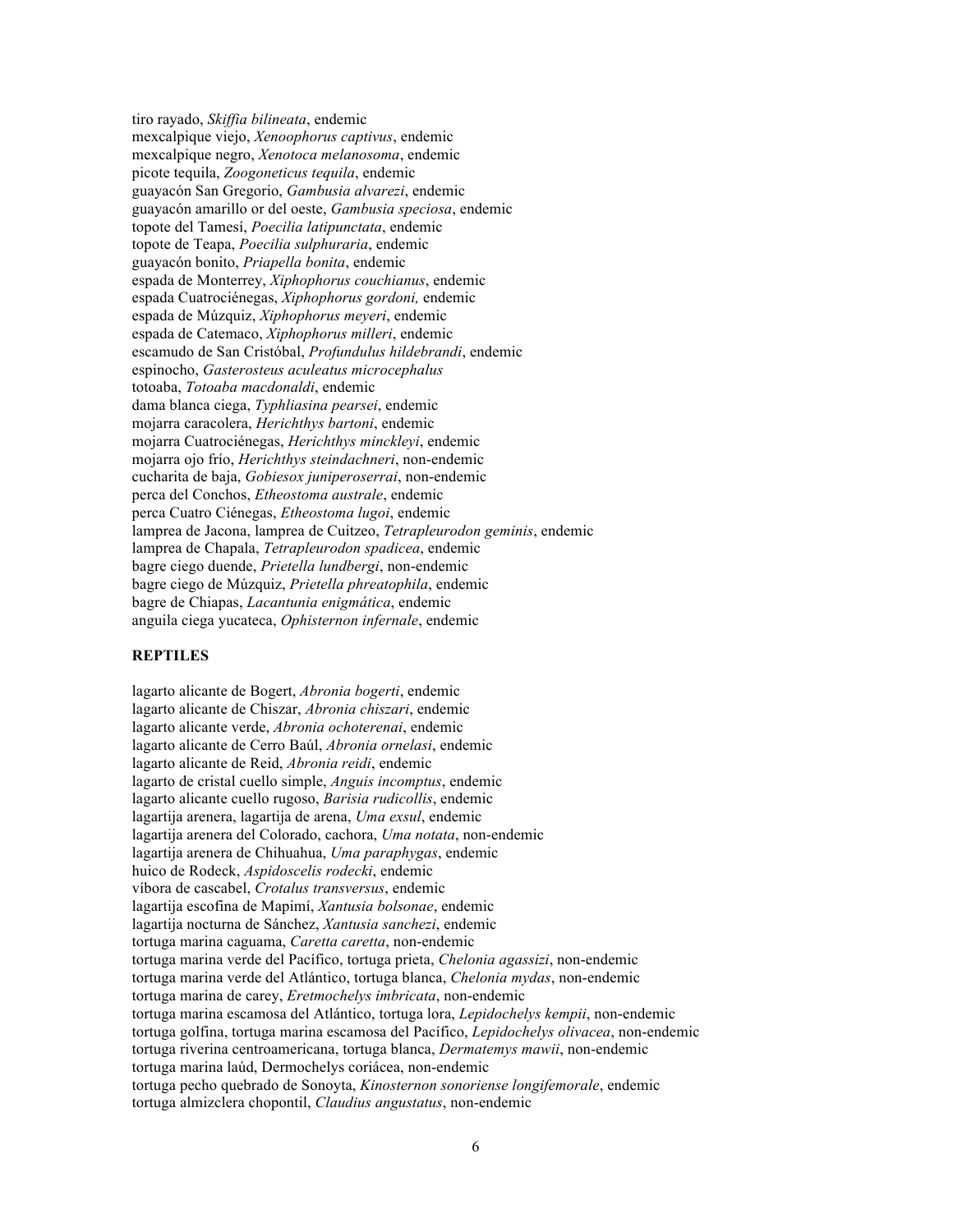galápago de Mapimí, *Gopherus flavomarginatus*, endemic tortuga de concha blanda negra de Cuatro Ciénegas, *Apalone spinifera atra*, endemic

### **BIRDS**

pato real, *Cairina moschata*, non-endemic cisne de tundra, *Cygnus columbianus*, non-endemic colibrí cola hendida, *Doricha eliza*, endemic colibrí oaxaqueño, *Eupherusa cyanophrys*, endemic coqueta cresta corta, *Lophornis brachylophus*, endemic cóndor californiano, *Gymnogyps californianus*, non-endemic zopilote rey, *Sarcoramphus papa*, non-endemic cigüeña jabirú, *Jabiru mycteria*, non-endemic tórtola pecho morado, *Claravis mondetoura*, non-endemic paloma perdiz tuxtleña, *Geotrygon carrikeri*, endemic monoto garganta azul, *Aspatha gularis*, non-endemic momoto pico quilla, *Electron carinatum*, non-endemic alcuela oscura austral, *Ptychoramphus aleuticus australis*, endemic mérgulo de Craveri, *Synthliboramphus craveri*, non-endemic ostrero americano, *Haematopus palliatus frazari*, non endemic chorlo chiflador, *Charadrius melodus*, non-endemic charrán embridado guerrerense, *Sterna anaethetus nelsoni*, non-endemic playero canuto, *Calidris canutus roselaari*, non-endemic zarapito boreal, *Numenius borealis*, non-endemic águila cabeza blanca, *Haliaeetus leucocephalus*, non-endemic águila arpía, *Harpia harpyja*, non-endemic águila solitaria, *Harpyhaliaetus solitarius*, non-endemic águila crestada, *Morphnus guianensis*, non-endemic águila elegante, *Spizaetus ornatus*, non-endemic águila tirana, *Spizaetus tyrannus*, non-endemic águila blanquinegra, *Spizastur melanoleucus*, non-endemic halcón pecho rufo, *Falco deiroleucus*, non-endemic hocofaisán, *Crax rubra griscomi*, endemic pavón, guan cornudo, *Oreophasis derbianus*, non-endemic pajüil, *Penelopina nigra*, non-endemic codorniz Cotuí, *Colinus virginianus ridgwayi*, endemic codorniz coluda veracruzana, *Dendrortyx barbatus*, endemic ave sol, *Eurypyga helias*, non-endemic grulla blanca, *Grus americana,* non-endemic polluela amarilla, *Coturnicops noveboracensis goldmani*, endemic polluela negra, *Laterallus jamaicensis coturniculus*, non-endemic rascón real, *Rallus elegans tenuirostris*, endemic rascón picudo de Banco Chinchorro, *Rallus longirostris Grossi*, endemic rascón picudo californiano, *Rallus longirostris levipes*, endemic rascón picudo yucateco, *Rallus longirostris pallidus* chara azul, *Cyanocorax beecheii*, endemic chara pinta, *Cyanocorax dickeyi*, endemic chara garganta blanca, *Cyanolyca mirabilis*, endemic chara enana, *Cyanolyca nana*, endemic cascanueces, *Nucifraga columbiana*, non-endemic trepatroncos gigante de Omiltemi, *Xiphocolaptes promeropirhynchus omiltemensis*, endemic zacatonero istmeño, *Aimophila sumichrasti*, endemic semillero azul gris, *Amaurospiza concolor*, non-endémic junco ojo oscuro, *Junco hyemalis insularis*, endemic gorrión cantor de Coronados, *Melospiza melodia coronatorum*, endemic gorrión indefinido altiplanero or gorrión de Worthen, *Spizella wortheni*, endemic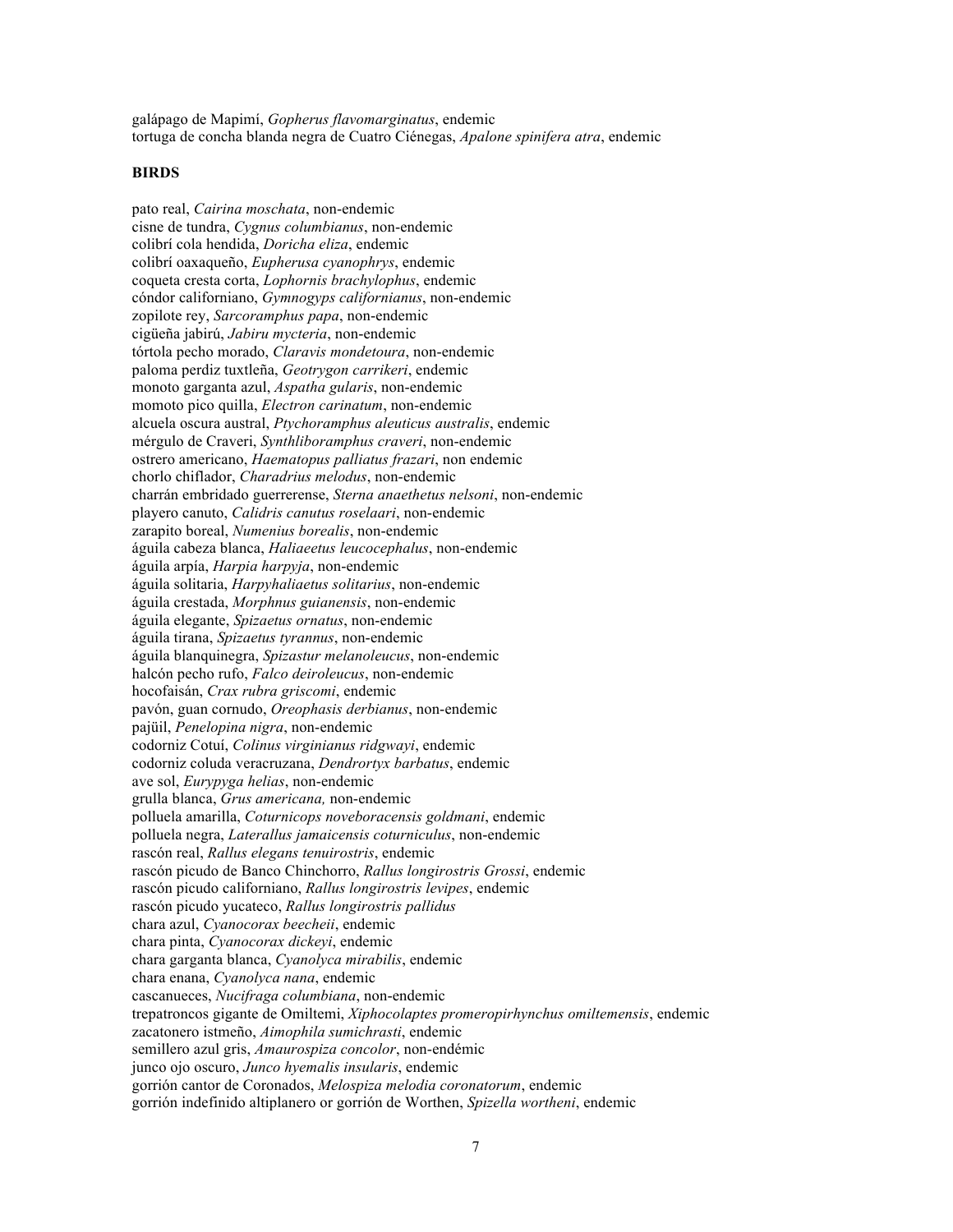gorrión serrano, *Xenospiza baileyi*, endemic pinzón de Guadalupe, *Carpodacus mexicanus amplus*, endemic pinzón de San Clemente, *Carpodacus mexicanus clementis*, endemic centzontle de Socorro, *Mimus graysoni*, endemic cuitlacoche de Cozumel, *Toxostoma guttatum*, endemic chipe cachete amarillo, *Dendroica chrysoparia*, non-endemic chipe rosado, *Ergaticus versicolor*, non-endemic mascarita peninsular, *Geothlypis beldingi*, endemic mascarita de Altamira, *Geothlypis flavovelata*, endemic mascarita transvolcánica, *Geothlypis speciosa*, endemic parula de las Islas Marías, *Parula pitiayumi insularis*, endemic reyezuelo de rojo de Guadalupe, *Regulus calendula obscurus*, endemic tángara chiapaneca, *Tangara cabanisi*, non-endemic matraca yucateca, *Campylorhynchus yucatanicus*, endemic chivirín de Nava, *Hylorchilus navai*, endemic chivirín saltarroca de Guadalupe, *Salpinctes obsoletus guadeloupensis*, endemic mosquero real, *Onychorhynchus coronatus*, non-endemic vireo gorra negra, *Vireo atricapilla*, non-endemic vireo de Bell californiano, *Vireo bellii pusillus*, non-endemic paíño cenizo, *Oceanodroma homochroa*, non-endemic paíño de Leach de Socorro, *Oceanodroma leucorhoa socorrensis*, non-endemic paíño de Leach de Coronados, *Oceanodroma leucorhoa willetti*, non-endemic petrel de Cook, *Pterodroma cookii* pardela de Revillagigedo, *Puffinus auricularis auricularis*, endemic pardela mexicana, *Puffinus opisthomelas*, non-endemic loro nuca amarilla, *Amazona auropalliata*, non-endemic loro corona azul, *Amazona farinosa*, non-endemic loro corona lila, *Amazona finschi*, endemic loro cabeza amarilla, *Amazona oratrix*, non-endemic loro tamaulipeco, *Amazona viridigenalis*, endemic guacamaya roja, *Ara macao*, non-endemic guacamaya verde, *Ara militaris*, non-endemic periquito de socorro, *Aratinga holochlora brevipes*, endemic perico del noroeste, *Aratinga holochlora brewsteri*, endemic perico catarina de las Islas Marías, *Forpus cyanopygius insularis*, endemic loro cabeza oscura, *Pionopsitta haematotis*, non-endemic cotorra serrana occidental, *Rhynchopsitta pachyrhyncha*, endemic cotorra serrana oriental, *Rhynchopsitta terrisi*, endemic tecolote canelo, *Aegolius ridgwayi*, non-endemic tecolote tamaulipeco, *Glaucidium sanchezi*, endemic tecolote barbudo, *Megascops barbarus*, non-endemic búho leonado, *Strix fulvescens*, non-endemic quetzal mesoamericano, *Pharomachrus mocinno*, non-endemic

# **AMPHIBIANS**

rana de Moore, *Lithobates johni*, endemic rana guerrerense, *Lithobates omiltemanus*, endemic rana poblana, *Lithobates pueblae*, endemic rana de Tláloc, *Lithobates tlaloci*, endemic salamandra, ajolote, *Ambystoma mexicanum*, endemic salamandra saltarina negra, *Ixalotriton niger*, endemic tritón manchas negras, *Notophthalmus meridionalis*, non-endemic